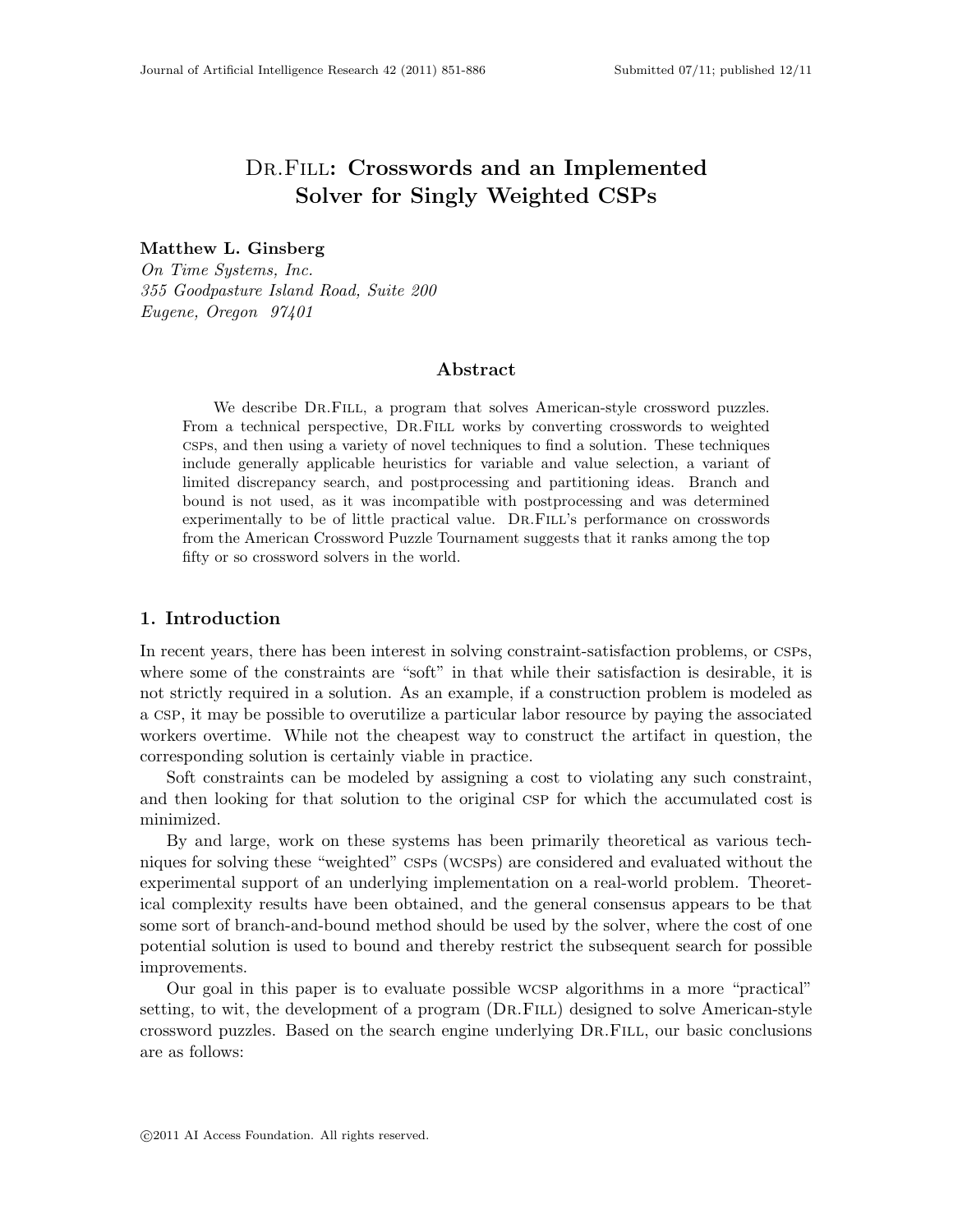- 1. We present specific variable- and value-selection heuristics that improve the effectiveness of the search enormously.
- 2. The most effective search technique appears to be a modification of limited discrepancy search (LDS) (Harvey  $\&$  Ginsberg, 1995).
- 3. Branch-and-bound appears not to be a terribly effective solution technique for at least some problems of this sort.
- 4. Postprocessing complete candidate solutions improves the effectiveness of the search.

A more complete description of the crossword domain can be found in Section 2.2; example crosswords appear in Figures 1 and 2. The overall view we will take is that, given both a specific crossword clue c and possible solution word or "fill"  $f$ , there is an associated score  $p(f|c)$  that gives the probability that the fill is correct, given the clue. Assuming that these probabilities are independent for different clues, the probability that a collection of fills solves a puzzle correctly is then simply

$$
\prod_i p(f_i|c_i) \tag{1}
$$

where  $f_i$  is the fill entered in response to clue  $c_i$ . DR.FILL's goal is to find a set of fills that is legal (in that intersecting words share a letter at the square of intersection) while maximizing (1).

For human solvers,  $p(f|c)$  will in general be zero except for a handful of candidate fills that conform to full domain knowledge. Thus a "1973 nonfiction best seller about a woman with multiple personalities" must be "Sybil"; a 3-letter "Black Halloween animal" might be "bat" or "cat", and so on. For Dr.Fill, complete domain knowledge is impractical and much greater use is made of the crossing words, as the CSP solver exploits the hard constraints in the problem to restrict the set of candidate solutions.

DR. FILL's performance as a solver is comparable to (but significantly faster than) all but the very best human solvers. In solving New York Times crosswords (which increase in difficulty from Monday to Saturday, with the large Sunday puzzles comparable to Thursdays in difficulty), Dr.Fill generally solves Monday to Wednesday puzzles fairly easily, does well on Friday and Saturday puzzles, but often struggles with Thursday and Sunday puzzles. These puzzles frequently involve some sort of a "gimmick" where the clues or fill have been modified in some nonstandard way in order to make the puzzle more challenging. When run on puzzles from the American Crossword Puzzle Tournament, the annual national gathering of top solvers in the New York City area, Dr.Fill's performance puts it in the top fifty or so of the approximately six hundred solvers who typically attend.

The outline of this paper is as follows. Preliminaries are contained in the next section, both formal preliminaries regarding csps in Section 2.1 and a discussion of crosswords in Section 2.2. Section 2.3 discusses crosswords as csps specifically, including a description of the variety of ways in which crosswords differ from the problems typically considered by the constraint satisfaction community.

The heuristics used by Dr.Fill are described in Section 3, with value-selection heuristics the topic of Section 3.1 and variable-selection heuristics the topic of Section 3.2. The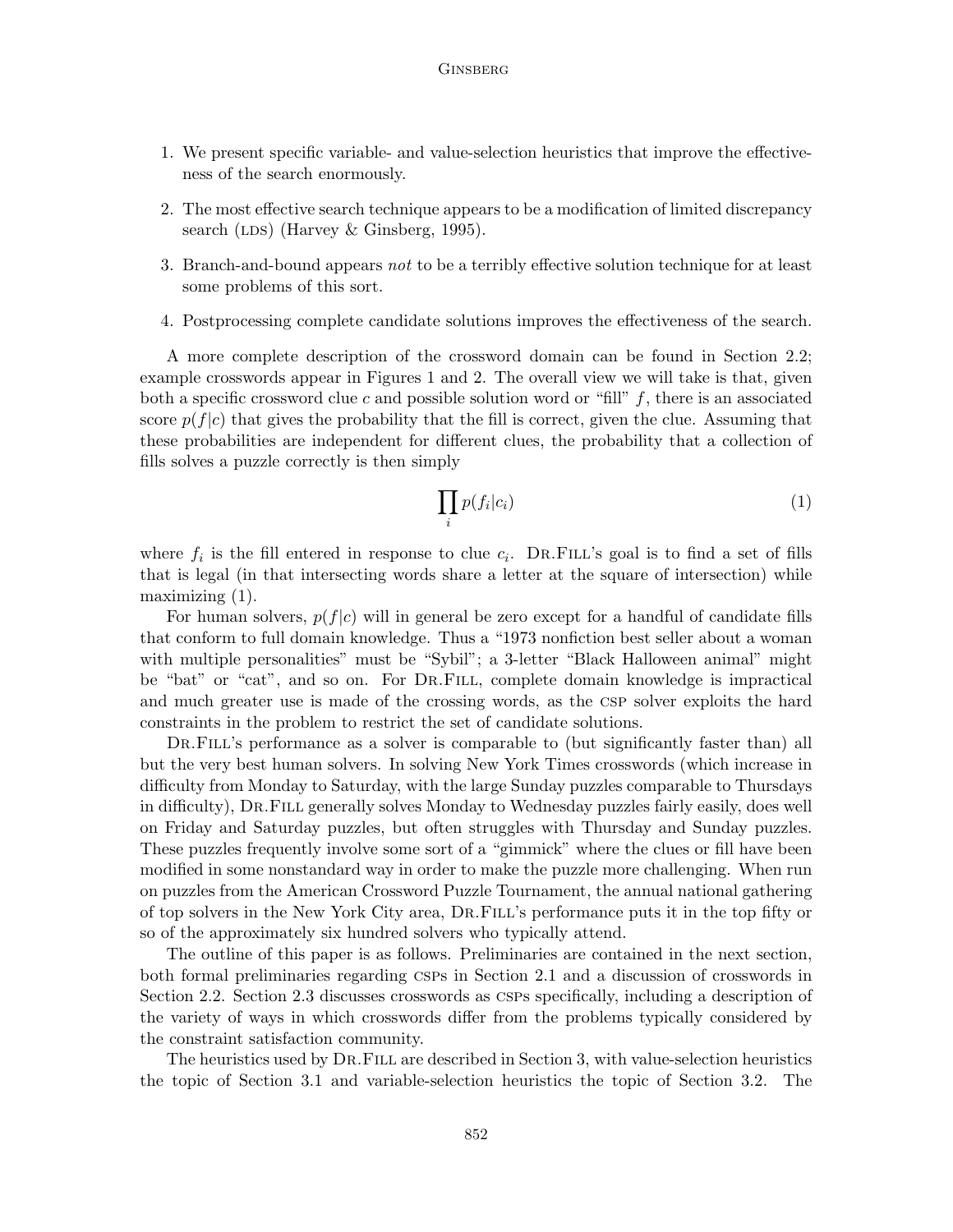techniques for both value and variable selection can be applied to wcsps generally, although it is not clear how dependent their usefulness is on the crossword-specific features described in Section 2.3.

Our modification of LDS is described in Section 4, and is followed in Section 5 with our first discussion of the experimental performance of our methods. Algorithmic extensions involving postprocessing are discussed in Section 6, which also discusses the reasons that branch-and-bound techniques are not likely to work well in this domain. Branch-andbound and postprocessing are not compatible but the arguments against branch-and-bound are deeper than that. Section 7 describes the utility of splitting a crossword into smaller problems when the associated constraint graph disconnects, an idea dating back to work of Freuder and Quinn (1985) but somewhat different in the setting provided by LDS.

Section 8 concludes by describing related and future work, including the earlier crossword solvers Proverb (Littman, Keim, & Shzaeer, 2002) and WebCrow (Ernandes, Angelini, & Gori, 2005), and the Jeopardy-playing program Watson (Ferrucci, Brown, Chu-Carroll, Fan, Gondek, Kalyanpur, Lally, Murdock, Nyberg, Prager, Schlaefer, & Welty, 2010).

## 2. Preliminaries

In this section, we give a brief overview of constraint satisfaction, crossword puzzles, and the relationship between the two.

### 2.1 Constraint Satisfaction

In a conventional constraint-satisfaction problem, or csp, the goal is to assign values to variables while satisfying a set of constraints. The constraints indicate that certain values for one variable, say  $v_1$ , are inconsistent with other specific values for a different variable  $v_2$ .

Map coloring is a typical example. If a particular country is colored red, then neighboring countries are not permitted to be the same color.

We will formulate crossword solving by associating a variable to each word in the crossword, with the value of the variable being the associated fill. The fact that the first letter of the word at 1-Across has to match the first letter of the word at 1-Down corresponds to a constraint between the two variables in question.

A basic CSP, then, consists of a set  $V$  of variables, a set  $D$  of domains, one for each variable, from which the variables' values are to be taken, and a set of constraints.

**Definition 2.1** Given a set of domains D and set V of variables, an n-ary constraint  $\lambda$  is a pair  $(T, U)$  where  $T \subseteq V$  is of size n and U is a subset of the allowed sets of values for the variables in V. An assignment S is a mapping from each variable  $v \in V$  to an element of v's domain. For  $T \subseteq V$ , the restriction of S to T, to be denoted  $S|_T$ , is the restriction of the mapping S to the set T. We will say that S satisfies the constraint  $(T, U)$  if  $S|_T \in U$ .

The constraint simply specifies the sets of values that are allowed for the various variables involved.

As an example, imagine coloring a map of Europe using the four colors red, green, blue and yellow. Now T might be the set  ${France, Spain}$  (which share a border), D would assign the domain  $\{red, green, blue, yellow\}$  to each variable, and U would be the twelve ordered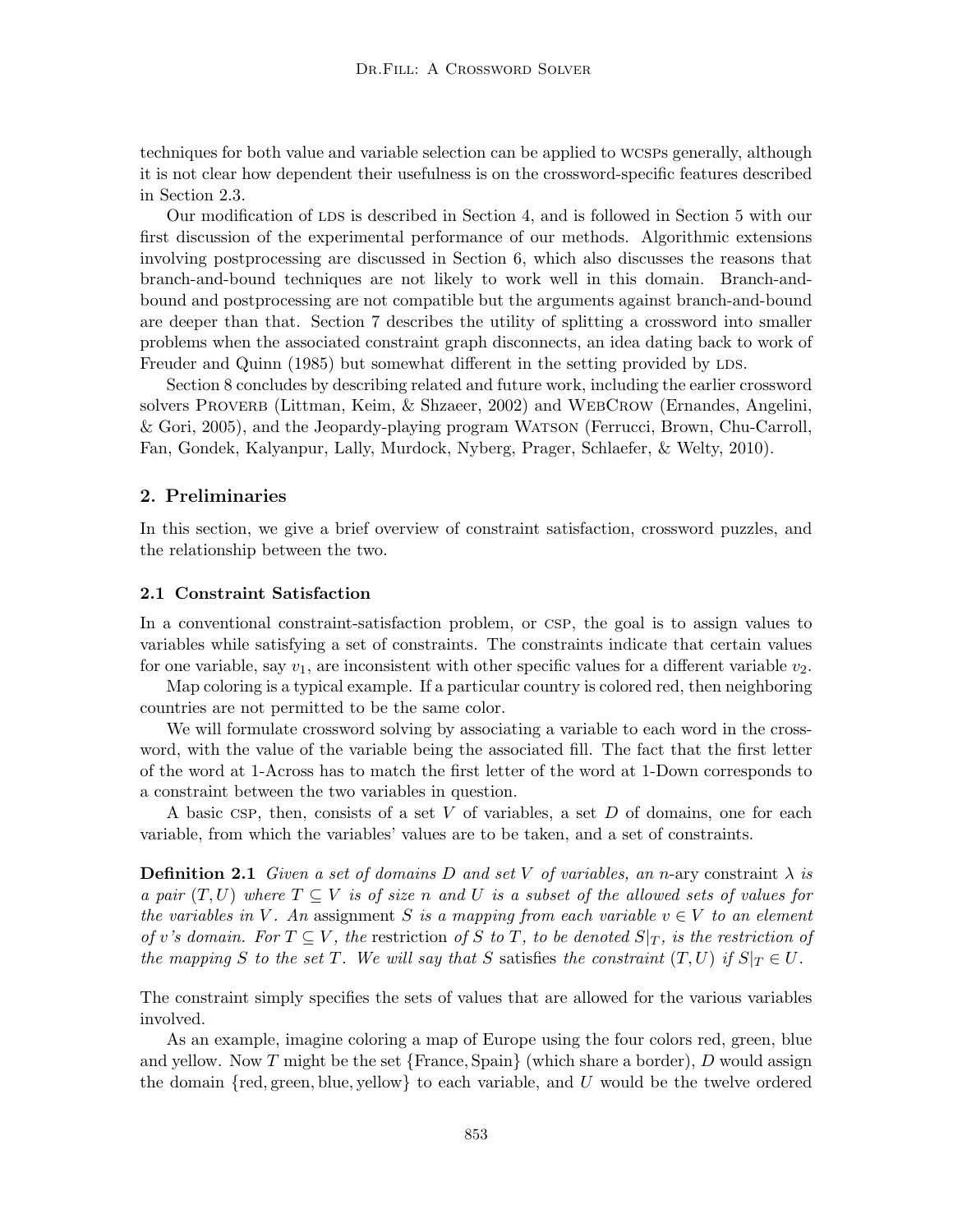pairs of distinct colors from the four colors available. The associated constraint indicates that France and Spain cannot be colored the same color.

As we have remarked, we will take the view that the variables in a crossword correspond to the various slots into which words must be entered, and the values to be all of the words in some putative dictionary from which the fills are taken (but see the comments in Section 2.3). If two words intersect (e.g., 1-Across and 1-Down, typically), there is a binary constraint excluding all pairs of words for which shared letters differ.

**Definition 2.2** A constraint-satisfaction problem, or CSP, is a triple  $(V, D, \Lambda)$  where V is a set of variables, D gives a domain for each variable in V, and  $\Lambda$  is a set of constraints.  $|V|$  will be called the size of the CSP. If every constraint in  $\Lambda$  is either unary or binary, the csp is called a binary csp.

For a CSP C, we will denote the set of variables in C by  $V_C$ , the domains by  $D_C$ , and the constraints by  $\Lambda_C$ .

A solution to a CSP is an assignment that satisfies every constraint in  $\Lambda$ .

Both map coloring and crossword solving as described above are binary csps.

There is an extensive literature on csps, describing both their applicability to a wide range of problems and various techniques that are effective in solving them. It is not practical for me to repeat that literature here, but there are two points that are particularly salient.

First, csps are generally solved using some sort of backtracking technique. Values are assigned to variables; when a conflict is discovered, a backtrack occurs that is designed to correct the source of the problem and allow the search to proceed. As with other chronologically based backtracking schemes, there are well-known heuristics for selecting the variables to be valued and the values to be used, and the most effective backtracking techniques use some kind of nogood reasoning (Doyle, 1979; Ginsberg, Frank, Halpin, & Torrance, 1990, and many others) to ensure that the backtrack will be able to make progress.

We will need to formalize this slightly.

**Definition 2.3** Let C be a CSP, and suppose that v is a variable in  $V_C$  and x a value in the associated domain in  $D_C$ . By  $C|_{v=x}$  we will denote the CSP obtained by setting v to x. In other words,  $C|_{v=x} = (V_C - v, D_C, \Lambda)$  where  $\Lambda$  consists of all constraints  $\lambda$  such that for some constraint  $(T, U) \in \Lambda_C$ 

$$
\lambda = \begin{cases}\n(T, U), & \text{if } v \notin T; \\
(T - v, \{u \in U | u(v) = x\}|_{T - v}), & \text{if } v \in T.\n\end{cases}
$$
\n(2)

 $C|_{v=x}$  will be called the restriction of C to  $v=x$ .

The notation may be intimidating but the idea is simple: Values permitted by constraints in the new problem are just those permitted in the old problem, given that we have decided to set v to x. So if an original constraint doesn't mention v (the top line in  $(2)$ ), the new constraint is unchanged. If  $v$  is mentioned, we see which values for the other variables are allowed, given that  $v$  itself is known to take the value  $x$ .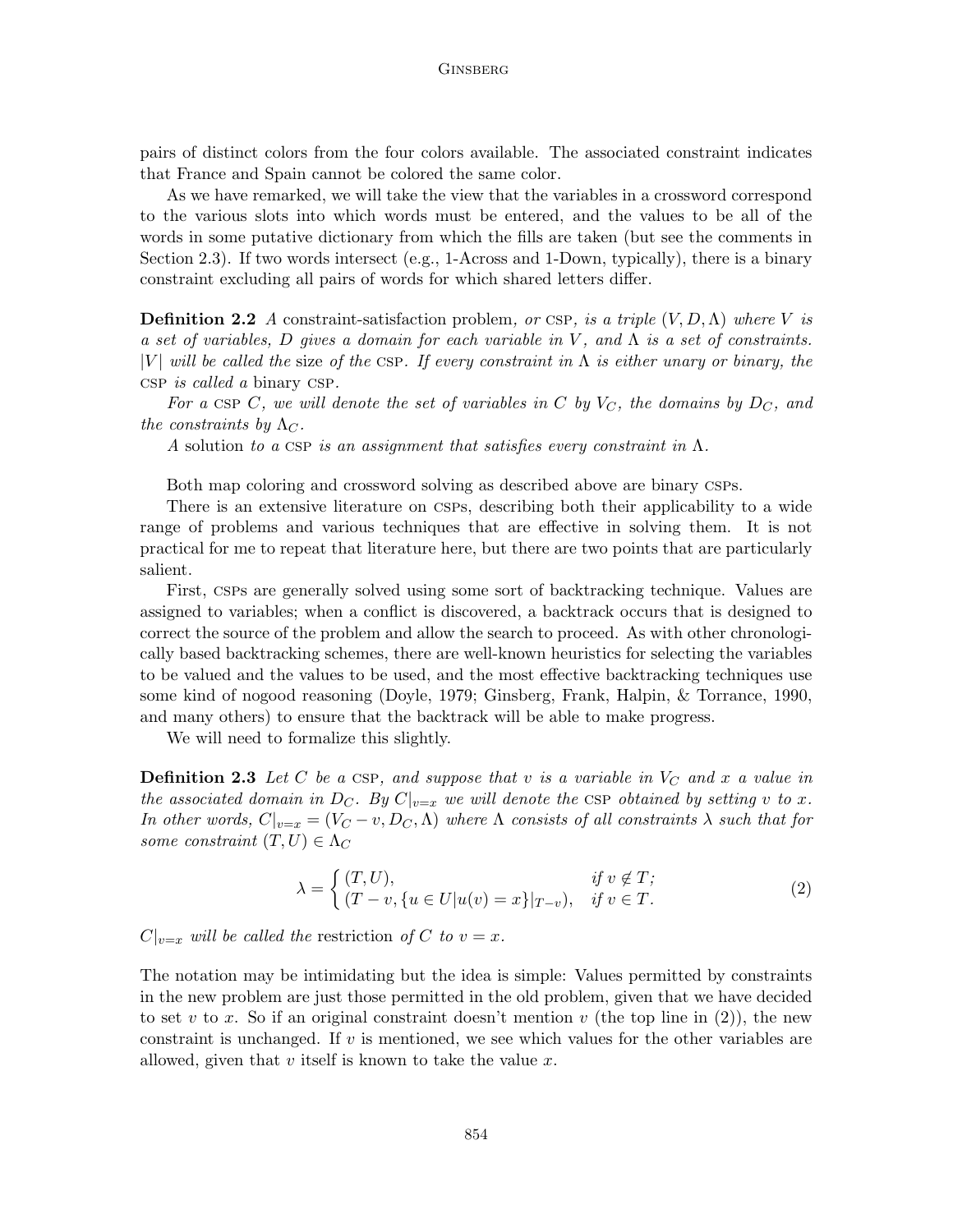**Definition 2.4** Let S be a partial solution to a CSP C, in that S maps some of the variables in  $V_C$  to elements of  $D_C$ . The restriction of C to S, to be denoted  $C|_S$ , is the CSP obtained by successively restricting  $C$  to each of the assignments in  $S$  as in Definition 2.3.

This definition is well-defined because we obviously have:

**Lemma 2.5** The restriction defined in Definition 2.4 is independent of the order in which the individual restrictions are taken.  $\Box$ 

Backtracking csp solvers work by selecting variables, trying various values for the variables so selected, and then recursively solving the restricted problems generated by setting the variable in question to the value chosen.

The second general point we would like to make regarding csp solvers is that most implementations use some kind of forward checking to help maintain consistency as the search proceeds. As an example, suppose that we are about to assign a value x to a variable  $v$ , but that if we do this, then every possible value for some other variable  $v'$  will be eliminated by the constraints. In this case, we can obviously eliminate x as a value for  $v$ .

It is worth formalizing this a bit, although we do so only in the most general of terms.

**Definition 2.6** A propagation mechanism  $\pi$  is a mapping from CSPs to CSPs that does not change the variables, so that  $\pi(V, D, \Lambda) = (V, D', \Lambda')$  for any  $(V, D, \Lambda)$ . We also require that for any variable in V, the associated domain in  $D'$  is a subset of the associated domain in D, and if  $\lambda = (T, U) \in \Lambda$ , there must be a  $\lambda' = (T', U') \in \Lambda'$  with  $U' \subseteq U$ . We will say that  $\pi$  is sound if, for any CSP C and solution S to C, S is also a solution to  $\pi(C)$ .

The propagation mechanism strengthens the constraints in the problem, and may reduce some of the variable domains as well. It is sound if it never discards a solution to the original csp.

A wide range of propagation mechanisms has been discussed in the literature. Simplest, of course, is to simply eliminate variable values that can be shown to violate one of the constraints in the problem. Iterating this idea recursively until quiescence (Mackworth, 1977) leads to the well known AC-3 algorithm, which preserves arc consistency as the CSP is solved.

Returning to the map of Europe, Germany borders France, Holland, Poland, and Austria (among other countries). If Holland is red, Poland is blue, and Austria is yellow, this is sufficient to cause Germany's live set to be just green (assuming that these are the four colors available), which will in turn cause France's live set to exclude green, even though France does not share a direct constraint with Holland, Poland or Austria.

Alternatively, consider the crossword showed in Figure 1; this is the New York Times crossword (with solution) from March 10, 2011. Once we decide to put READING at 1- Across [Poet's performance], the live set for words at 1-Down consists only of six-letter words beginning with R. If we had also entered ASAMI at 21-Across ["Me, too"] and REDONDO at 27-Across, then the live set for 1-Down would be words of the form R...AR.

Weighted CSPs Sometimes it is desirable for a csp to include "soft" constraints. The notion here is that while a soft constraint indicates a set of variable values that are preferred in a solution, the requirement is like the pirate's code, "more what you'd call 'guidelines'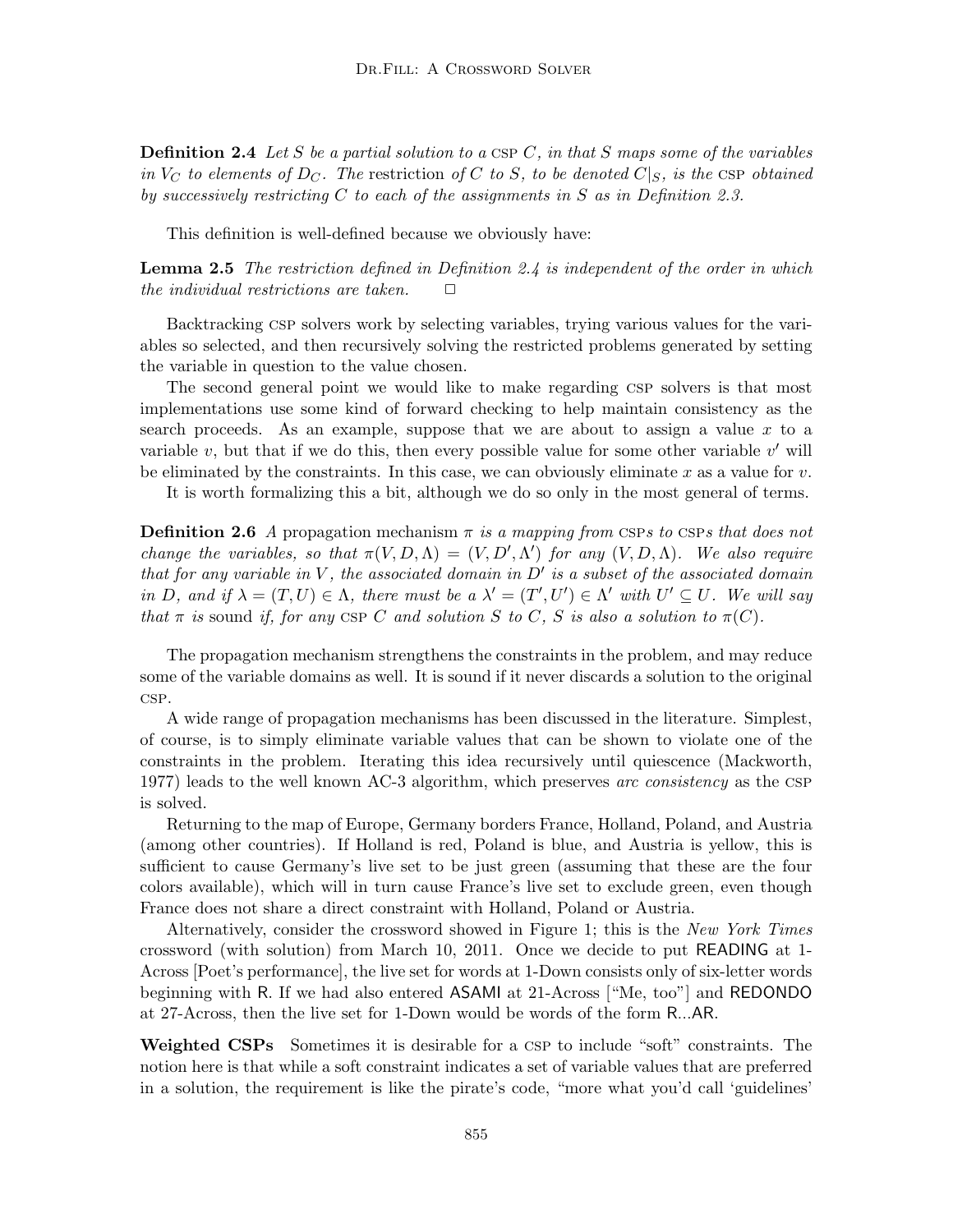| NY Times, Thu, Mar 10, 2011 Matt Ginsberg / Will Shortz |  |                             |  |  |  |
|---------------------------------------------------------|--|-----------------------------|--|--|--|
| <b>ACROSS</b>                                           |  | $1 \t2 \t3 \t4 \t5 \t6 \t7$ |  |  |  |

1 **R**  $14$ **A** 16 **W**  $\overset{18}{\mathbf{B}}$ 

## **ACROSS**

- 1. \*Poet's performance 8. Frequent flooding
- site 14. Country with
- which the U.S. goes to war in "Wag the Dog"
- 15. Who "saved my life tonight" in a 1975 Elton John hit
- 16. With 36- and 58- Across, what the answers to the starred clues are
- 18. Jacket material, for short?
- 19. 1973 nonfiction best seller about a woman with multiple personalities
- 20. Lady of the knight?
- 21. "Me, too"
- 24. Line 26. "The Thin Man"
- actress 27. \_ Beach, Calif.
- 30. Plunder
- 32. Big name in circuses
- 35. B, A, D, G and E, e.g.
- 36. See 16-Across
- 38. Say "B-A-D-G-E," e.g. 40. Figures on the
- ceiling of la Cappella Sistina
- 41. Impersonated at a costume party
- 43. Spoils
- 47. Nutritional amt.
- 48. Doughnuts, but
- not danishes 51. Piece of the
- action
- 52. Gillette offering
- 54. Bette's "Divine"
	- stage persona
- 57. Actress Vardalos

| 21<br>A                 | S       | A       | $\mathbf{M}^{22}$       | 23      |                         |         | 24<br>Ш | Т                       | Е           | $\overset{125}{\mathsf{M}}$ |         | 26<br>L | Ο       | Υ                 |
|-------------------------|---------|---------|-------------------------|---------|-------------------------|---------|---------|-------------------------|-------------|-----------------------------|---------|---------|---------|-------------------|
| 27<br>R                 | E       | D       | n                       | N       | 28<br>D                 | 29<br>O |         |                         | 30<br>R     | А                           | 31<br>Ρ | ı       | N       | E                 |
|                         |         |         | $\overline{\mathbf{B}}$ | А       | ı                       |         | 33<br>Е | 34                      |             | 35<br>N                     | O       | Т       | Ε       | S                 |
|                         |         | 36<br>D | ı                       | F       | F                       | Е       | R       | E                       | 37<br>N     | Т                           | L       | Υ       |         |                   |
| $\overline{\textbf{S}}$ | 39<br>Ρ | E       |                         |         |                         | 40<br>А | N       | G                       | E           |                             | ı       |         |         |                   |
| 41<br>С                 | А       | Μ       | E                       | A       | $\overline{\mathbf{S}}$ |         |         | 43<br>G                 | $\mathbf O$ | Е                           | S       | 44<br>В | 45<br>A | $\overline{46}$ D |
| 47<br>R                 | D       | Α       |                         | 48<br>Т | O                       | 49<br>Ŕ | 50<br>ı |                         |             | $\overline{\mathbf{S}}$     | Н       | А       | R       | E                 |
| 52<br>А                 | Τ       | R       | 53<br>А                 |         | 54<br>Μ                 | ı       | S       | $\overline{\mathbf{S}}$ | 56<br>M     |                             |         | 57<br>N | ı       | Α                 |
| 58<br>W                 | н       | E       | N                       | 59<br>С | А                       | Ρ       | ı       | Τ                       | А           | 60                          | 61      | z       | E       | D                 |
| 62                      | A       | S       | т                       | O       | N                       | E       |         | 63<br>ı                 | Μ           | А                           | N       | А       | G       | Е                 |
| 64<br>Ŝ                 |         | T       | S                       | в       | Y                       |         |         | 65<br>R                 | А           |                             | N       | ı       | Е       | R                 |

 $\boldsymbol{\mathsf{17}}$ O **B** 15 **S**

8 **C O O L**

9 **E M U**

10 **L**

11 **L O C A**  $12^1$ **A N E M**  $\boldsymbol{\mathsf{R}}^{13}$ **E D E**

**E N** 20 **D**

**N I**

- 58. See 16-Across
- 62. "I'm done after
- this" 63. "Somehow everything gets
- done" 64. Does nothing
- 65. \*Like Seattle vis-
- à-vis Phoenix

## **DOWN**

- 1. Seafood lover's hangout
- 2. Nancy Drew's aunt
- 3. One way to travel or study
- 4. Pop
- 5. Connections
- 6. Cheese
- 7. Player of golf
- 8. Clink
- 9. Prey of wild dogs and crocodiles
- 10. Furnish
- 11. Neighborhood
- 12. Flower that shares its name with a tentacled sea creature
- 13. They might depart at midnight
- 15. Huff
- 17. Japanese band
- 22. \*Not fixed
- 23. Like Elgar's
- Symphony No. 1 25. Cloaks
- 28. "What's the \_\_\_?"
- 29. Pharmaceutical
- oils
- 31. \*Shine
- 33. Old World eagle
- 34. Burglar in
- detective stories
- 36. William who played Uncle Charley on "My Three Sons"
- 37. Prefix with
- paganism
- 38. Many signatures 39. Noodle dish
- 42. Lots and lots of
- 44. Battle cry
- 45. French
- department in the Pyrenees
- 46. Less lively
- 49. Opportune
- 50. "Whatever it don't care!"
- 53. Drones, maybe
- 55. Excitement
- 56. \_\_\_ Bear 59. Inner ear?
- 60. Medieval French
- love poem
- 61. What a keeper may keep
- Figure 1: A Thursday New York Times crossword. C 2011 The New York Times. Reprinted with permission.

**E L O I**

3 **A B R O**

4 **D A D** 5 **I N S**

6 **N I P** 19 **S**

7 **G A R Y**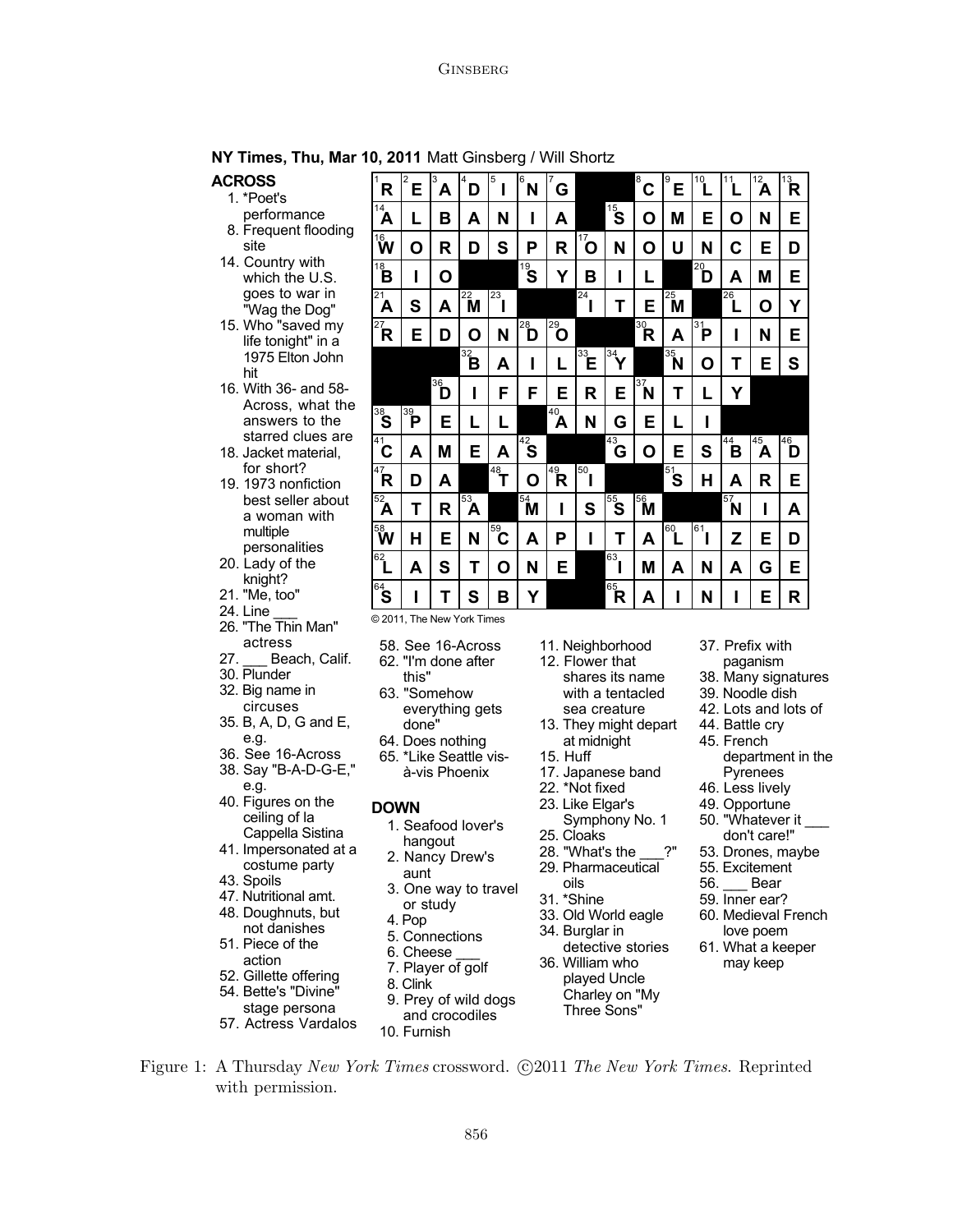than actual rules." If no solution can be found without violating one of the soft constraints, it is acceptable to return a solution that does violate a soft constraint. The "hard" constraints are required to be satisfied in any case.

There are a variety of ways to formalize this. One of the simplest is to simply associate a cost with each soft constraint and to then search for the overall assignment of values to variables for which the total cost is minimized. We will take the view that the total cost of an assignment is the sum of the costs of the soft constraints that have been violated, although other accumulation functions (e.g., maximum) are certainly possible (Bistarelli, Montanari, Rossi, Schiex, Verfaillie, & Fargier, 1999).

A soft k-ary constraint thus consists of a mapping  $c: D^k \to \mathbb{R}$  giving the cost associated with various selections for the variables being valued. The cost of a complete assignment of values to variables is the sum of the costs incurred for each soft constraint. A csp including costs of this form is called a *weighted* constraint satisfaction problem, or WCSP (Larrosa  $\&$ Schiex, 2004, and many others).

**Definition 2.7** A weighted CSP, or WCSP, is a quadruple  $C = (V, D, \Lambda, W)$  where  $(V, D, \Lambda)$ is a CSP and W is a set of pairs  $(U, c)$  where  $U \subseteq V$  is a set of variables and c is a cost function assigning a cost to each assignment of the variables in U. Each element  $w \in W$ will be called a weighted constraint. Where no ambiguity can arise, we will abuse notation and also denote by w the associated cost function c.

Given a partial solution S, the associated cost of the weighted constraint  $w = (U, c)$ , to be denoted by  $c(S, w)$ , is the minimum cost associated by c to any valuation for the variables in U that extends the partial solution S. The cost of the partial solution is defined to be

$$
c(S) = \sum_{w \in W} c(S, w)
$$
 (3)

Informally,  $c(S, w)$  is the minimum cost that will be charged by w to any solution to C that is an extension of S. We therefore have:

**Lemma 2.8** Given a WCSP C and partial solution S, every solution to C that extends S has cost at least  $c(S)$ .  $\Box$ 

Note that our Definition 2.7 is slightly nonstandard in that we explicitly split the hard constraints in  $\Lambda$  from the soft constraints in W. We do this because in the crossword domain, there is a further condition that is met: The soft constraints are always unary (although the hard constraints are not). There is simply a cost associated with setting the variable v to some specific value x. We will refer to such problems as  $\sin q \,l$  weighted CSPs, or swcsps. While the algorithmic ideas that we will present in this paper can be applied reasonably easily to wcsps that are not in fact swcsps, the experimental work underlying DR.FILL clearly reflects performance on swcsps specifically.<sup>1</sup>

As it is possible to use propagation to reduce the sizes of the domains in any particular csp, it is also possible to use a variety of polynomial time algorithms to compute lower

<sup>1.</sup> And in fact, Larrosa and Dechter (2000) have shown that all weighted csps can be recast similarly, into a form with only hard binary constraints and soft unary constraints.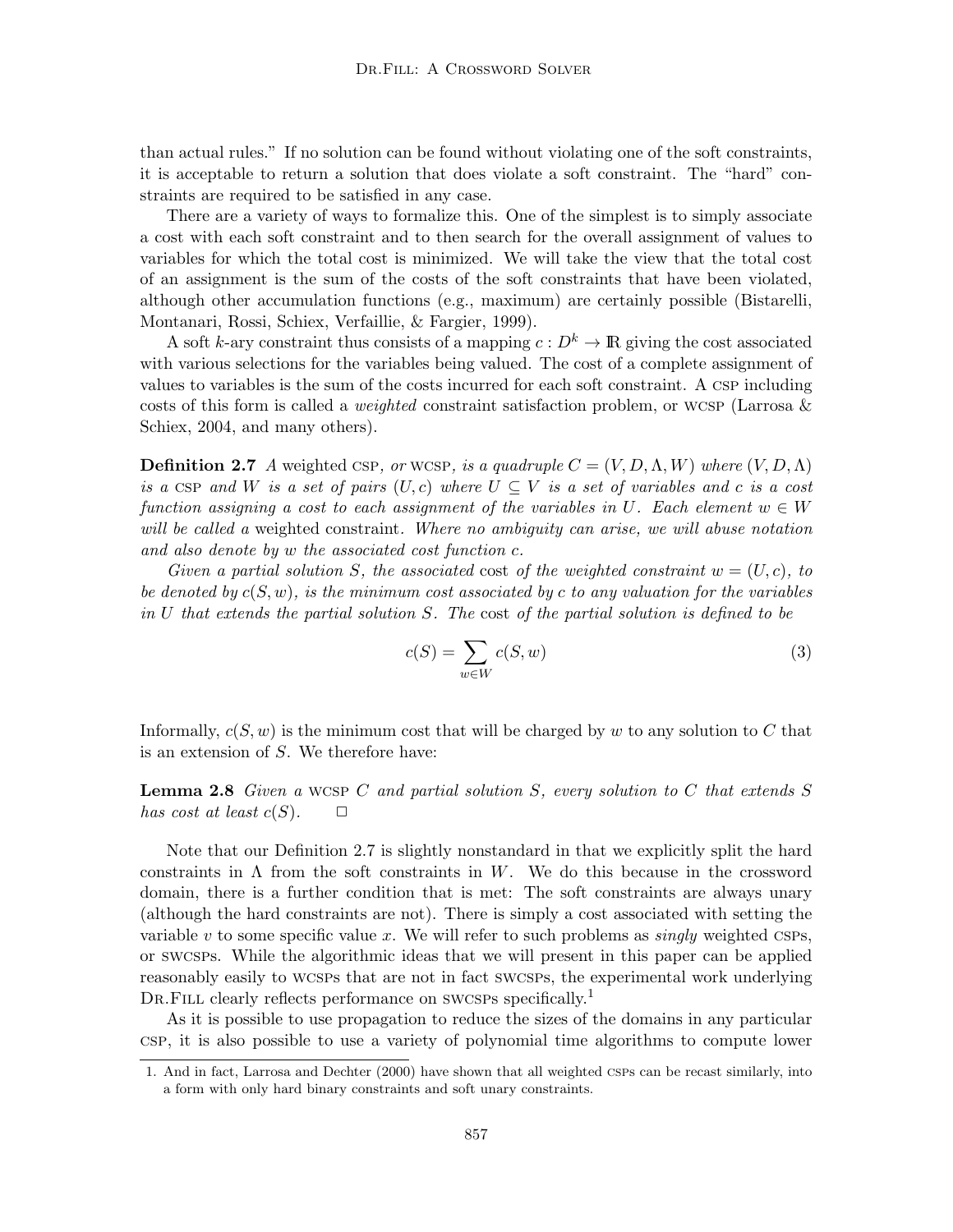bounds on  $c(S)$  for any partial solution S. The techniques used here have become increasingly sophisticated in recent years, ranging from algorithms that "move" costs around the constraint graph to better compute the minimum (Givry & Zytnicki, 2005; Zytnicki, Gaspin, de Givry, & Schiex, 2009) to more sophisticated approaches that solve linear programming problems to compute more accurate bounds (Cooper, de Givry, Sanchez, Schiex, Zytnicki, & Werner, 2010).

Finally, we note in passing the every csp has a "dual" version where the roles of the variables and constraints are exchanged. We view crosswords as CSPs where the variables are word slots and the values are the words that fill them, with constraints that require that the letters match where the words cross. But we could also view crosswords as csps where the variables are individual letters, the values are the usual A through Z, and the constraints indicate that every collection of letters needs to make up a legal word. We will discuss the likely relative merits of these two approaches in Section 2.3, after we have described crosswords themselves.

## 2.2 Crosswords

Since the introduction of the first "word cross" in the Sunday New York World almost a century ago (December 21, 1913), crosswords have become one of the world's most popular mental pastimes. Will Shortz, editor of the crossword for the *New York Times*, estimates that some five million people solve the puzzle each day, including syndication.<sup>2</sup>

## 2.2.1 Features of Crosswords

A typical New York Times crossword appears in Figure 1. We assume that the reader is familiar with the basic format, but there are many specific features that are worth mentioning.

Crosswords are symmetric. The black squares, or blocks, are preserved under a 180<sup>°</sup> rotation.<sup>3</sup> In addition, crosswords are almost always square in shape, with the Times daily puzzles being of size  $15 \times 15$  and the Sundays  $21 \times 21$ .<sup>4</sup>

Multiple words are permitted as fill. In the puzzle of Figure 1, we have [Seafood lover's hangout] cluing RAW BAR at 1-Down and ["Somehow everything gets done"] cluing I MANAGE at 63-Across. There is no indication in the clue that a multiword answer is expected.

Without the clues, crossword solutions are not unique. There are many ways to fit words into any particular crossword grid; it is the clues that determine which legal fill is the puzzle's solution. This is what makes solving so challenging from a computational perspective: Failing to understand the clues (at least at some level) leaves the problem underconstrained.

<sup>2.</sup> Personal communication.

<sup>3.</sup> In rare cases, horizontal symmetry is present instead of rotational symmetry. In rarer cases still, the symmetry requirement is not honored.

<sup>4.</sup> The Sunday puzzles used to be  $23 \times 23$  on occasion, but a reduction in the size of the *Times*' printed magazine section made these larger puzzles impractical.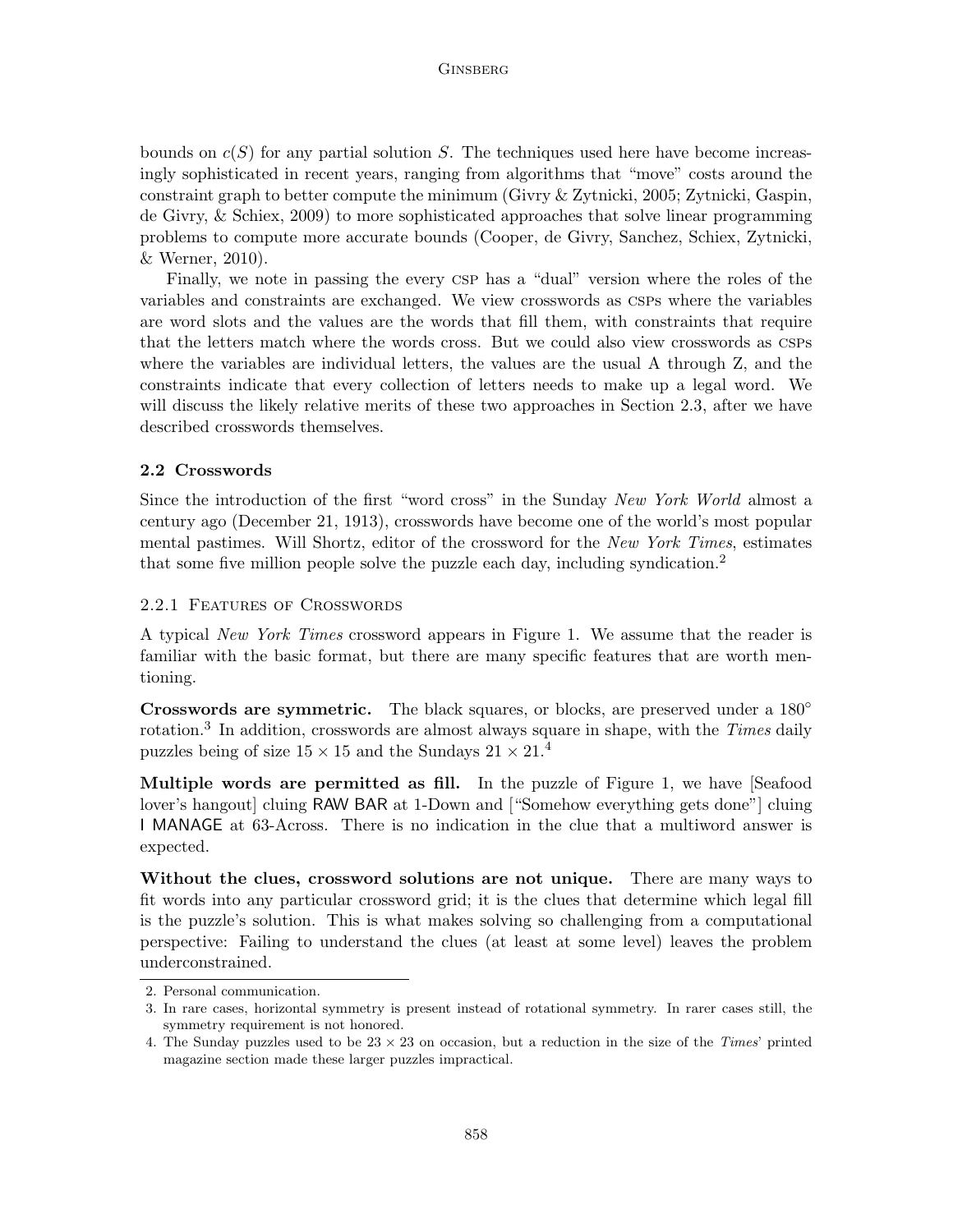Puzzles can be themed or themeless. A themeless puzzle contains a collection of generally unrelated words and clues. A themed puzzle has some shared element that connects many of the answers; when this happens, the shared answers are generally located symmetrically in the grid.

The puzzle in Figure 1 is themed. The (symmetric) entries at 1-Across, 65-Across, 22-Down and 31-Down are marked with asterisks and are all words that are pronounced differently when capitalized. This description also appears in the puzzle itself using the (also symmetric) entries at 16-Across, 36-Across and 58-Across.<sup>5</sup>

The presence of a theme has a profound impact on the solving experience. In this particular example (which is relatively straightforward), there are two entries (WORDSPRO-NOUNCED and WHENCAPITALIZED) that surely do not appear in any "dictionary" that the solver is using to fill the grid. There are also complex relationships among many of the entries – the phrase in 16-Across, 36-Across and 58-Across, but also the relationship of that phrase to the entries marked with asterisks.

Other themes present other challenges. Some of the more popular themes are *quip* puzzles, where a famous saying is split into symmetric pieces and inserted into the grid, and rebus puzzles, where more than one letter must be put in a single square. Arguably the most famous themed Times puzzle appeared on election day in 1996. The clue for 39-Across was [Lead story in tomorrow's newspaper (!), with 43-Across]. 43-Across was ELECTED and, depending on the choices for the down words, 39-Across could be either CLINTON or BOBDOLE. For example, 39-Down, a three-letter [Black Halloween animal] could be CAT (with the C in CLINTON) or BAT (with the B in BOBDOLE). So here, not only are there multiple ways to insert words legally into the grid, there are multiple ways for those words to match the clues provided. (Until the winner of the election was decided, of course.) The two legal solutions were identical except for the CLINTON/BOBDOLE ambiguity and the associated crossing words; it is not known whether there is a puzzle that admits multiple solutions without shared words, while conforming to the usual restrictions on symmetry, number of black squares, and so on.

A more extreme example of a themed crossword appears in Figure 2. Each clue has a particular letter replaced with asterisks (so in 1-A, for example, the e in [Twinkle] has been replaced). The letter that has been replaced is dropped in the fill, but the result is still a word. So 1-A, which would normally be GLEAM, becomes the David Bowie rock genre GLAM.

Every word in this puzzle is missing letters in this fashion. A computer (or human) solver will be unable to get a foothold of any kind if it fails to understand the "gimmick", and DR.FILL fails spectacularly on this puzzle.

**Puzzles have structural restrictions.** For the *Times*, a daily unthemed puzzle will have at most 72 words; a themed puzzle will generally have at most 78. For a Sunday, 140 words is the limit. At most  $\frac{1}{6}$  of the squares in the grid can be black squares.<sup>6</sup> This information is potentially of value to a solver because the word count can often be used to

<sup>5.</sup> When submitted, this puzzle also contained an asterisk for the entry at 36-Across, which did not break the symmetry of the pronounced-differently-when-capitalized entries. Shortz decided that too many solvers wouldn't get the joke, though, and the asterisk was removed when the puzzle was published.

<sup>6.</sup> The Times puzzle with the fewest words (52) appeared on January 21, 2005 and was by Frank Longo. The puzzle with the fewest blocks (18) appeared on August 22, 2008 and was by Kevin Der, a feat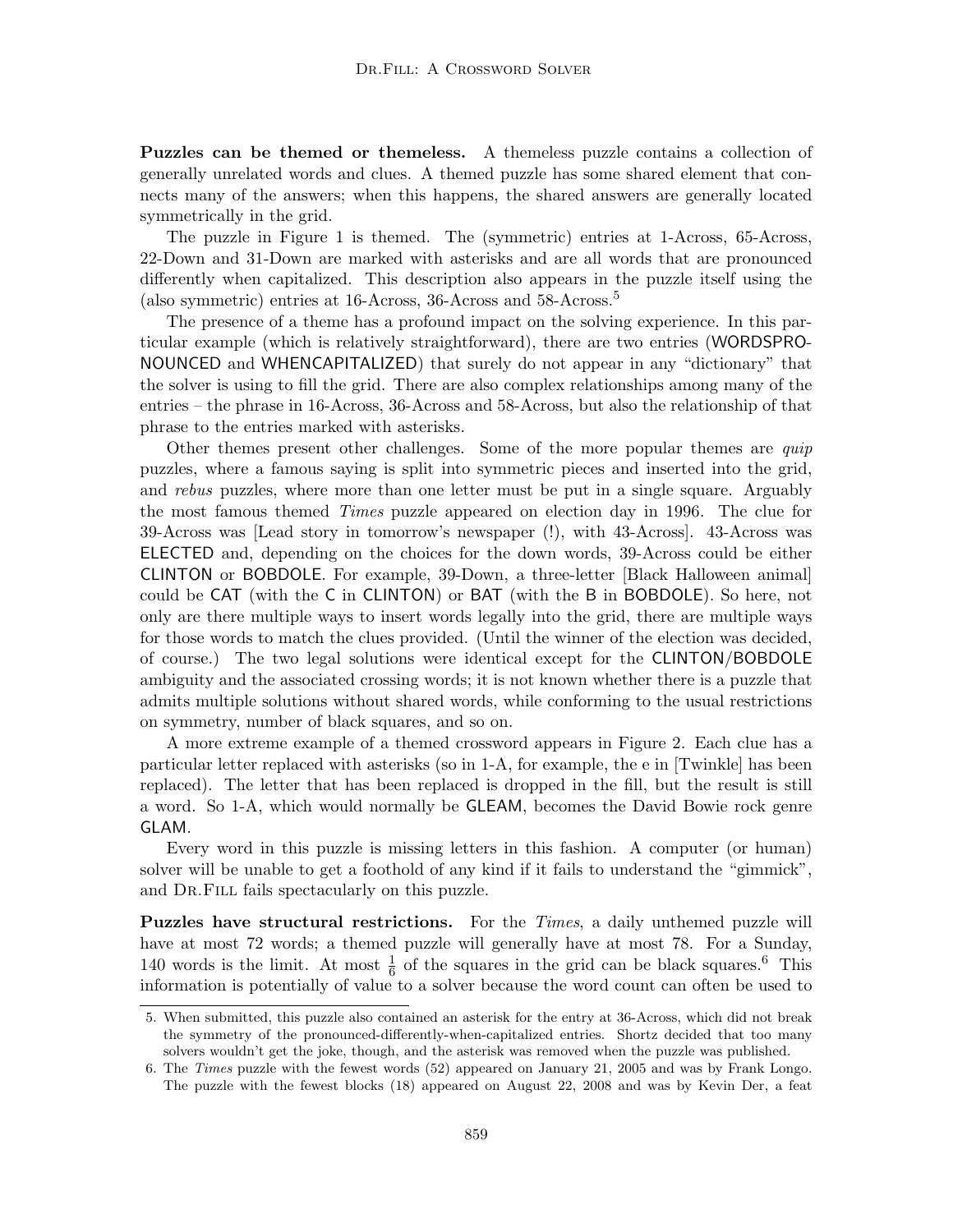**NY Times, Sun, May 17, 2009 TAKEAWAY CROSSWORD (see Notepad)**Matt Ginsberg / Will Shortz

- 1. Twinkl\*
- 5. Ou\*look
- 9. "Dani\*l Boon\*" actor

13 16 19

27

28

23

20

14 17

40

33

24 29 21

 $30$ 

25

22

15 18

34

42

35

36

37

47

60

61

62

51

66 69 72

46

41

50

55

56 59

65

45

58

49

64 68 71

32

44

39

48

54

53

- 13. Gung-\*o [Lat.]
- 14. Sp\*tted cats
- 15. Male chauvini\*t,
- \*ay 16. Playin\* the slots,
- e.\*. 17. Minia\*ure
- desser\*s
- 18. Admonis\* [suffix]
- 19. \*iding, as a sword
- 21. Neither young nor ol\*
- 23. Diat\*ibe delive\*e\*s
- 25. \*hief
- 26. Sergea\*t of old TV
- 29. Denta\* devices
- 31. Still feelin\* sleepy
- 32. \*over up
- 34. Mentalist inspired by "Mandra\*e the Magician"
- 38. Struc\* with the foot
- 40. Mail origi\*ator
- 42. Absolutely ama\*e
- 43. \*emoves pencil ma\*ks
- 45. Big pi\*kles?
- 47. Cat\*' warning\*
- 48. Apo\*tle known a\*
- "the Zealot" 50. Dise\*se tr\*nsmitted by cont\*min\*ted w\*ter
- 52. Italian po\*t?
- 55. Cerea\* protein [Ger.]
- 57. P\*blic sales
- 59. Im\*roved one's lot [hyph.]
- 63. Can\*ne restra\*nt
- 64. Sou\*hwes\*
- German ci\*y
- 66. Rea\*y to be ri\*\*en
- 67. Roun\*e\* up

68. Lessons fro\* fables

© 2009, The New York Times

- 69. 1960\* prote\*t [2 wds.]
- 70. S\*ut up
- 71. Places \*o pick up
- chicks? 72. Likel\* to rise?
- 

## **DOWN**

- 1. Brib\*, informally
- [Fr.]
- 2. Bit of \*ire
- 3. Asla\*'s realm
- 4. Lite\*ally, "sac\*ed utte\*ances"
- 5. Nothing speci\*l
- 6. Opposite of \*on't 7. M\*nhole
- em\*n\*tion
- 8. The \*eatles' Paul
- McCartney, e.g.
- 9. Made smalle\* 10. \*ost
	- co\*prehensive
- 11. \*mall amount, briefly
- 12. Device that
	- re\*oves stalks fro\* fruit
- 14. Chin\*s\* cuisin\*
- 20. \*atchy \*ony
- 22. \*oting booth
- feature
- 24. Big name in ba\*\*s
- 26. Pulit\*er, e.g. [Fr.]
- 27. \*egis\*ative routine
- [Sp.] 28. B\*ontë family
- 30. Speaks gi\*\*erish
- 33. First mo\*th, to
- Jua\*
- 35. Lesley of "60
- 36. Waiti\*g o\*e's tur\*
- 
- 39. Left the
- Met\*oline\*
- 

Figure 2: A difficult themed crossword. ©2009 The New York Times. Reprinted with permission.

- Minu\*es"
- 37. Di\*dainful
- expre\*\*ion
	-
- 41. Core cont\*iners
- 44. National park in sout\*west Tennessee 46. Turt\*es and
	- bu\*\*ets have them
	- 49. \*mpos\*ng house
	- 51. Biase\*
	- 52. Qi\*g Dy\*asty
	- people 53. A\*\*ow shoote\*s
	- 54. O\*erdo the diet
	- 56. Street art, \*aybe
	- 58. Stron\* \*rowth
	- 60. Not homo\*eneous
	- [Lat.] 61. "Lo\*e Me Tender" star
	- 62. B\*rth cert., for one
	- 65. Rank\*es

#### 1 2 3 4 5 6 7 8 9 10 11 12 **ACROSS**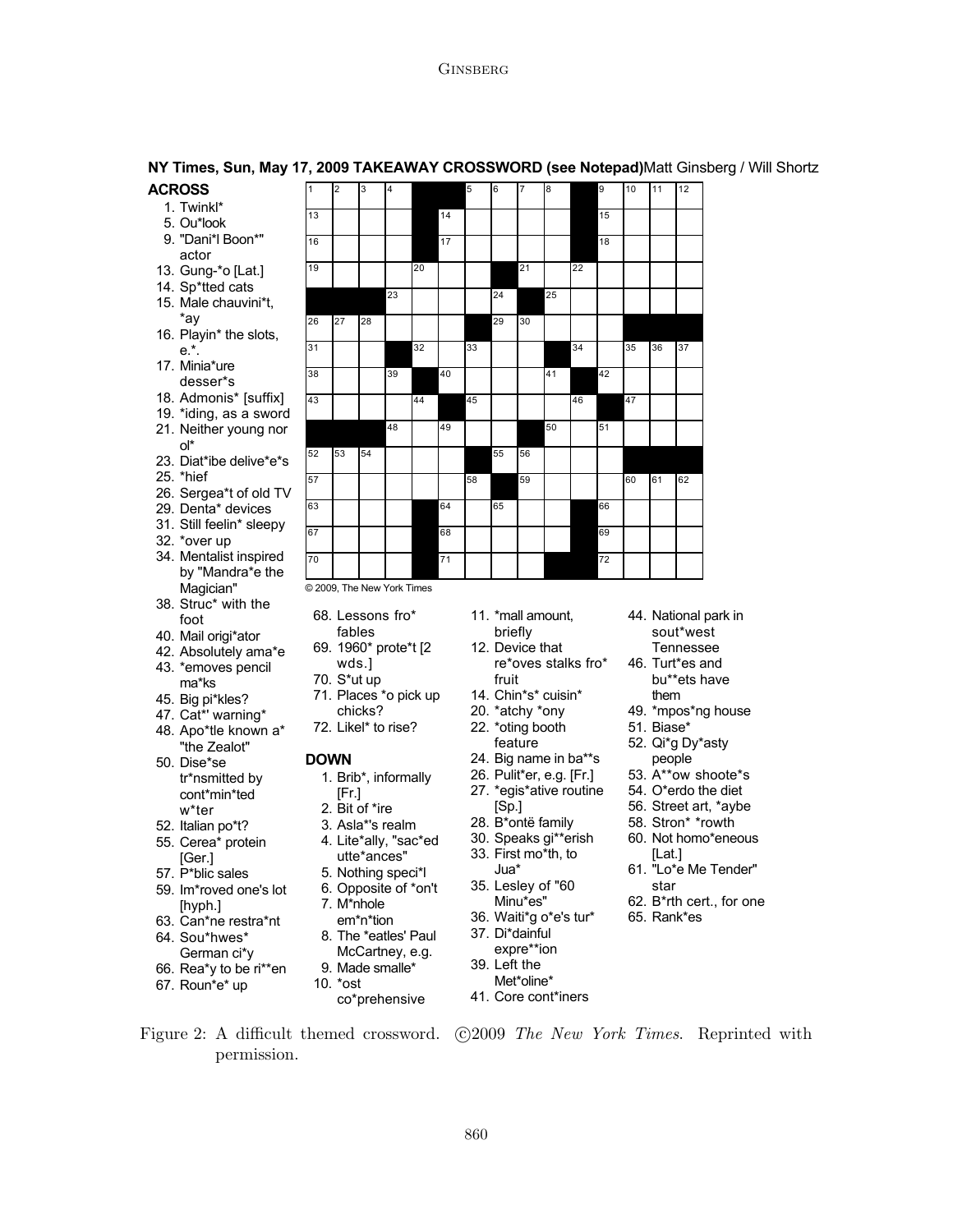determine whether or not a puzzle has a theme. (The themed puzzle of Figure 1 has only 70 words, however, so all that can really be concluded is that a  $15 \times 15$  puzzle with more than 72 words is likely themed in some way.)

There are other restrictions as well. Two-letter words are not permitted, and every square must have two words passing through it (alternatively, one-letter words are not permitted, either). The puzzle must be connected (in that the underlying csp graph is as well). For a puzzle to be singly connected, in that converting a single empty square to a block disconnects it, is viewed as a flaw but an acceptable one.

Fill words may not be repeated elsewhere in the puzzle. If the fill BAT appears in one location in the puzzle, then it cannot be used elsewhere (including in multiword fill). In addition, BAT cannot be used in a clue. This means that words appearing in clues do not (or at least, should not) appear in the fill as well.

Crossword clues must pass the "substitution test". This is arguably the most important requirement from the solver's perspective. It must be possible to construct a sentence in which the clue appears, and so that the meaning of the sentence is essentially unchanged if the clue is replaced with the fill. So for the puzzle in Figure 1, one might say, "I've seen a video of e.e. cummings giving a READING," or the equivalent (although stilted) "I've seen a video of e.e. cummings giving a [poet's performance]." One might say, "We don't keep food in our house's CELLAR because we don't want it to get wet," or the equivalent "We don't keep food in our house's [frequent flooding site] because we don't want it to get wet."

The fact that the clues and associated fill must pass the substitution test means that it is generally possible to determine the part of speech, number (singular vs. plural) and tense (present, past, future, etc.) of the fill from the clue. So in Figure 1, the fill for 1-A is a singular noun, and so on. This restricts the number of possible values for each word considerably.

There are other conventions regarding cluing. If a clue contains an abbreviation, then the answer is an abbreviation as well. The puzzle in Figure 1 has no abbreviations clued in this way (a rarity), but 62-D in Figure 2 is  $[B^*rth]$  cert., for one. The solution is IDENT, which is an abbreviation for "identification." Of course, the I gets dropped, so it is DENT that is entered into the grid. Abbreviations can also be indicated by a phrase like "for short" in the clue.

Clues ending in a ? generally indicate that some sort of wordplay is involved. In Figure 1, for example, we have 18-A: [Jacket material, for short?] The solution is BIO because "jacket" in the clue refers to a book's jacket, not clothing.

The wordplay often exploits the fact that the first letter of the clue is capitalized. So in Figure 1, 7-D is [Player of golf], referring to GARY Player. If the clue had been [Golf's Player], the capitalization (not to mention the phrasing) would have made it obvious that a proper name was involved. As the clue was written, the solver might easily be misled.

Crossword features and Dr.Fill Many of the features that we have described (e.g., symmetry) do not bear directly on the solving experience, and DR. FILL is therefore unaware

repeated on August 7, 2010 by Joe Krozel. It is not known whether a 17-block puzzle of reasonable quality exists.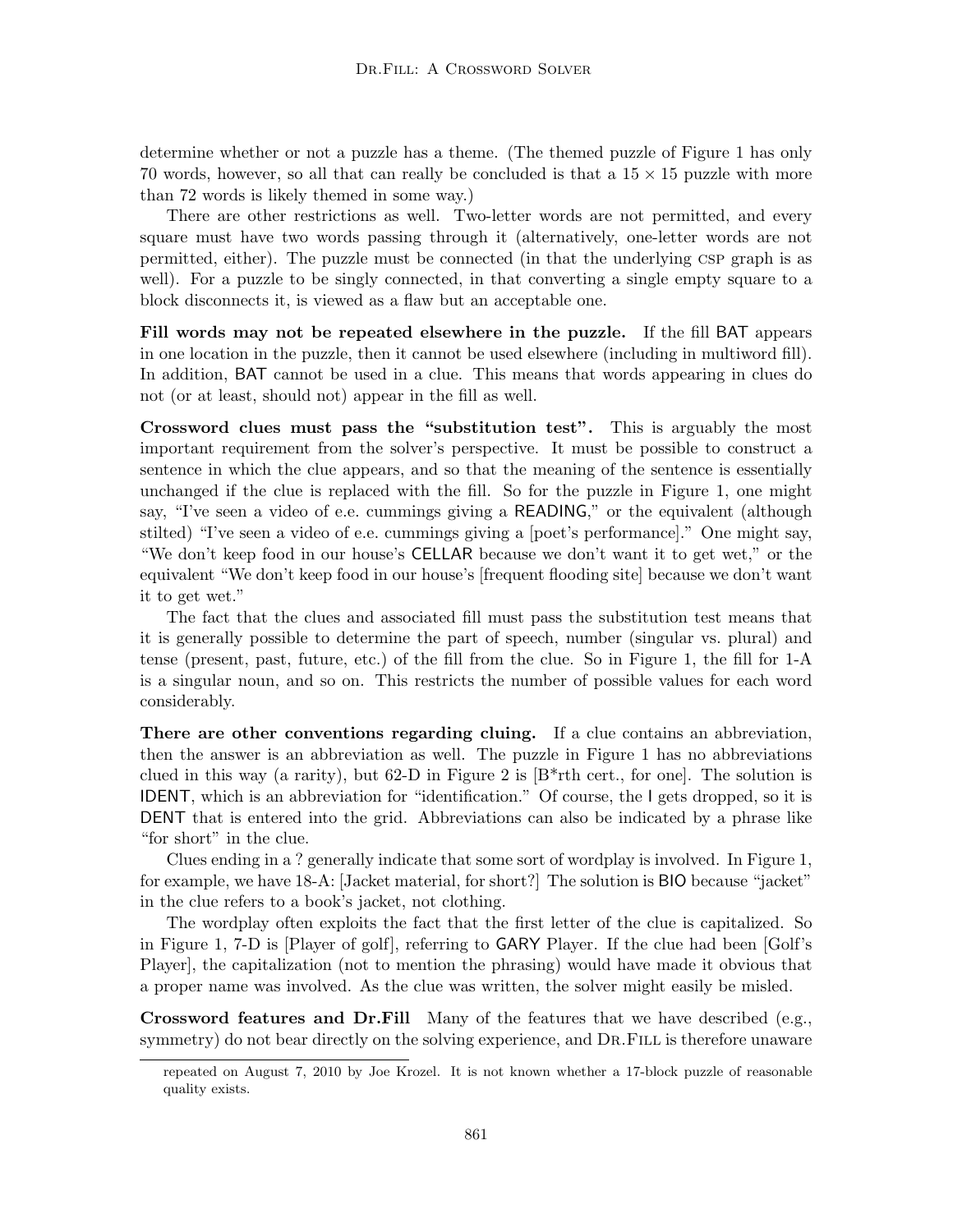of them. The program does look for multiple-word fill and has a module that is designed to identify rebus puzzles. It does not check to see if fill words are repeated elsewhere, since this is so rare as to offer little value in the search. It uses fairly straightforward part-of-speech analysis to help with the substitution test, and checks clues for abbreviations. DR. FILL has no knowledge of puns.

## 2.3 Crossword Puzzles as SWCSPs

Given all of this, how are we to cast crossword solving as a CSP?

The view we will take, roughly speaking, is that we start with some large dictionary of possible fills, and the goal is to enter words into the grid that cross consistently and so that each word entered is a match for the associated clue. If D is our dictionary, we will define  $D_n$ to be the subset of D consisting of words of exactly n letters, so that BAT is in  $D_3$ , and so on. We also assume that we have a scoring function  $p$  that scores a particular word relative to a given clue, which we will interpret probabilistically. Given a clue like [Black Halloween animal]<sub>3</sub> for a 3-letter word and potential fill BAT,  $p(BAT|[Black\ Halloween\ animal]_3)$  is the probability that BAT is the correct answer for the word in question. Our goal is to now find the overall fill with maximum probability of being correct.

In other words, if  $c_i$  is the *i*th clue and  $f_i$  is the value entered into the grid, we want to find  $f_i$  that satisfy the constraints of the problem (crossing words must agree on the letter filled in the crossing square) and for which

$$
\prod_i p(f_i|c_i) \tag{4}
$$

is maximized. As mentioned in the introduction, this assumes that the probabilities of various words being correct are uncorrelated, which is probably reasonably accurate but not completely correct in a themed puzzle.

If we define  $\rho(f_i, c_i) = -\log p(f_i|c_i)$ , maximizing (4) is equivalent to minimizing

$$
\sum_{i} \rho(f_i, c_i) \tag{5}
$$

This is exactly the swcsp framework that we have described.

The dictionary  $D_i$  must include not just words of length i, but also all sequences of words that are collectively of length i. (In other words,  $D_{15}$  needs to include WHENCAPITALIZED.) In actuality, however, even this is not enough. There are many instances of crossword fill that are not even word sequences.

This may be because a "word" does not appear in any particular dictionary. A puzzle in the 2010 American Crossword Puzzle Tournament (ACPT) clued MMYY as [Credit card exp. date format] although MMYY itself is not a "word" in any normal sense. A further example is the appearance of SNOISSIWNOOW in the *Times* puzzle of  $11/11/10$ , clued as "Apollo 11 and 12 [180 degrees]". Rotating the entire puzzle by 180 degrees and reading SNOISSIWNOOW upside down produces MOONMISSIONS.

Given these examples and similar ones, virtually any letter sequence can, in fact, appear in any particular puzzle. So the domain  $D$  should in fact consist of all strings of the appropriate length, with the cost function used to encourage use of letter strings that are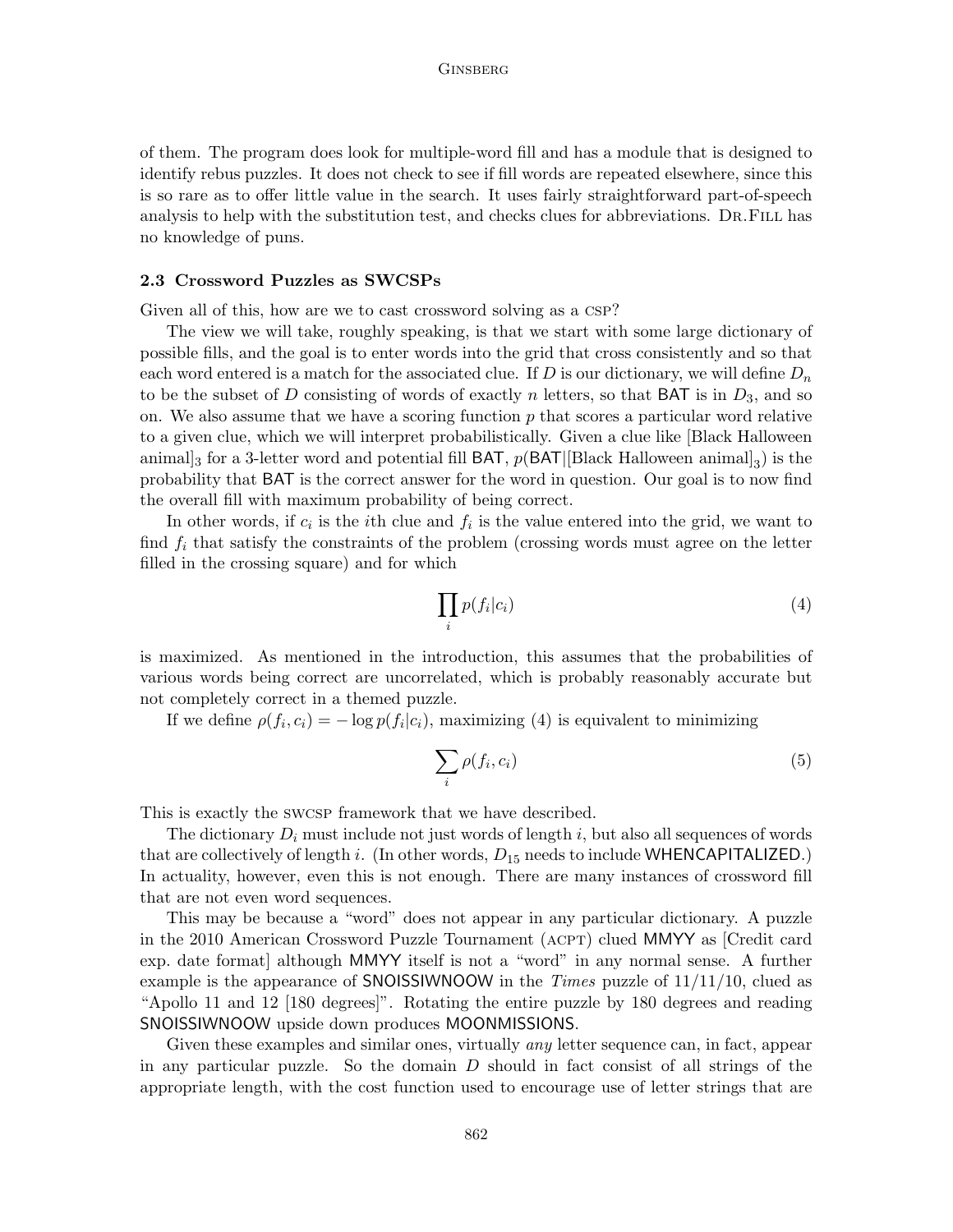dictionary words (or sequences of words) where possible. This means that the variable domains are so large that both they and the associated  $\rho$  functions must be represented functionally; computing either the dictionaries or the scores in their entirety is simply impractical.

This is the fundamental difference between the problem being solved by Dr.Fill and the problems generally considered in the AI literature. The number of variables is modest, on the order of 100, but the domain size for each variable is immense,  $26<sup>5</sup>$  or approximately 12 million for a word of length five, and some  $1.7 \times 10^{18}$  for a word of length fifteen.

One immediate consequence of this is that Dr.Fill can do only a limited amount of forward propagation when it solves a particular puzzle. When a letter is entered into a particular square of the puzzle, it is effective to see the way in which that letter constrains the choices for the crossing words. But it appears not to be effective to propagate the restriction further. So if, in the puzzle in Figure 1, we restrict 1-Down to be a word of the form R...AR and the only word of that form in the dictionary is RAW BAR, we could conceivably then propagate forward from the B in BAR to see the impact on 18-Across. In actuality, however, the possibility that 1-Down be non-dictionary fill causes propagation beyond a simple one-level lookahead to be of negative practical value. The sophisticated propagation techniques mentioned in Section 2.1 appear not to be suitable in this domain.

A second consequence of the unrestricted domain sizes is that it is always possible to extend a partial solution in a way that honors the hard constraints in the problem. We can do this by simply entering random letters into each square of the puzzle (but only one letter per square, so that the horizontal and vertical choices agree). Each such random string is legal, and may even be correct. The reason such fills are in general avoided is that random strings are assigned very high cost by the soft constraints in our formulation.

The fact that partial solutions can always be extended to satisfy the hard constraints is a difference between the problem being solved by Dr.Fill and those considered elsewhere in the csp literature. Here, however, there is an exception. Much of the work on probabilistic analysis using Markov random fields focuses on a probabilistic maximization similar to ours, once again in an environment where solving the hard constraints is easy but maximizing the score of the result is hard.

A popular inference technique in the Markov setting is dual decomposition, where the roles of the variables and values are switched, with Lagrange multipliers introduced corresponding to the variable values and their values then optimized to bound the quality of the solution of the original problem (Sontag, Globerson, & Jaakkola, 2011, for example). This is similar to the csp notion of duality, where the roles of variables and values are also exchanged.

It is not clear how to apply this idea in our setting. In the probabilistic case, the variable values are probabilities selected from a continuous set of real numbers. In the crossword case, the domain is still impracticably large but there does not appear to be any natural ordering or notion of continuity between one string value and the next.

There is one further difference between the crossword domain and more standard ones that is also important to understand. Consider the themed crossword called "Heads of State" from the 2010 ACPT. The theme entries in this puzzle were common phrases with two-letter state abbreviations appended to the beginning. Thus [Film about boastful jerks?] clues VAIN GLOURIOUS BASTERDS, which is the movie title INGLOURIOUS BASTERDS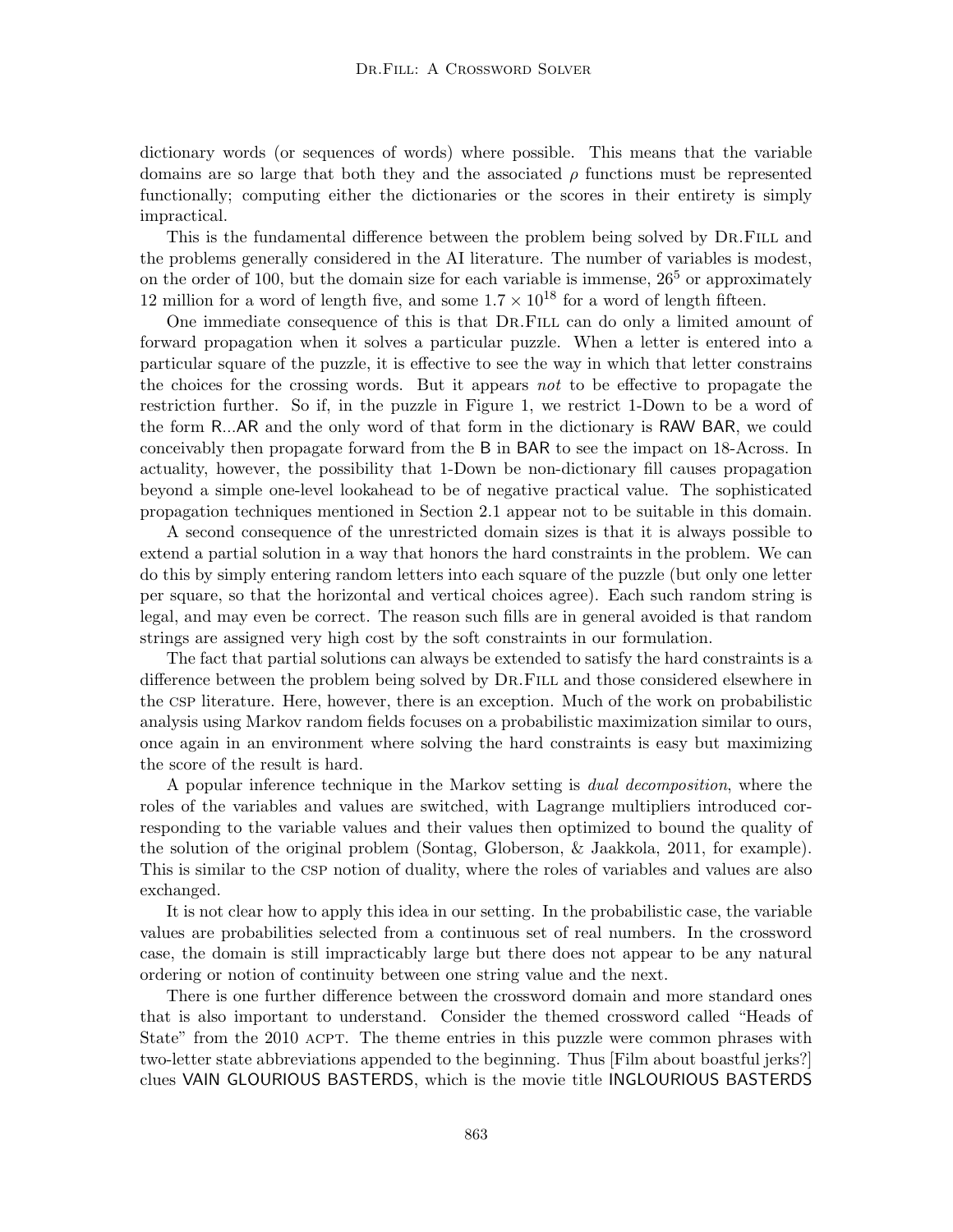together with the two-letter state abbreviation VA. [Origami?] clues PAPER FORMING, which is PA adjoined to PERFORMING, and so on.

These multiword fills that do not appear explicitly in the dictionary score fairly badly. In most conventional csps, it is reasonable to respond to this by filling the associated words earlier in the search. This allows "better" values to be assigned to these apparently difficult variables. This general idea underlies Joslin and Clements' (1999) "squeaky wheel optimization" and virtually every more recent variable selection heuristic, such as Boussemart et. al's (2004) notion of constraint weighting, and the **dom/wdeg** heuristic (Lecoutre, Saïs, Tabary, & Vidal, 2009, and others).

In the crossword domain, however, words that score badly in this way should arguably be filled *later* in the search, as opposed to earlier. There is obviously no way for a program such as Dr.Fill, with extremely limited domain knowledge. to figure out that a 21-letter "word" for a [Film about boastful jerks?] should be VAIN GLOURIOUS BASTERDS. The hints suggested by the crossing words are essential (as they are for humans as well). So none of the classic variable selection heuristics can be applied here, and something else entirely is needed. The heuristics that we use are presented in Section 3.

Before moving on, there are two final points that we should make. First, our goal is to find fill for which (4) is maximized; in other words, to maximize our chances of solving the entire puzzle correctly. This is potentially distinct from the goal of entering as many correct words as possible, in keeping with the scoring metric of the ACPT as described in Section 5. The best human solvers generally solve the ACPT puzzles perfectly, however, so if the goal is to win the ACPT, maximizing the chances of solving the puzzles perfectly is appropriate.

Second, we designed Dr.Fill so that it could truly exploit the power of its underlying search algorithm. In constructing the  $\rho$  function of (5), for example, we don't require that the "correct" solution for a clue  $c_i$  be the specific fill  $f_i$  for which (5) is minimized, but only hope that the correct  $f_i$  be vaguely near the top of the list. The intention is that the hard constraints corresponding to the requirement that the filling words "mesh" do the work for us. As with so many other automated game players (Campbell, Hoane, & Hsu, 2002; Ginsberg, 2001; Schaeffer, Treloar, Lu, & Lake, 1993), we will rely on search to replace understanding.

## 2.4 Data Resources Used by Dr.Fill

One of the most important resources available to Dr.Fill is its access to a variety of databases constructed from online information. We briefly describe each of the data sources here; a summary is in Table 1. The table also includes information on the size of the analogous data source used by Littman's crossword solving program Proverb (Littman et al., 2002).

## 2.4.1 Puzzles

DR. FILL has access to a library of over 47,000 published crosswords. These include virtually all of the major published sources, including the New York Times, the (now defunct) New York Sun, the Los Angeles Times, USA Today, the Washington Post, and many others. Most puzzles from the early 1990's on are included.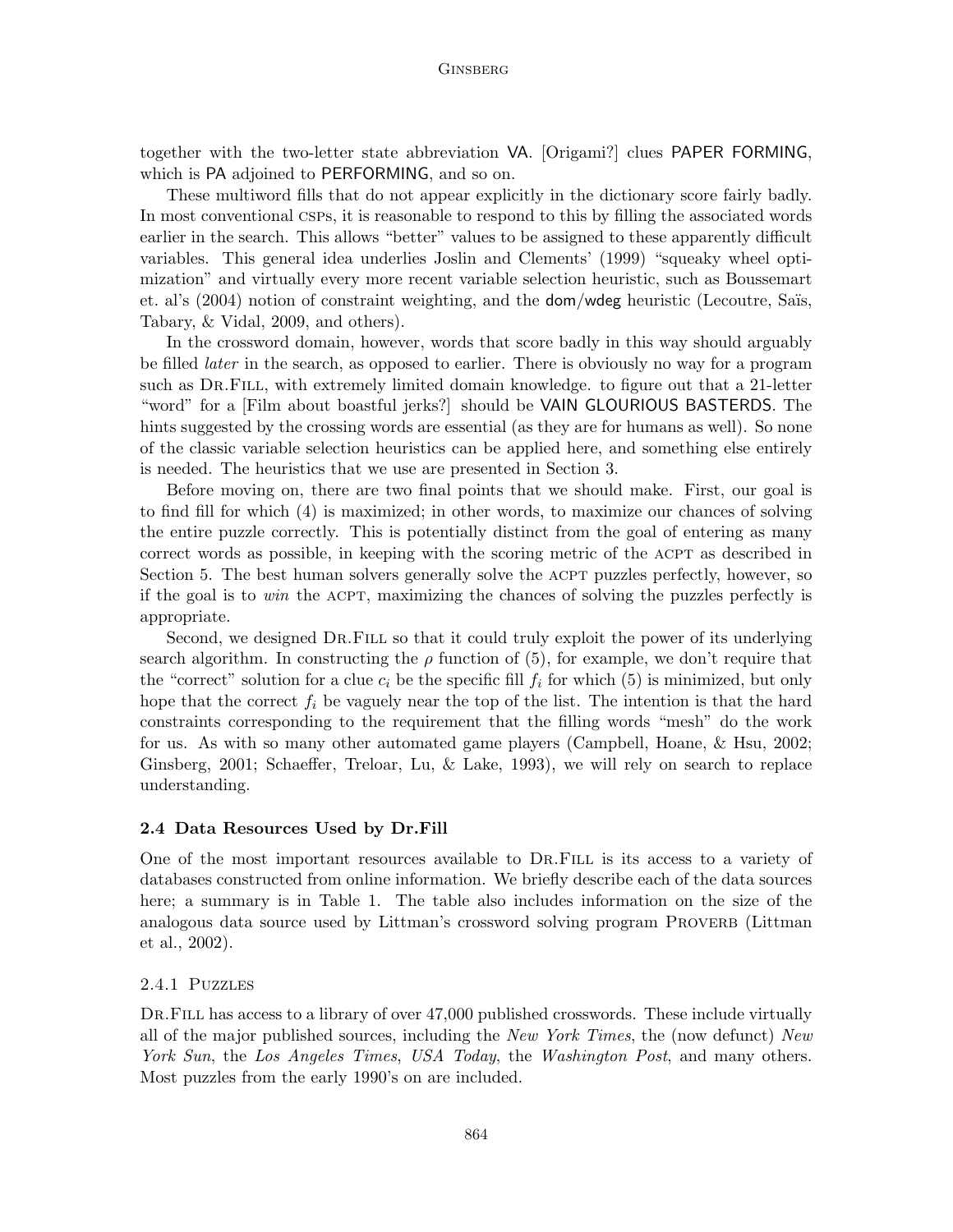| data type        | source                            | quantity   | quantity (PROVERB) |
|------------------|-----------------------------------|------------|--------------------|
| puzzles          | various                           | 47,693     | 5,142              |
| clues            | http://www.otsys.com/clue         | 3,819,799  | 350,000            |
| unique clues     | http://www.otsys.com/clue         | 1,891,699  | 250,000            |
| small dictionary | http://www.crossword-compiler.com | 8,452      | 655,000            |
| big dictionary   | various                           | 6,063,664  | 2,100,000          |
| word roots       | http://wordnet.princeton.edu      | 154,036    | 154,036(?)         |
| synonyms         | WordNet and other online          | 1,231,910  | unknown            |
| Wikipedia titles | http://www.wikipedia.org          | 8,472,583  |                    |
| Wikipedia pairs  | http://www.wikipedia.org          | 76,886,514 |                    |

Table 1: Data used by DR.FILL

Collectively, these puzzles provide a database of just over 3.8 million clues, of which approximately half are unique. This is to be contrasted with the corresponding database in PROVERB, which contains some 5,000 puzzles and 250,000 unique clues.

The clue database is available from http://www.otsys.com/clue, a public-domain clue database used by many crossword constructors. The underlying data is compressed, but the source code is available as well and should enable interested parties to decompress the data in question.

## 2.4.2 DICTIONARIES

As with PROVERB, DR.FILL uses two dictionaries. A small dictionary is intended to contain "common" words, and a larger one is intended to contain "everything". The larger dictionary is an amalgamation from many sources, including  $\text{Moby}^7$  and other online dictionaries, Wikipedia titles, all words that have ever been used in crosswords, and so on.

The small dictionary is the "basic English" dictionary that is supplied with Crossword Compiler, an automated tool that can be used to assist in the construction of crosswords.

The large dictionary is much more extensive. Every entry in the large dictionary is also marked with a score that is intended to reflect its crossword "merit". Some words are generally viewed as good fill, while others are bad. As an example, BUZZ LIGHTYEAR is excellent fill. It is "lively" and has positive connotations. The letters are interesting (high Scrabble score, basically), and the combination ZZL is unusual. TERN is acceptable fill; the letters are mundane and the word is overused in crosswords, but the word itself is at least well known. ELIS (Yale graduates) is poor fill. The letters are common, the word is obscure, and it's an awkward plural to boot. Crossword merit for the large dictionary was evaluated by hand scoring approximately 50,000 words (100 volunteers, all crossword constructors, scored 500 words each). The words were then evaluated against many criteria (length, Scrabble score, number of Google hits,  $8$  appearances in online corpora, etc.) and a linear model was built that best matched the 50,000 hand-scored entries. This model was used to score the remaining words.

<sup>7.</sup> http://icon.shef.ac.uk/Moby/mwords.html

<sup>8.</sup> I would like to thank Google in general and Mark Lucovsky in particular for allowing me to run the approximately three million Google queries involved here.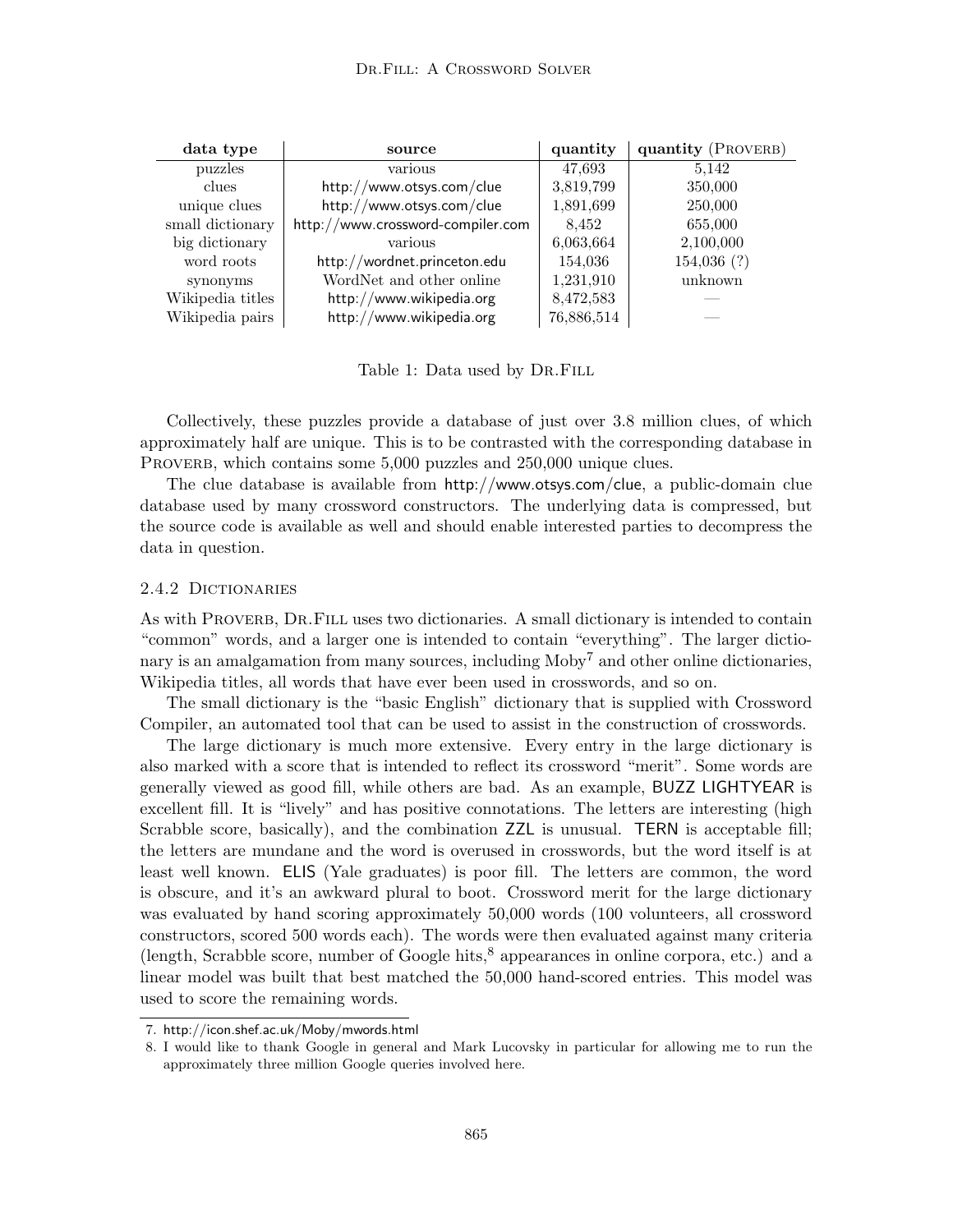Note that the scores here reflect the crossword "value" of the words in isolation, ignoring the clues. Thus we cannot use the dictionaries alone to solve crosswords; indeed, for any particular crossword, there will be many legal fills and the actual solution is unlikely to be anywhere near the "best" fill in terms of word merit alone.

## 2.4.3 Grammatical and Synonym Information

Grammatical information is collected from the data provided as part of the WordNet project (Fellbaum, 1998; Miller, 1995). This includes a list of 154,000 words along with their parts of speech and roots (e.g.,  $WALKED$  has  $WALK$  as a root). PROVERB also cites WordNet as a source. In addition, a list of 1.2 million synonyms was constructed from an online thesaurus.

## 2.4.4 Wikipedia

Finally, a limited amount of information was collected from Wikipedia specifically. DR.FILL uses a list of all of the titles of Wikipedia entries as a source of useful names and phrases, and uses a list of every pair of consecutive words in Wikipedia to help with phrase development and fill-in-the-blank type clues. There are approximately 8.5 million Wikipedia titles, and Wikipedia itself contains 77 million distinct word pairs.

## 3. Heuristics

At a high level, most csps are solved using some sort of depth-first search. Values are assigned to variables and the procedure is then called recursively. In pseudocode, we might have:

**Procedure 3.1** To compute  $\text{solve}(C, S)$ , a solution to a CSP C that extends a partial solution S:

1 if S assigns a value to every variable in  $V_C$ , return S 2  $v \leftarrow$  a variable in  $V_C$  unassigned by S 3 for each  $d \in D_v(C|_S)$ 4 do  $S' \leftarrow S \cup (v = d)$ 5  $C' \leftarrow \texttt{propagate}(C|_{S'})$ 6 if  $C' \neq \emptyset$ 7 then  $Q \leftarrow \texttt{solve}(C', S')$ 8 if  $Q \neq \emptyset$ , return Q 9 return Ø

We select an unassigned variable, and try each possible value. For each value, we set the variable to the given value and propagate in some unspecified way. We assume that this propagation returns the empty set as a failure marker if a contradiction is discovered, in which case we try the next value for  $v$ . If the propagation succeeds, we try to solve the residual problem and, if we manage to do so, we return the result.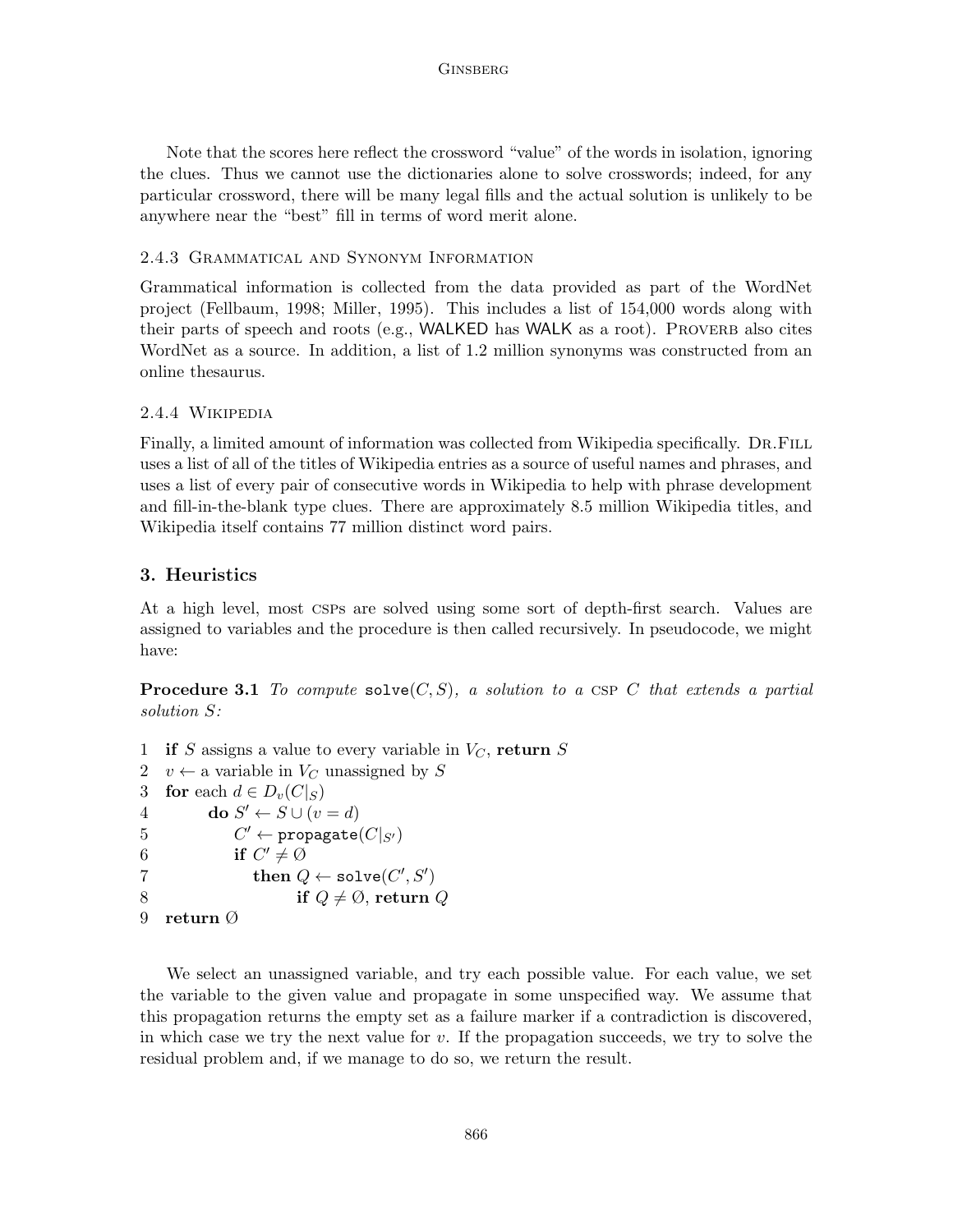**Proposition 3.2** Let C be a CSP of size n. Then if the propagate function is sound, the value solve $(C, \emptyset)$  computed by Procedure 3.1 is  $\emptyset$  if C has no solutions, and a solution to C otherwise.

**Proof.** The proof is by induction on n. For a CSP of size 1, each live domain value is tried for the variable in question; when one survives the propagate construction, the solution is returned by the recursive call in line 1 and then from line 8 as well.

For larger  $n$ , if the CSP is not solvable, then every recursive call will fail as well so that we eventually return  $\emptyset$  on line 9. If the CSP is solvable, we will eventually set any particular variable v to the right value  $d \in D$  so that the recursive call succeeds and a solution is returned. □

For weighted csps, the algorithmic situation is more complex because we want to return the best solution, as opposed to any solution. We can augment Procedure 3.1 to also accept an additional argument that, if nonempty, is the currently best known solution B. We need the following easy lemma:

**Lemma 3.3** In a WCSP where the costs are non-negative, if  $S_1 \subseteq S_2$ , then  $c(S_1) \leq c(S_2)$ .

**Proof.** This is immediate; more costs will be incurred by the larger set of assignments. Note that this is true for wcsps generally, not just singly weighted csps.

For convenience, we introduce an "inconsistent" assignment  $\perp$  and assume that  $c(\perp)$  is infinite. Now we can modify Procedure 3.1 as follows:

**Procedure 3.4** To compute solve $(C, S, *B)$ , the best solution to a WCSP C that extends a partial solution S given a currently best solution B:

```
1 if c(S) > c(B), return B
2 if S assigns a value to every variable in V_C, return S
3 v \leftarrow a variable in V_C unassigned by S
4 for each d \in D_v(C|_S)5 do S' \leftarrow S \cup (v = d)6 C' \leftarrow \texttt{propagate}(C|_{S'})7 if C' \neq \emptyset, B \leftarrow \mathtt{solve}(C', S', B)8 return B
```
We use the  $*B$  notation at the beginning of the procedure to indicate that B is passed by reference, so that when  $B$  is changed on line 7, the value of  $B$  used in other recursive calls is changed as well.

In the loop through variable values, we can no longer return a solution as soon as we find one; instead, all we can do is update the best known solution if appropriate. This will, of course, dramatically increase the number of nodes that are expanded by the search. There is some offsetting saving in the comparison on line 1; if the cost of a partial solution is higher than the total cost of the best known solution, Lemma 3.3 ensures that we need not expand this partial solution further. Note that the conditions of the lemma are satisfied in Dr.Fill, since the costs are negated logarithms of probabilities, and the probabilities can be assumed not to exceed one.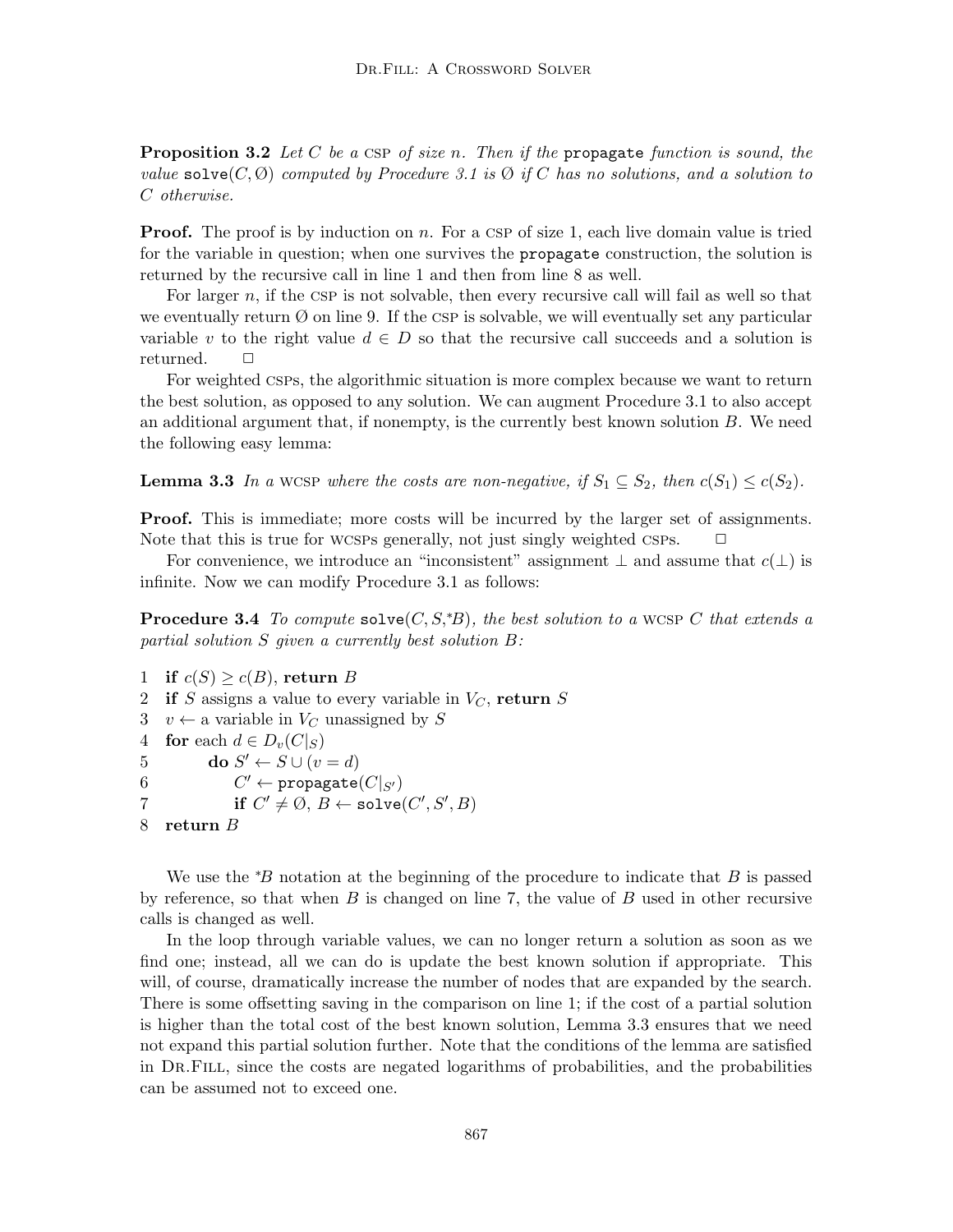**Proposition 3.5** Let C be a CSP. Then the value  $\text{solve}(C, \emptyset, \perp)$  computed by Procedure 3.4 is  $\perp$  if C has no solutions, and the least cost solution to C otherwise.

**Proof.** Suppose first that we drop line 1 and replace line 7 with

$$
\text{if } C' \neq \emptyset \land c(\text{solve}(C', S', B)) < c(B) \text{ then } B \leftarrow \text{solve}(C', S', B) \tag{6}
$$

Now the result follows easily by an inductive argument similar to the proof of Proposition 3.1. Every possible solution will be considered, and we will gradually find the least cost one to return.

Consider now Procedure 3.4 as written. If we return a set  $S$  on line 2, we must have  $c(S) < c(B)$  by virtue of the test on line 1. Thus the new requirement in (6), namely that  $c(\texttt{solve}(C', S', B)) < c(B)$ , will always be satisfied and the proof will be complete if we can show simply that the test on line 1 will never discard the best solution. In other words, we need to show that for any solution  $S'$  discarded as a result of the test on line 1, we will have  $c(S') \geq c(B)$ . But this follows directly from Lemma 3.3, since  $c(S') \geq c(S)$  and  $c(S) \geq c(B). \qquad \Box$ 

Procedure 3.4 is the historical method of choice on wcsps. It is generally referred to as branch and bound because the cost of the best solution B found in one branch is used to bound the searches in other branches.

To implement the procedure, we need to specify mechanisms by which variables are selected on line 3 and the domain is ordered on line 4. We discuss value selection first and then variable selection. As described in Section 2.3, the propagation mechanism most useful in crossword solving considers only the direct impact of a word selection on the crossing words.

#### 3.1 Value Selection

The performance of Procedure 3.4 depends critically on the order in which values are selected from the domain D. The sooner we find good solutions, the earlier we can use the test in line 1 to prune the subsequent search. This *kind* of argument will remain valid even after we replace Procedure 3.4 with other algorithms that are more effective in practice; it is always advantageous to order the search so that the final solution is found earlier, as opposed to later.

There are a variety of elements to this. First, note that all we really need for line 4 of Procedure 3.4 is a function  $\text{fill}(v, n)$  that returns the nth element of v's live domain  $D_v$ . On each pass through the loop, we call fill while gradually increasing the value of n. Faltings and Macho-Gonzalez (2005) take a similar approach in their work on "open" constraint programming.

As in the work on open constraint programming, this observation allows us to deal with the fact that not all crossword fills appear explicitly in the dictionary. Our scoring function allows non-dictionary words, but assumes that an apparently unrelated string of words (or of letters) is less likely to be correct than a word or phrase that actually appears in the dictionary. This means that the fill function can evaluate all of the dictionary possibilities before generating any "multiwords". The multiwords are generated only as needed; by the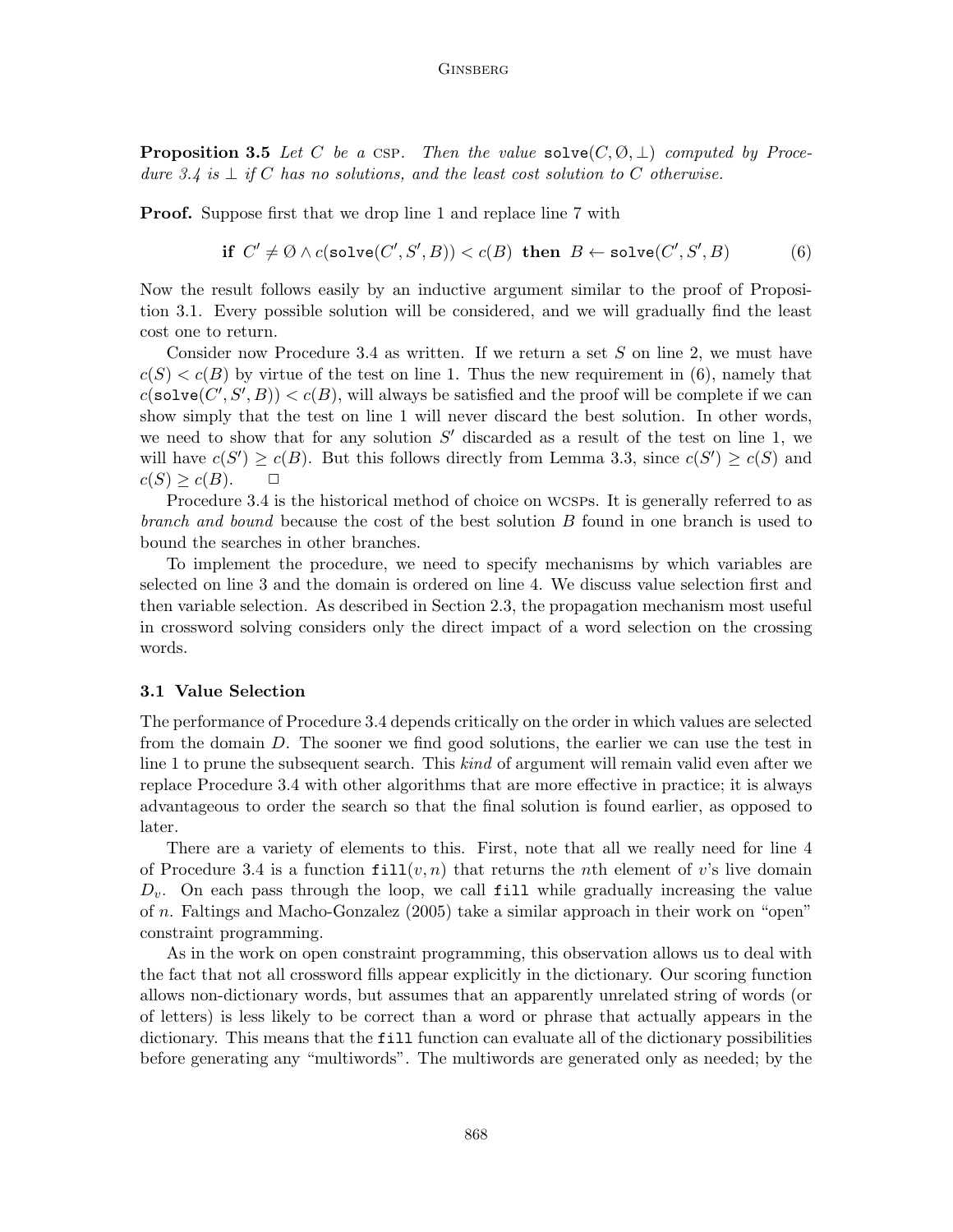time they are needed, most of the letters in the word are generally filled. This narrows the search for possible multiwords substantially.<sup>9</sup>

The implementation begins by scoring every word of the appropriate length and storing the results with the domain for word  $n$ . When multiwords are needed and generated, they are added to the end of the domain sets as appropriate.

This approach reduces the value selection problem to two subproblems. First, we need the scoring function  $\rho(f_i, c_i)$  that evaluates fill  $f_i$  given clue  $c_i$ . Second, we need to use this scoring function to produce an actual ordering on possible words to enter; the lowest cost word may or may not be the one we wish to try first.

We will not spend a great deal of time describing our scoring function; the details are predictably fairly intricate but the ideas are simple. Fundamentally, we will take the view that has proven so successful elsewhere in computer game players: It is more important that the system be able to search effectively than that it actually have a terribly good idea what it is doing. The power is always more in the search than in the heuristics. This overall search-based approach underlies virtually all of the best computer game players (Campbell et al., 2002; Ginsberg, 2001; Schaeffer et al., 1993) and search-based algorithms have easily outperformed their knowledge-based counterparts (Smith, Nau, & Throop, 1996, for example) in games where direct comparisons can be made.

We implement this idea with a scoring system that is in principle quite simplistic. Words are analyzed based on essentially five criteria:<sup>10</sup>

- 1. A match for the clue itself. If a clue has been used before, the associated answer is preferred. If a new clue shares a word or subphrase with an existing one, that answer scores well also.
- 2. Part of speech analysis. If it is possible to parse the clue to determine the likely part of speech of the answer, fill matching the desired part of speech is preferred. The part of speech analysis is based on the WordNet dictionary (Fellbaum, 1998; Miller, 1995), which is then used to search for parse patterns in the clue database. No external syntax or other grammatical mechanisms are used.
- 3. Crossword "merit" as discussed in Section 2.4.2.
- 4. Abbreviation. Abbreviations in the dictionary are identified by assuming that words that are generally clued using abbreviations are themselves abbreviations, as described previously. This information is then used in scoring a possible answer to a new clue. What exactly constitutes an "abbreviation" clue is determined by recursively analyzing the clue database.
- 5. Fill-in-the-blank. Some clues are "fill in the blank"s. These generally refer to a common phrase with a word missing, as in 24-A in Figure 1, where  $\lbrack$ Line  $\lbrack$  clues

<sup>9.</sup> And, as remarked earlier, means that we need to value badly scoring variables late in the search as opposed to early.

<sup>10.</sup> Proverb has some thirty individual scoring modules (Littman et al., 2002), although Littman has suggested (personal communication) that most of the value comes from modules that are analogous to those used by DR.FILL. PROVERB does not analyze the clues to determine the part of speech of the desired fill.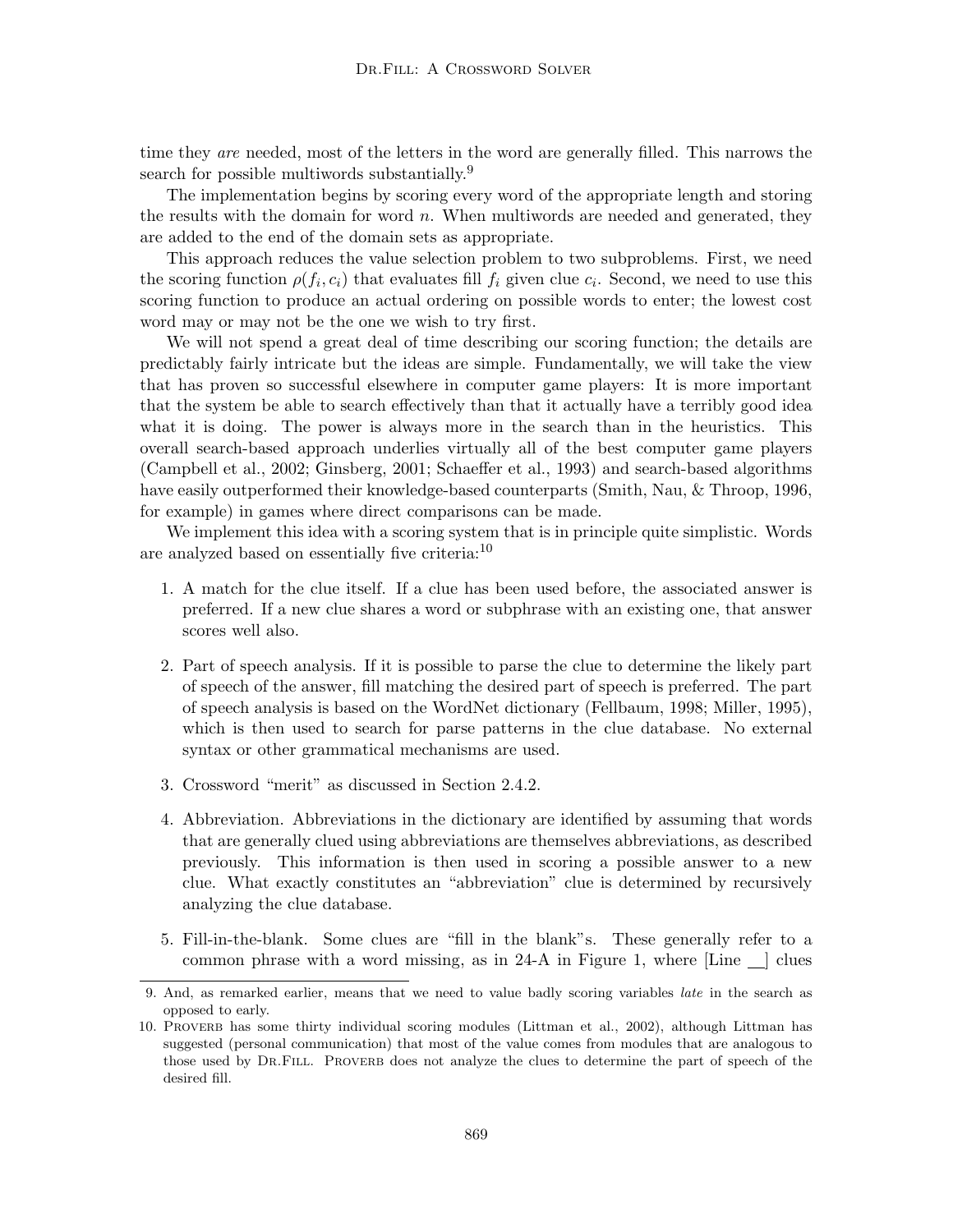ITEM. These clues are analyzed by looking for phrases that appear in the body of Wikipedia.

These five criteria are then combined linearly. To determine the weights for the various criteria, a specific set of weights  $(w_1, \ldots, w_n)$  is selected and then used to solve each of a fixed testbed of puzzles (the first 100 New York Times puzzles from 2010). For each puzzle in the testbed, we count the number of words entered by the search procedure before a mistake is made in that the heuristically chosen word is not the one that appears in the known solution to the puzzle. The average number of words entered correctly is then the "score" of  $(w_1, \ldots, w_n)$  and the weights are varied to maximize the score.

Given the scoring function  $\rho$ , how are we to order the values for any particular word? We don't necessarily want to put the best values first, since the value that is best on this word may force us to use extremely suboptimal choices for all of the crossing words.

More precisely, suppose that we assign value d to variable  $v$ , and that propagation now reduces the variable domains to new values  $D_i(C|_{S\cup\{v=d\}})$ . An argument similar to that underlying Lemma 2.8 now produces:

**Proposition 3.6** Let C be an SWCSP and S a partial solution, so that  $D_u(\pi(C|_{S\cup\{v=f\}}))$ is the domain for u after v is set to f and the result propagated. Then the minimum cost of a solution to C that extends  $S \cup \{v = f\}$  is at least

$$
\sum_{u} \min_{x \in D_u(\pi(C|_{S \cup \{v=f\})})} \rho(x, u). \qquad \Box \tag{7}
$$

We order the variable values in order of increasing total cost as measured by  $(7)$ , preferring choices that not only work well for the word slot in question, but also minimally increase the cost of the associated crossing words.

This notion is fairly general. In any wcsp, whenever we choose a value for a variable, the choice "damages" the solution to the problem at large; the amount of damage can be determined by propagating the choice made using whatever mechanism is desired (a simplistic approach such as ours, full arc consistency, Cooper's linear relaxation, etc). Cost is incurred not only by the choice just made, but as implied on other variables by the propagation mechanism. (7) says that we want to choose as value for the variable v that value for which the total global cost is minimized, not just the local cost for the variable being valued.

In the crossword domain, this heuristic appears to be reasonably effective in practice. Combined with the variable selection heuristic to be described in the next section, DR.FILL inserts an average of almost 60 words into a Times puzzle before making its first mistake.

## 3.2 Variable Selection

As argued in the previous section, the heuristic we use in valuing a possible fill f for a word slot s in our puzzle is

$$
h(f, v) = \sum_{u} \min_{x \in D_u(\pi(C|_{S \cup \{v = f\}}))} \rho(x, u) - \sum_{u} \min_{x \in D_u(C|_S)} \rho(x, u)
$$
(8)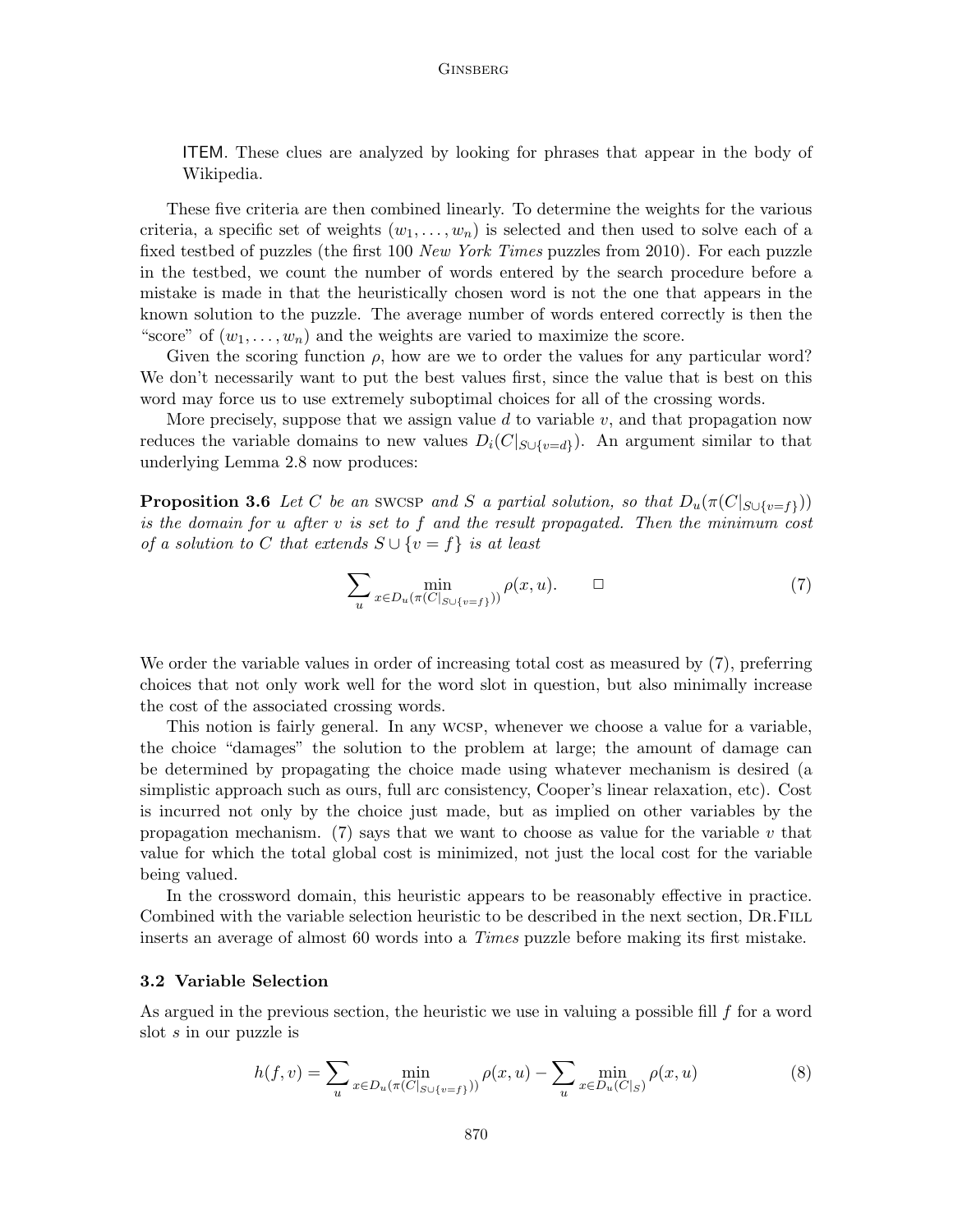Because the domain for variable u before setting v to f is  $D_u(C|_S)$ , the term on the right in  $(8)$  gives a lower bound on the best possible score of a complete solution before v is set to  $f$  (and this expression is thus independent of  $f$ ).

The value of the term on the left is a lower bound on the best possible score *after*  $v$  is set to f because the domain for u after setting v to f and propagating is  $D_u(\pi(C|_{S\cup\{v=f\}})).$ The heuristic value of setting  $v$  to  $f$  is the difference between these two numbers, the total "damage" caused by the commitment to use fill f for variable v. Given  $(8)$ , which variable should we select for valuation at any point in the search?

It might seem that we should choose to value that variable for which  $h(f, v)$  is minimized. This would cause us to fill words that could be filled without having a significant impact on the projected final score of the entire puzzle. So we could define the heuristic value of a slot v, which we will denote by  $H(v)$ , to be

$$
H(v) = \min_{f} h(f, v)
$$
\n(9)

This apparently attractive idea worked out poorly in practice, and a bit of investigation revealed the reason. Especially early on, when there remains a great deal of flexibility in the choices for all of the variables, there may be multiple candidate fills for a particular clue, all of which appear attractive in that  $h(f, v)$  is small. In such a situation, there is really no strong reason to prefer one of these attractive fills to the others, but using (9) as the variable selection heuristic will force us to value such a variable and therefore commit to such a choice.

The solution to this problem is to choose to value not that variable for which  $h(f, v)$ is minimized, but the variable for which the difference between the minimum value and second-best value is maximal. It is this difference that indicates how confident we truly are that we will fill the slot correctly once we decide to branch on it. If we define min2(S) to be the second-smallest element of a set S, then the variable selection heuristic we are proposing is

$$
H(s) = \min_{f} h(f, v) - \min_{f} h(f, v)
$$
\n(10)

where large values are to be preferred over smaller ones.

As mentioned previously, a combination of (10) and (8) allows Dr.Fill to enter, on average, an initial 59.4 words into a Times puzzle before it makes its first error.

It is important to realize that this metric  $-59.4$  words inserted correctly on average  $-$  is not because the scoring function accurately places the correct word "first" a large fraction of the time. Instead, our methods are benefiting even at this point from anticipation of how the search is likely to develop; the heuristics themselves are based as much on a glimpse of the future search as they are on the word values in isolation. Indeed, if we use the variable selection described here but switch our value selection heuristic to simply prefer the best fill for the word in question (without considering the impact on subsequent search), the average number of words filled correctly at the outset of the search drops to 25.3, well under half of its previous value.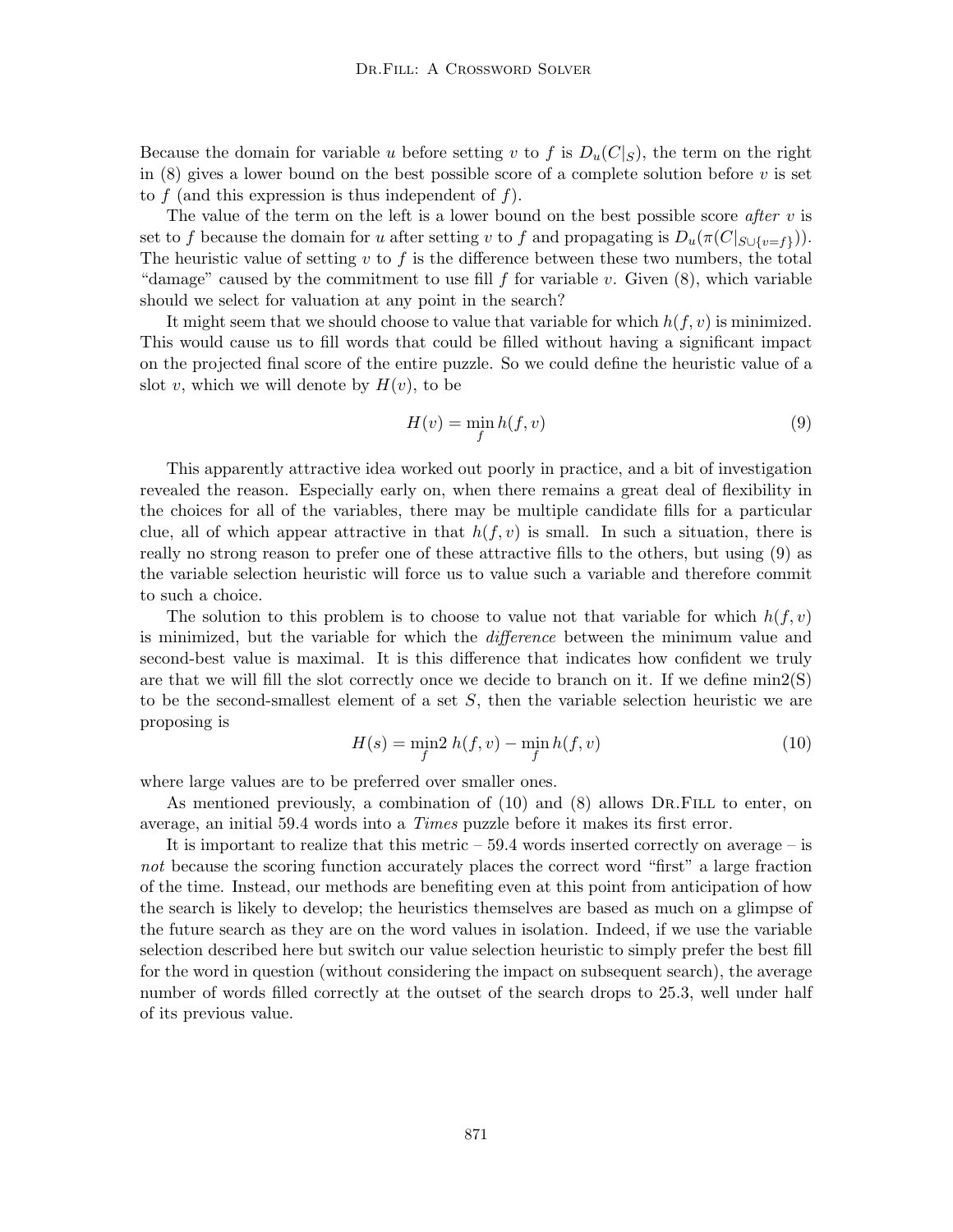

Figure 3: Limited discrepancy search

## 4. Limited Discrepancy Search

Given that DR.FILL can enter nearly sixty correct words in a crossword before making an error, one would expect it to be a strong solver when combined with the branch-and-bound solving procedure 3.4. Unfortunately, this is not the case.

The reason is that this solving procedure suffers from what Harvey (1995) has called the "early mistakes" problem. Once a mistake is made, it impacts the subsequent search substantially and the mistake is never retracted until the entire associated subspace is examined. An initial mistake at depth (say) sixty seems impressive but the quality of the solution below this point is likely to be quite poor, and there is unlikely to be sufficient time to retract the original error that led to the problem.

One way around this problem in CSPs with binary domains is to use *limited discrepancy* search, or LDS (Harvey & Ginsberg, 1995). The idea is that if a heuristic is present, we define the "discrepancy" count of a partial solution  $S$  to be the number of times that  $S$ violates the heuristic. In Figure 3, we have shown a simple binary search tree of depth three; assuming that the heuristic choice is always to the left, we have labeled each fringe node with the number of times that the heuristic is violated in reaching it.

LDS is an iterative search method that expands the tree using depth-first search and in order of increasing discrepancy count. On the first iteration, only nodes without discrepancies are examined, so the search is pruned at each node in the figure with a single bullseye. On the second iteration, a single discrepancy is permitted and the nodes with double bullseyes are pruned. It is not hard to see that iteration n expands  $O(d^n)$  nodes, as the discrepancy limit forms a "barrier" against a full search of the tree. Each iteration also uses only  $O(d)$  memory, since the expansion on any individual iteration is depth first. There is some work repeated from iteration to iteration, but since the bulk of the work in iteration n involves nodes that were not expanded in iteration  $n-1$ , this rework has little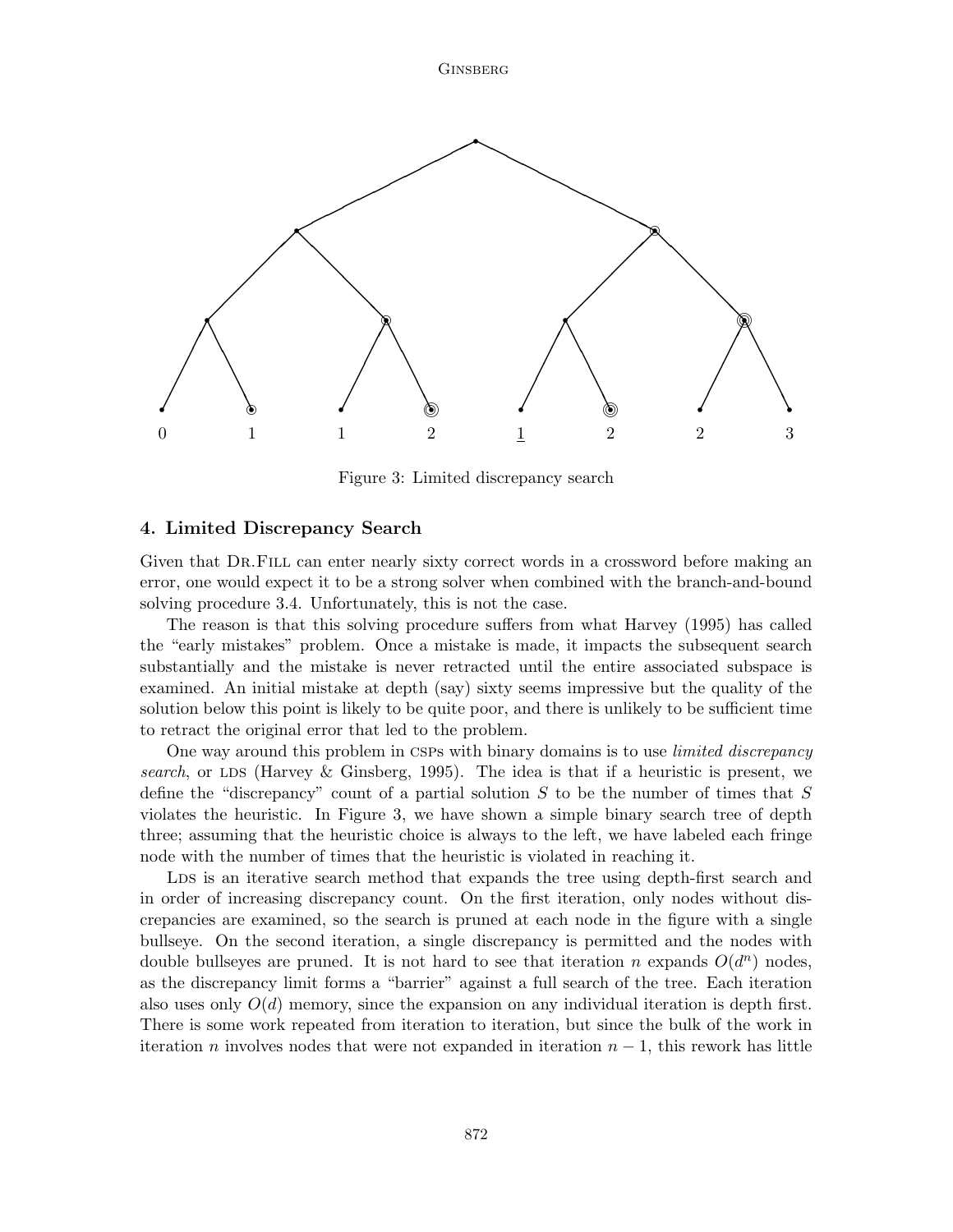impact on performance. Korf (1996) presents an algorithmic improvement that addresses this issue to some extent.

The point of LDS is that it allows early mistakes to be avoided without searching large portions of the space. In the figure, for example, if the heuristic is wrong at the root of the tree, the node labeled 1 will be explored at the second iteration (with discrepancy limit 1), without the need to expand the left half of the search space in its entirety.

While it is clear that the basic intuition underling LDS is a good match for the search difficulties encountered by DR.FILL, it is not clear how the idea itself can be applied. One natural approach would be to order the values for any particular word slot, and to then say that using the second value (as opposed to the first) incurred one discrepancy, using the third value incurred two discrepancies, and so on.

This doesn't work. Assuming that the first word in the list is wrong, subsequent words may all score quite similarly. Just because we believed strongly (and wrongly, apparently) that the first word was the best fill does not mean that we have a strong opinion about what to use as a backup choice. The net result of this is that the best solution often uses words quite late in the ordered list; these correspond to a very high discrepancy count and are therefore unlikely to be discovered using this sort of an algorithmic approach.

An alternative idea is to say that a discrepancy is incurred when a variable is selected for branching other than the variable suggested by the variable-selection heuristic (10). This avoids the problem described in the previous paragraph, since we now will pick a fill for a completely different word slot. Unfortunately, it suffers from two other difficulties.

The first (and the less important) is that in some cases, we won't want to change the variable order after all. Perhaps there was a clear first choice and, once that choice is eliminated, there is a clear second choice among the remaining candidate values. In such an instance, we would want the "single discrepancy" search choice to try the second fill instead of the first.

More important is the fact that the bad choice is likely to come back on the very next node expansion, when we once again consider the variable in question. The word that looked good when the discrepancy was incurred may well *still* look good, and we will wind up having used the discrepancy but not really having changed the area of the search space that we are considering.

The algorithm that we actually use combines ideas from both of these approaches. As the search proceeds, we maintain a list  $P$  of value choices that have been discarded, or "pitched". Each element of P is a pair  $(v, x)$  indicating that the value x should not be proposed for variable v. The pitched choices remain in the live set, but are not considered as branch values for  $v$  until they are forced in that  $v$ 's live set becomes a singleton. In evaluating the heuristic expressions (8) and (10), pitched values are not considered.

We now incur a discrepancy by pitching the variable and value suggested by the heuristics. Assuming that we then completely recompute both the variable chosen for branching and the value being used, the problems mentioned in the previous paragraphs are neatly sidestepped. We continue to make choices in which we have confidence, and since a pitched value remains pitched as the search proceeds, we do not repeat an apparent mistake later in the search process.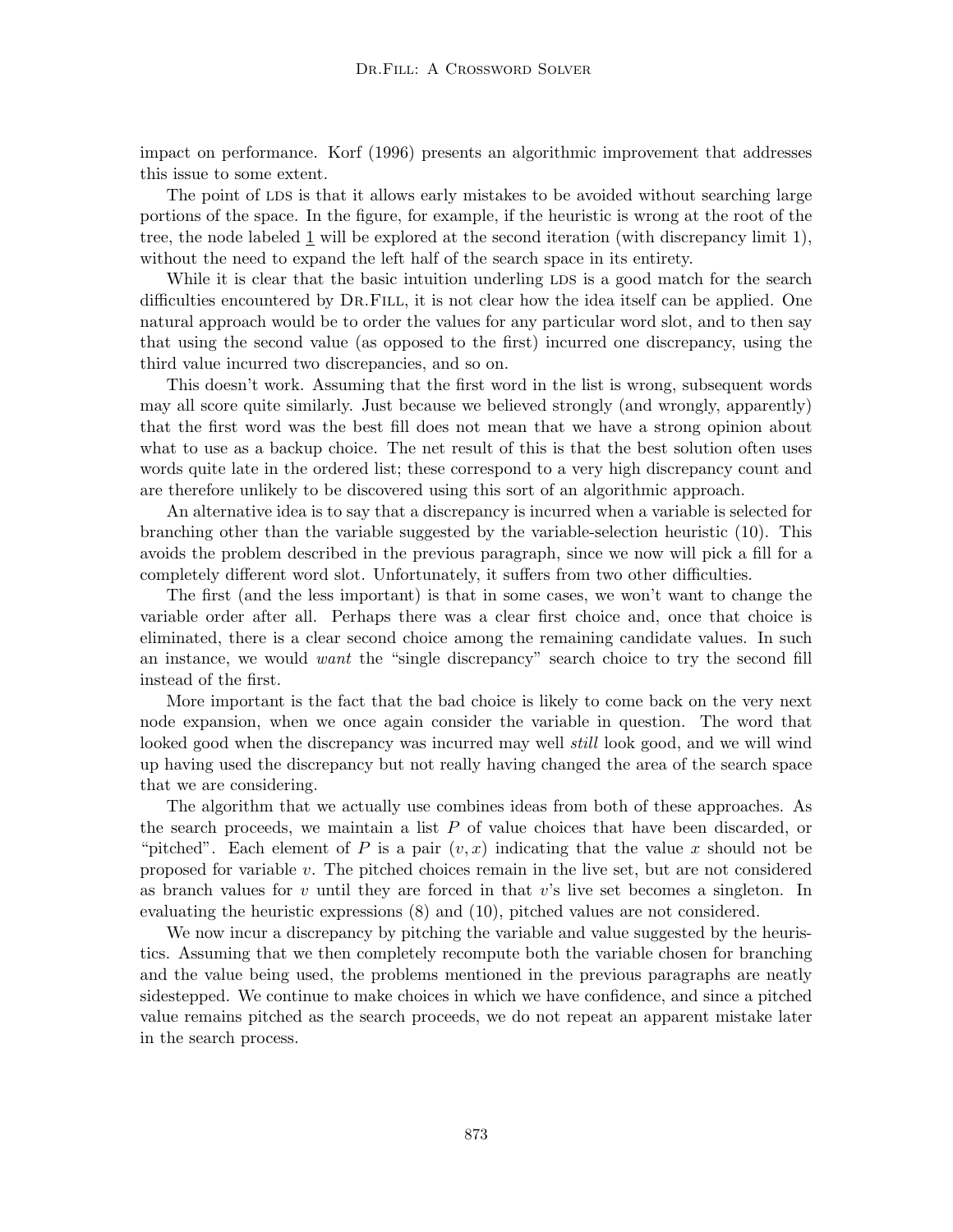Formally, we have:

**Procedure 4.1** Let C be a WCSP. Let n be a fixed discrepancy limit and suppose that S is a partial solution,  $B$  is the best solution known thus far, and  $P$  is the set of values pitched in the search. To compute  $\text{solve}(C, S, *B, n, P)$ , the best solution extending S with at most n discrepancies:

1 if  $c(S) \geq c(B)$ , return B 2 if S assigns a value to every variable in  $V_C$ , return S 3  $v \leftarrow$  a variable in  $V_C$  unassigned by S 4 d ← an element of  $D_v(C|_S)$  such that  $(v, d) \notin P$ 5  $S' \leftarrow S \cup (v = d)$  $6 \quad C' \leftarrow \texttt{propagate}(C|_{S'})$ 7 if  $C' \neq \emptyset$ ,  $B \leftarrow \mathtt{solve}(C', S', B, n, P)$ 8 if  $|P| < n$ ,  $B \leftarrow \texttt{solve}(C, S, B, n, P \cup (v, d))$ 

9 return B

**Proposition 4.2** Let C be a CSP of size k. Then the value  $\text{solve}(C, \emptyset, \bot, n, \emptyset)$  computed by Procedure 4.1 is  $\perp$  if C has no solutions. If C has a solution, there is some  $n_0 \leq k(|D|-1)$ such that for any  $n \ge n_0$ , solve $(C, \emptyset, \perp, n, \emptyset)$  is the least cost solution to C.

**Proof.** There are essentially three separate claims in the proposition, which we address individually.

1. If C has no solutions, then the test in line 2 will never succeed, so B will be  $\perp$  throughout and the procedure will therefore return  $\perp$ .

2. It is clear that the space explored with a larger  $n$  is a superset of the space explored with a smaller n because the test in line 8 will succeed more often. Thus if there is any  $n$  for which the best solution is returned, the best solution will also be returned for any larger  $n$ .

3. We claim that for  $n = k(|D|-1)$ , every solution is considered, and prove this by induction on  $k$ .

For  $k = 1$ , we have  $n = |D| - 1$ . If we are interested in a particular choice x for the unique variable in the problem, then after  $|D|-1$  iterations through line 8, we will either have selected x on line 4 or we will have pitched every other value in which case  $x$  will be selected on the last iteration.

The argument in the inductive case is similar. For the variable  $v$  selected on line 3, we will use up at most  $|D|-1$  discrepancies before setting the v to the desired value, leaving at least  $(n-1)(|D|-1)$  discrepancies to handle the search in the subproblem after v is set.  $\Box$ 

**Proposition 4.3** Let C be a CSP of size k. Then for any fixed n, the number of node expansions in computing  $\text{solve}(C, \emptyset, \bot, n, \emptyset)$  is at most  $(k+1)^{n+1}$ .

**Proof.** Consider Figure 4, which shows the top of the LDS search tree and labels the nodes with the number of unvalued variables and number of unused discrepancies at each point.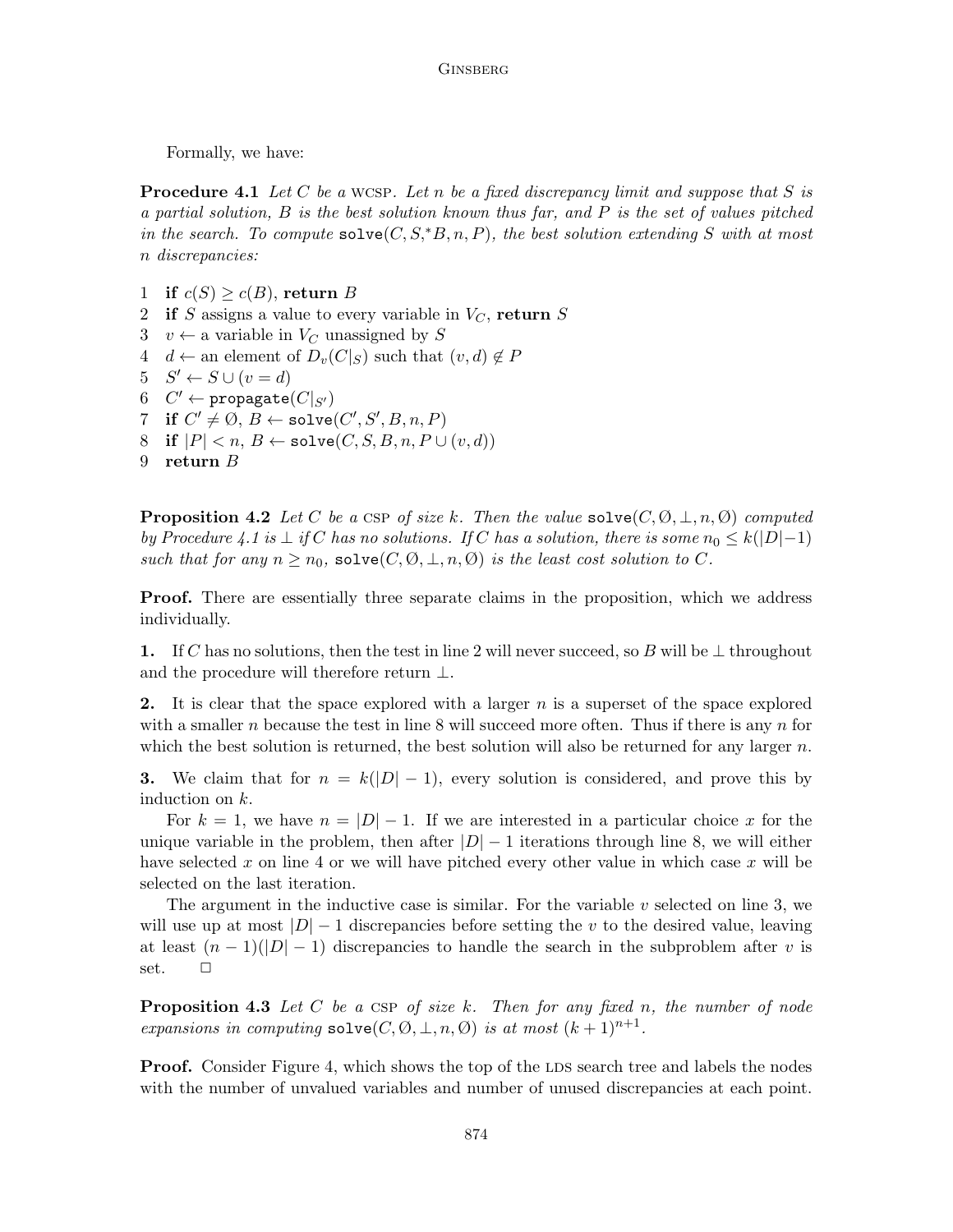

Figure 4: Limited discrepancy search

At the root, therefore, there are  $k$  variables left to value and  $n$  discrepancies available. If we branch left, we assign a value to some variable. If we branch right, we pitch that choice so that there are still k variables left to value but only  $n-1$  discrepancies available.

It follows that if we denote by  $f(d, m)$  the size of the search tree under the point with  $d$  variables and  $m$  discrepancies, we have

$$
f(d,m) = 1 + f(d,m-1) + f(d-1,m)
$$
\n(11)

$$
= 1 + f(d, m - 1) + 1 + f(d - 1, m - 1) + f(d - 2, m) \tag{12}
$$

$$
= 2 + f(d, m - 1) + f(d - 1, m - 1) + f(d - 2, m)
$$

$$
\begin{aligned}\n\vdots \\
k + \sum_{i=d-k+1}^{d} f(i, m-1) + f(d-k, m)\n\end{aligned} \tag{13}
$$

$$
= d + \sum_{i=1}^{d} f(i, m-1) + f(0, m) \tag{14}
$$

$$
= d + 1 + \sum_{i=1}^{d} f(i, m-1) \tag{15}
$$

$$
\leq d+1+(d-1)[f(d,m-1)-1]+f(d,m-1) \tag{16}
$$
  
= 2+df(d,m-1)]

(11) follows from counting the nodes as in the figure. (12) is the result of expanding the last term in (11), corresponding to expanding the node labeled  $(k-1,n)$  in the figure.  $(13)$  continues to expand the corresponding term a total of k times, and  $(14)$  is just  $(13)$ with  $k = d$ . But  $f(0, m) = 1$  because there are no variables left to value, producing (15). (16) follows because  $f(i, m-1) \le f(d, m-1) - 1$  for all  $0 < i < d$  (in the figure, every step down the left side is at least one node smaller).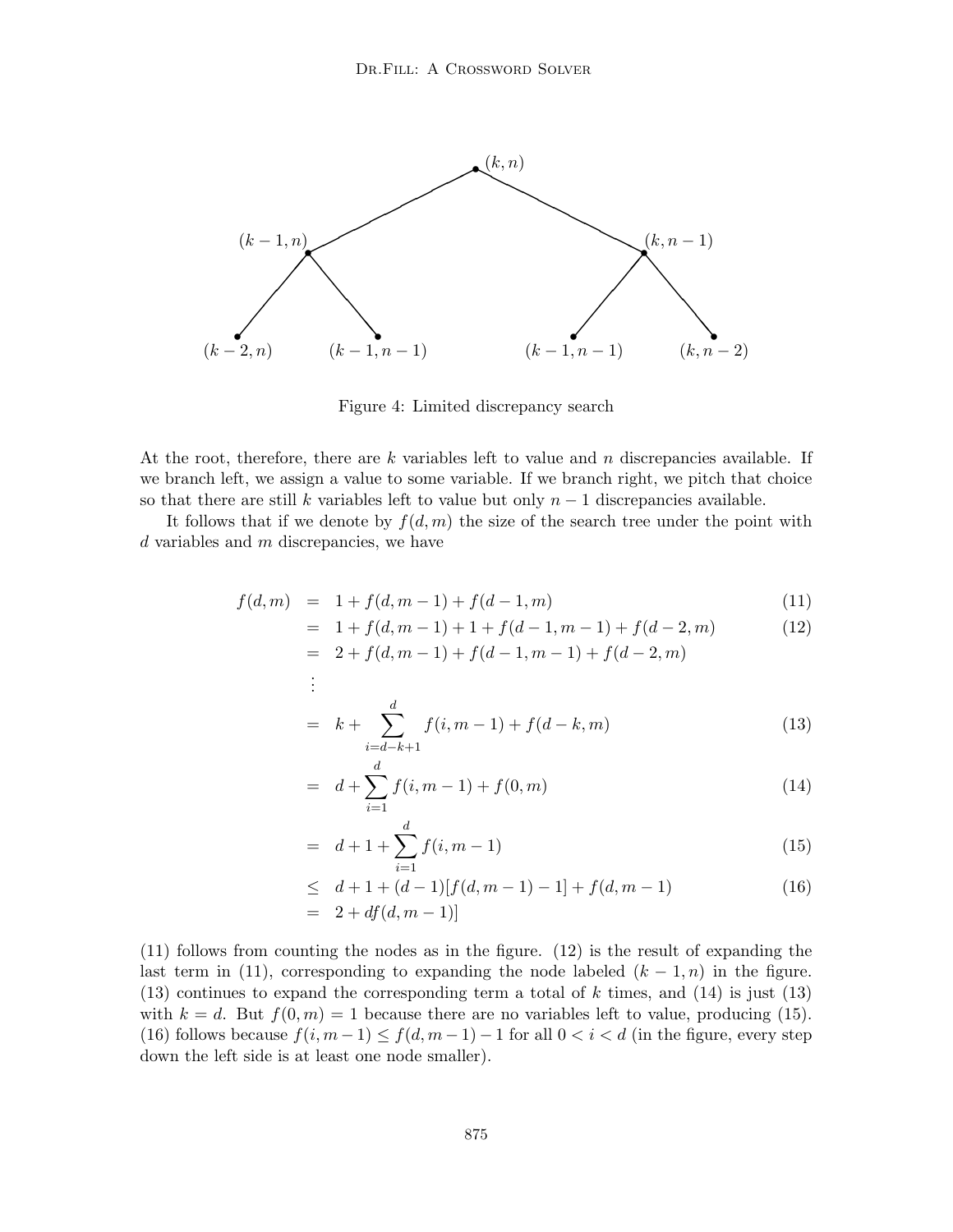Given  $f(d, m) \leq 2 + df(d, m - 1)$ , we have

$$
\frac{f(d,m)}{f(d,m-1)} \le \frac{2}{f(d,m-1)} + d \le 1 + d
$$

Now  $f(d, 0) = d+1$  because the search must progress directly to the fringe if no discrepancies remain. Thus  $f(d, m) \leq (1+d)^{1+m}$ . Taking  $m = n$  and  $d = k$  at the root of the tree now produces the desired result.  $\Box$ 

## 5. Dr.Fill as a Crossword Solver

At this point, we have described enough of DR.FILL's underlying architecture that it makes sense to report on the performance of the system as described thus far.<sup>11</sup>

Our overall experimental approach is as follows.

First, we tune the word scoring function  $\rho$ . Although there are only five basic contributions to the value of  $\rho$  for any particular clue and fill, there are currently twenty-four tuning parameters that impact both the five contributions themselves and the way in which they are combined to get an overall value for  $\rho$ . As described in Section 3, the goal is to maximize the average number of words entered correctly when beginning to solve any of the first 100 Times puzzles of 2010.

This tuning process is time consuming; Dr.Fill spends approximately one cpu minute analyzing the clues in any given puzzle to determine the value of  $\rho$  for words in its dictionary. This analysis often needs to be repeated if the tuning parameters are changed; it follows that a single run through the testbed of 100 puzzles takes about an hour. The clue analysis is multithreaded and the work is done on an 8-processor machine (two 2.8GHz quad-core Xeons), which reduces wall clock time considerably, but it remains impractical to sample the space of parameter values with other than coarse granularity, and the parameters must in general be tuned independently of one another even though a variety of cross effects undoubtedly exist.

After the tuning is complete, DR.FILL is evaluated on the puzzles from the 2010 ACPT (American Crossword Puzzle Tournament). This is a set of only seven puzzles, but algorithmic and heuristic progress appear to translate quite well into progress on the ACPT sample. The puzzles are scored according to the ACPT rules, and DR. FILL's total score is examined to determine where it would have ranked had it been a competitor.

The ACPT scoring on any particular puzzle is as follows:

- 1. 10 points for each correct word in the grid,
- 2. 25 bonus points for each full minute of time remaining when the puzzle was completed. This bonus is reduced by 25 points for each incorrect letter, but can never be negative.
- 3. 150 bonus points if the puzzle is solved correctly.

<sup>11.</sup> DR.FILL is written in  $C++$  and currently runs under MacOS 10.6. It needs approximately 3.5 GB of free memory to run, and is multithreaded. The multithreading uses posix threads and the GUI is written using wxWidgets (www.wxwidgets.org). The code and underlying data can be obtained (for noncommercial use only) by contacting the author. The code can be expected to run virtually unchanged under Linux; Windows will be more of a challenge because Windows has no native support for posix threads.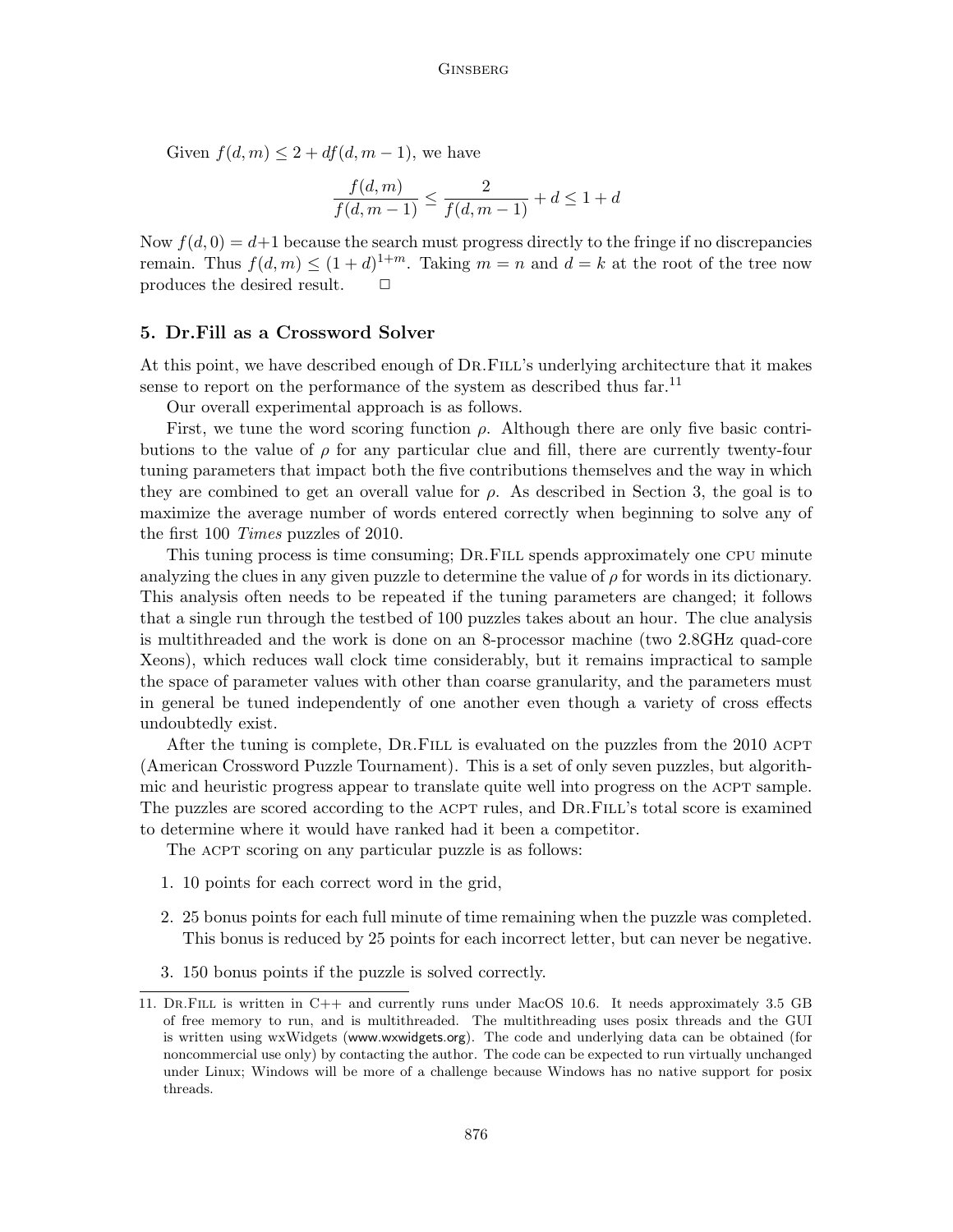| version                                                              |      | $2^{\circ}$ | $\overline{4}$ | 6 |                                            | 7   total   rank                               |
|----------------------------------------------------------------------|------|-------------|----------------|---|--------------------------------------------|------------------------------------------------|
| <b>LDS</b>                                                           | 1280 |             |                |   |                                            | 925 1765 1140 1690 2070 1920   10790 89 (tied) |
| postprocess   1280 1185 1790 1165 1690 2070 2030   11210   43 (tied) |      |             |                |   |                                            |                                                |
| AND/OR                                                               |      |             |                |   | 1280 1185 1815 1165 1690 2095 2080   11310 | - 38                                           |
| best human   1230 1615 1930 1355 1565 1995 2515   12205              |      |             |                |   |                                            |                                                |

Table 2: Results from the 2010 ACPT

Since the puzzles are timed, Dr.Fill needs some sort of termination condition. It stops work and declares its puzzle complete if any of the following conditions occur:

- 1. A full minute goes by with no improvement in the cost of the puzzle as currently filled,
- 2. A full LDS iteration goes by with no improvement in the cost of the puzzle as currently filled, or
- 3. The ACPT time limit for the puzzle is reached.

Results for this and other versions of Dr.Fill appear in Table 2, with scores by puzzle, total score for the tournament, and ranking had Dr.Fill competed. We also give scores for the human (Dan Feyer) who won the event.<sup>12</sup> The first and fourth puzzles are generally the easiest, and the second and fifth puzzles are the hardest. The LDS-based DR.FILL scored a total of 10,790, good enough for  $89<sup>th</sup>$  place.

After the evaluation is complete, an attempt is generally made to improve DR.FILL's performance. We examine puzzles from the *Times* testbed (not the ACPT puzzles, which we try to keep as "clean" as possible) and try to understand why mistakes were made. These mistakes can generally be classified as one of three types:

- 1. Heuristic errors, in that the words entered scored better than the correct ones even though they were not the correct fill,
- 2. Search errors, where the words entered scored worse than the correct ones but DR. FILL did not find a better fill because the discrepancy limit was reached, and
- 3. Efficiency "errors", where points were lost because the search took a long time to complete.

Heuristic errors generally lead to a change in the scoring algorithms in some way, although generally not to the introduction of new scoring modules. Perhaps a different thesaurus is used, or the understanding of theme entries changes. Search errors may lead to modifications of the underlying search algorithm itself, as in Sections 6 and 7. DR. FILL has a graphical user interface that allows the user to watch the search proceed, and this is often invaluable in understanding why the program performed as it did. Efficiency issues can also (sometimes) be corrected by allowing the visual search to suggest algorithmic modifications; this convinced us that it was worthwhile to treat the overall CSP as an AND/OR tree as discussed in Section 7.

<sup>12.</sup> Feyer went on to win in 2011 as well; Tyler Hinman was the acpt champion from 2005–2009.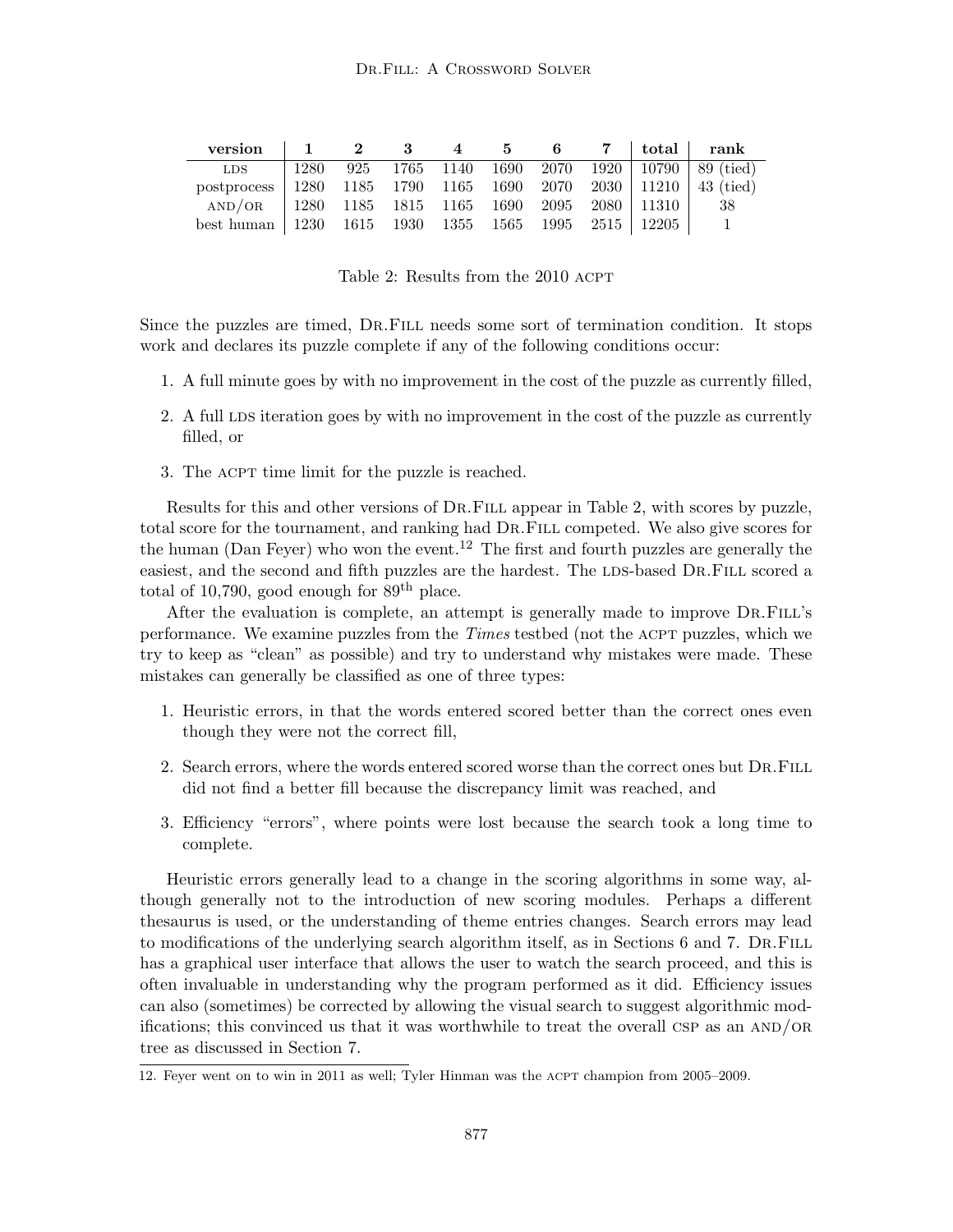## 6. Postprocessing

An examination of Dr.Fill's completed puzzles based on the algorithms presented thus far reveals many cases where a single letter is wrong, and the problem is with the search instead of the heuristics. In other words, replacing the given letter with the "right" one decreases the total cost of the puzzle's fill. This would presumably have been found with a larger discrepancy limit, but was not discovered in practice.

This suggests that Dr.Fill would benefit from some sort of postprocessing. The simplest approach is to simply remove each word from the fill, and replace it with the best word for the slot in question. If this produces a change, the process is repeated until quiescence.

## 6.1 Formalization and Algorithmic Integration

We can formalize this process easily as follows:

**Procedure 6.1** Given a CSP C and a best solution B, to compute  $post(C, B)$ , the result of attempting to improve B with postprocessing:

```
1 change \leftarrow true
2 while change
3 do change \leftarrow false
4 for each v \in C_V5 do B' \leftarrow B6 unset the value of v in B'7 and B' \leftarrow \texttt{solve}(C, B', B')8 if c(B') < c(B)9 then B \leftarrow B'10 change \leftarrow true
11 return B
```
We work through the puzzle, erasing each word in line 6. We then re-solve the puzzle (line 7), so that if there is a better choice for that word in isolation, it will be found. If this leads to an improvement, we set a flag on line 10 and repeat the entire process. Note that we only erase one word at a time, since we always begin with the currently best solution in line 5.

As with AC-3, Procedure 6.1 can be improved somewhat by realizing that on any particular iteration, we need only examine variables that share a constraint with a variable changed on the previous iteration. In practice, so little of Dr.Fill's time is spent postprocessing that efficiency here is not a concern.

**Lemma 6.2** For any CSP C and solution B,  $c$ ( $\text{post}(C, B)$ )  $\leq c(B)$ .  $\Box$ 

How are we to combine Procedure 6.1 with the basic search procedure 4.1 used by DR. FILL itself? We can obviously postprocess the result computed by Procedure 4.1 before returning it as our final answer, but if postprocessing works effectively, we should surely postprocess all of the candidate solutions considered. That produces: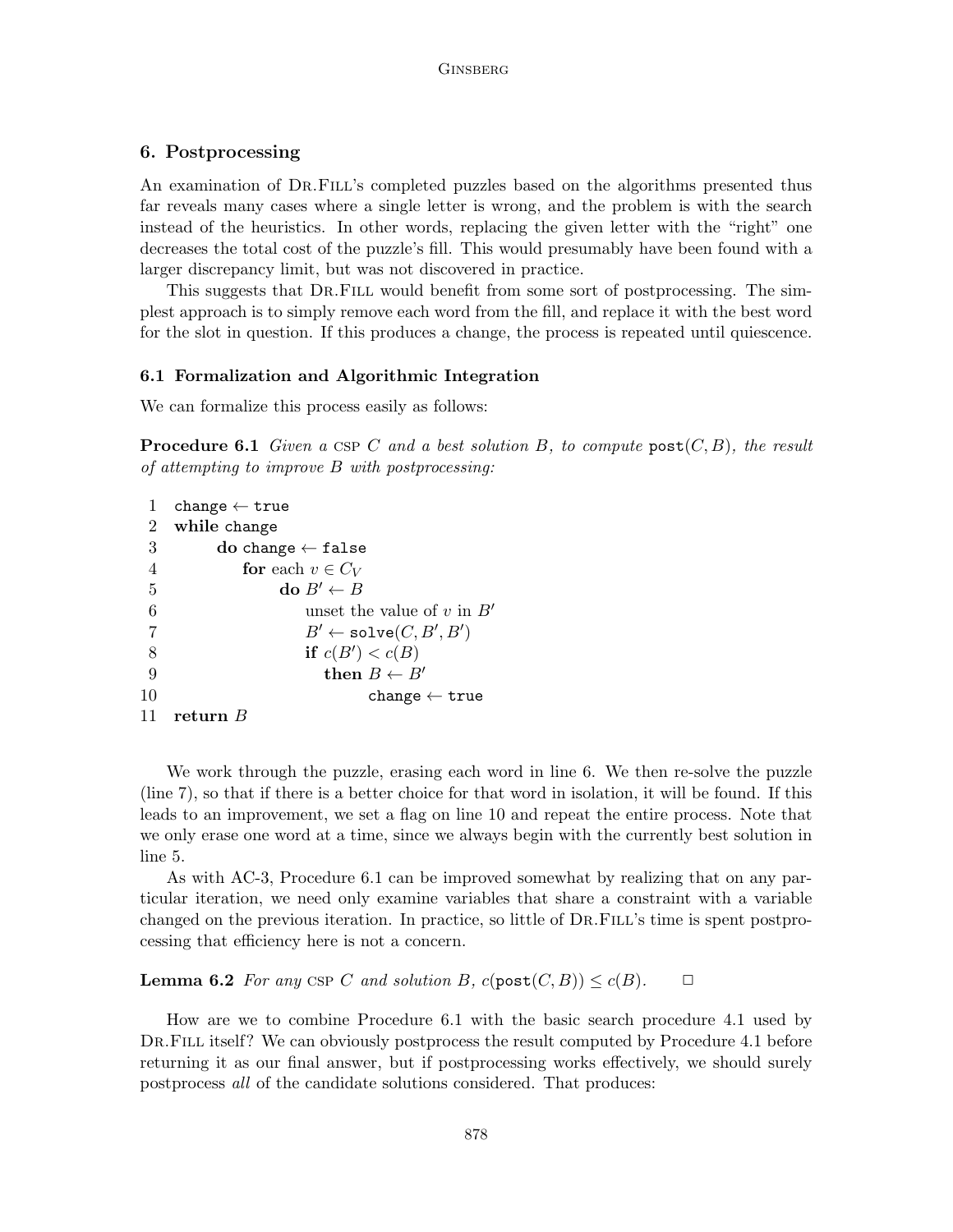**Procedure 6.3** Let C be a WCSP. Let n be a fixed discrepancy limit and suppose that S is a partial solution, B is the best solution known thus far, and P is the set of values pitched in the search. To compute  $\text{solve}(C, S, *B, n, P)$ , the best solution extending S with at most n discrepancies:

1 if  $c(S) \geq c(B)$ , return B 2 if S assigns a value to every variable in  $V_C$ , return post $(C, S)$ 

- 3  $v \leftarrow$  a variable in  $V_C$  unassigned by S
- 4 d ← an element of  $D_v(C|_S)$  such that  $(v, d) \notin P$

```
5 S' \leftarrow S \cup (v = d)
```
- $6$   $C' \leftarrow \texttt{propagate}(C|_{S'})$
- 7 if  $C' \neq \emptyset$ ,  $B \leftarrow \mathtt{solve}(C', S', B, n, P)$
- 8 if  $|P| < n$ ,  $B \leftarrow \texttt{solve}(C, S, B, n, P \cup (v, d))$
- 9 return B

The only difference between this and Procedure 4.1 is on line 2, where we postprocess the solution before returning it.

## 6.2 Interaction With Branch and Bound

Further thought reveals a potential problem with this approach. Suppose that our original procedure 4.1 first produces a solution  $B_1$  and subsequently produces an improvement  $B_2$ , with  $c(B_2) < c(B_1)$ . Suppose also that postprocessing improves both solutions comparably, so that  $c(\text{post}(B_2)) < c(\text{post}(B_1))$ . And finally, suppose that postprocessing improves the solutions considerably, so much so, in fact, that  $c(\text{post}(B_1)) < c(B_2)$ .

We are now in danger of missing  $B_2$ , since it will be pruned by the test on line 1 of Procedure 6.3.  $B_2$  will allow us to find a better solution, but only after postprocessing. If we prune  $B_2$  early, we will never postprocess it, and the improvement will not be found until a larger discrepancy limit is used.

This suggests that we return to the earlier possibility of postprocessing only the final answer returned by Procedure 4.1, but that may not work, either. Perhaps  $B_1$  is improved by postprocessing and  $B_2$  is not; once again, the best solution may be lost.

The problem is that branch-and-bound and postprocessing are fundamentally inconsistent; it is impossible to use both effectively. The very idea of branch-and-bound is that a solution can be pruned before it is complete if its cost gets too large. The very idea of postprocessing is that the final cost of a solution cannot really be evaluated until the solution is complete and the postprocess has been run.

Our "solution" to this is to remove branch and bound from Dr.Fill's search algorithm, producing: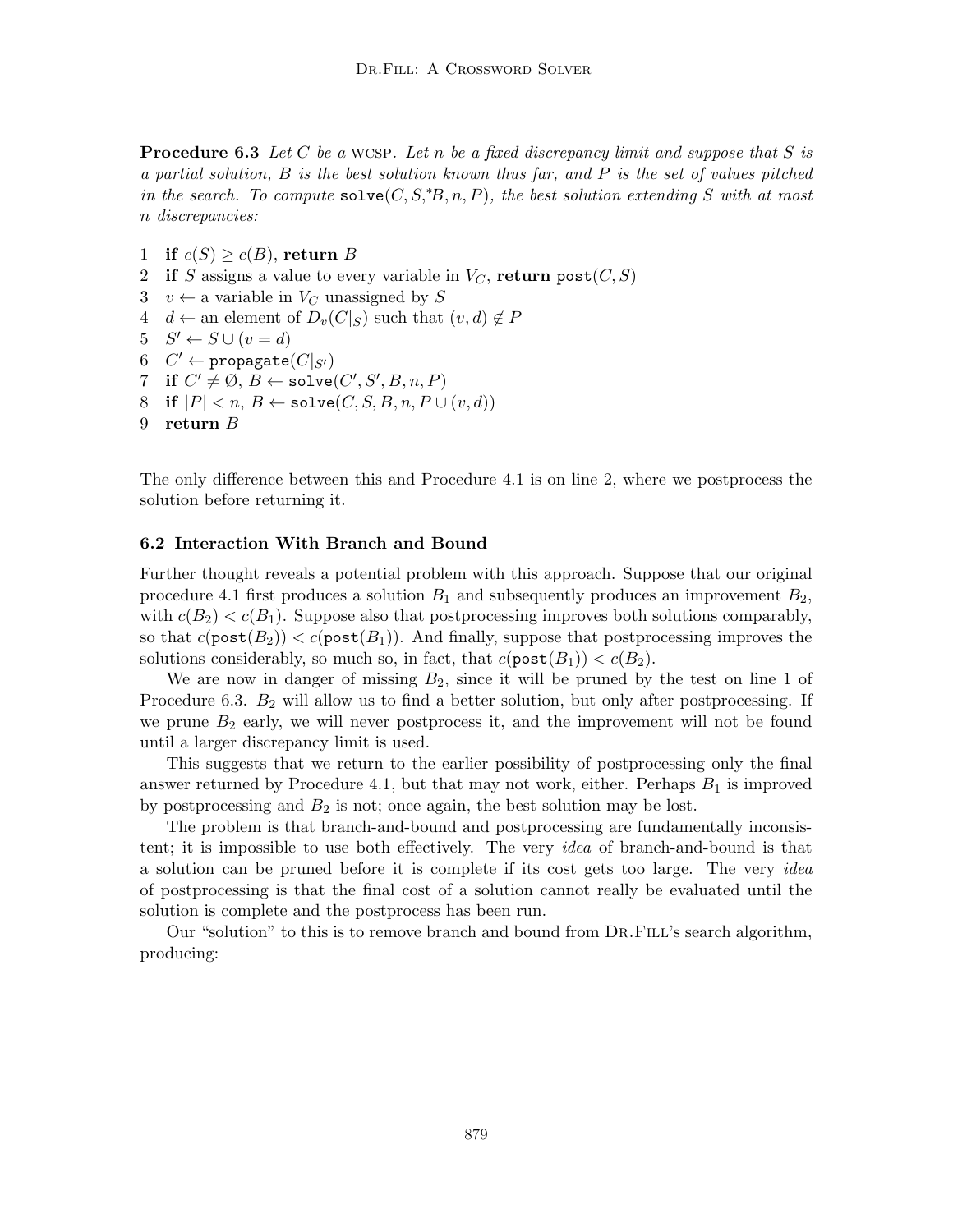**Procedure 6.4** Let C be a WCSP. Let n be a fixed discrepancy limit and suppose that S is a partial solution,  $B$  is the best solution known thus far, and  $P$  is the set of values pitched in the search. To compute  $\text{solve}(C, S, *B, n, P)$ , the best solution extending S with at most n discrepancies:

- 1 if S assigns a value to every variable in  $V_C$ ,
- 2 return whichever of B and  $post(C, S)$  has lower cost
- 3  $v \leftarrow$  a variable in  $V_C$  unassigned by S
- 4 d ← an element of  $D_v(C|_S)$  such that  $(v, d) \notin P$
- 5  $S' \leftarrow S \cup (v = d)$
- $6 \quad C' \leftarrow \texttt{propagate}(C|_{S'})$
- 7 if  $C' \neq \emptyset$ ,  $B \leftarrow \mathtt{solve}(C', S', B, n, P)$
- 8 if  $|P| < n, B \leftarrow \texttt{solve}(C, S, B, n, P \cup (v, d))$
- 9 return B

Since the test on line 2 ensures that we only change the best solution  $*B$  when an improvement is found, all of our previous results continue to hold. But is it really practical to abandon branch and bound as a mechanism for controlling the size of the search?

It is. One reason is that the size of the search is now being controlled by LDS via Proposition 4.3. For any fixed discrepancy limit  $n$ , this guarantees that the number of nodes expanded is polynomial in the size of the problem being solved.

More important, however, is that experimentation showed that branch-and-bound was ineffective in controlling Dr.Fill's search. The reason is the effectiveness of the (searchanticipating) heuristics used in DR. FILL itself. These heuristics are designed to ensure that the words inserted early in the search both incur little cost themselves and allow crossing words to incur low cost as well. What happens in practice is that the costs incurred early are extremely modest. Even when a mistake is made, attention typically changes to a different part of the puzzle because filling an additional word  $w$  near the mistake begins to have consequences on the expected cost of the words crossing  $w$ . Eventually, the rest of the puzzle is complete and the algorithm finally begrudgingly returns to  $w$  and the cost increases.

Thinking about this, what happens is that while the cost does eventually increase when an error is made, the increase is deferred until the very bottom of the search tree, or nearly so. With so much of the cost almost invariably accumulating at the bottom the search tree, branch and bound is simply an ineffective pruning tool in this domain. The nature of the argument suggests that in other wcsps that are derived from real-world problems, good heuristics may exist and branch and bound may provide little value in practical problem solving.<sup>13</sup>

## 6.3 Results

The results of Procedure 6.4 appear in Table 2. DR. FILL's score improves to 11,210, which would have earned it a tie for  $43^{\text{rd}}$  place in the 2010 tournament.

<sup>13.</sup> That said, there are certainly real-world problems where branch-and-bound is useful, such as the use of MendelSoft to solve cattle pedigree problems (Sanchez, de Givry, & Schiex, 2008).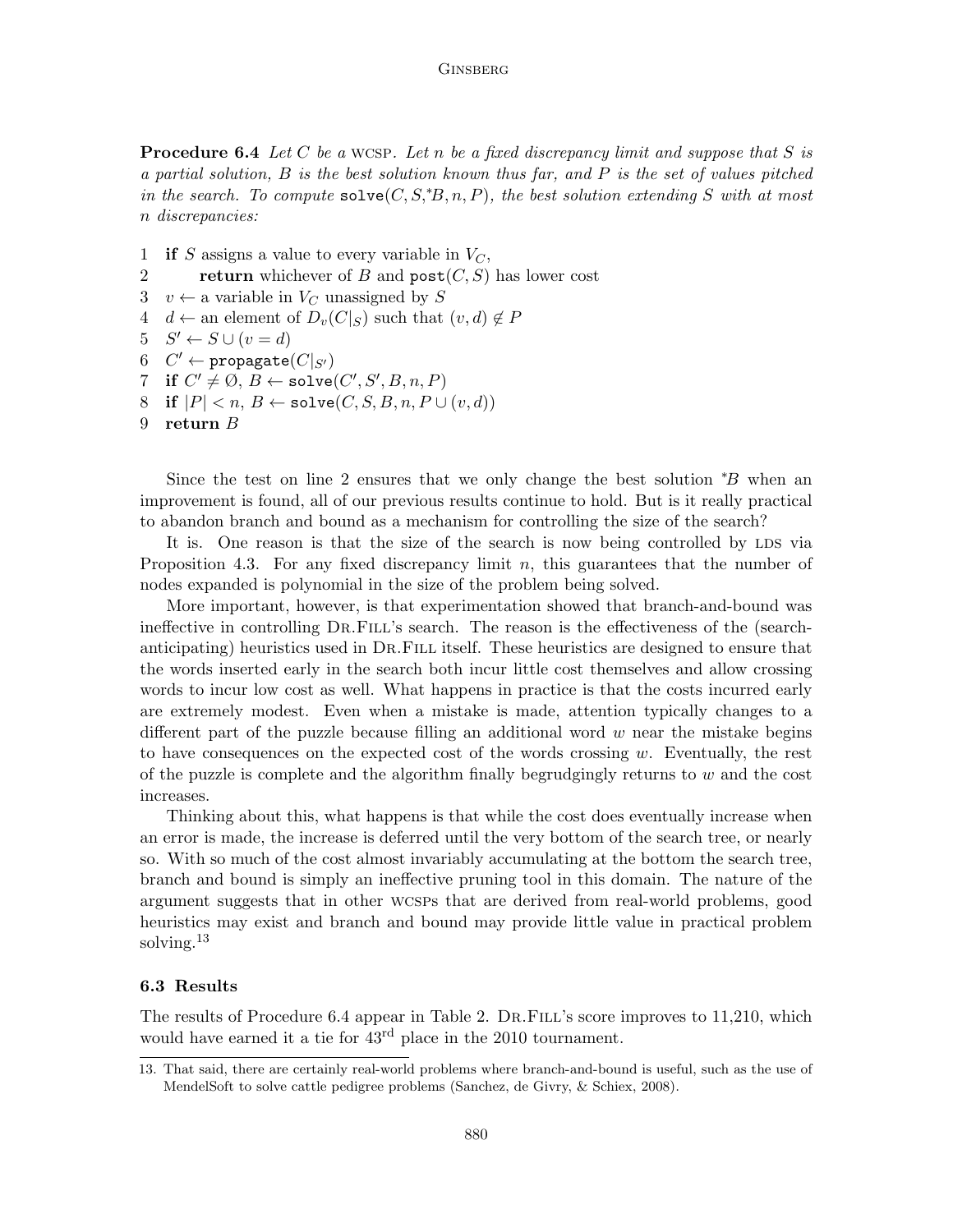## 7. AND/OR Search

There is one further algorithmic improvement that is part of DR.FILL as the system is currently implemented.

As we watched DR.FILL complete puzzles, there were many cases where it would fill enough of the puzzle that the residual problem would split into two disjoint subproblems. The search would then frequently oscillate between these two subproblems, which could clearly introduce inefficiencies.

This general observation has been made by many others, and probably originates with Freuder and Quinn (1985), who called the variables in independent subproblems *stable* sets. McAllester (1993) calls a solution technique a polynomial space aggressive backtracking procedure if it solves disjoint subproblems in time that is the sum of the times needed for the subproblems independently. Most recently, Marinescu and Dechter (2009) explore this notion in the context of constraint propagation specifically, exploiting the structure of the associated search spaces as  $AND/OR$  graphs.

None of this work is directly applicable to Dr.Fill because it needs to be integrated appropriately with LDS. But the integration itself is straightforward:

**Definition 7.1** Let C be a CSP or WCSP. We will say that C splits if there are nonempty  $V_1, V_2 \subseteq V_C$  such that  $V_1 \cap V_2 = \emptyset$ ,  $V_1 \cup V_2 = V_C$ , and no constraint or weighted constraint in C mentions variables in both  $V_1$  and  $V_2$ . We will denote this as  $C = C|_{V_1} + C|_{V_2}$ .

**Proposition 7.2** Suppose that C is a CSP that splits into  $V_1$  and  $V_2$ . Then if  $S_1$  is a solution to  $C|_{V_1}$  and  $S_2$  is a solution to  $C|_{V_2}$ ,  $S_1 \cup S_2$  is a solution to  $C$ , and all solutions to C can be constructed in this fashion.

In addition, if  $C$  is a WCSP, then the least cost solution to  $C$  is the union of the least cost solutions to  $C|_{V_1}$  and  $C|_{V_2}$  $\Box$ 

Note also that we can check to see if  $C$  splits in low order polynomial time by checking to see if the constraint graph associated with  $C$  is connected. If so,  $C$  does not split. If the constraint graph is disconnected, C splits.

**Procedure 7.3** Let C be a WCSP. Let n be a fixed discrepancy limit and suppose that S is a partial solution,  $B$  is the best solution known thus far, and  $P$  is the set of values pitched in the search. To compute  $\text{solve}(C, S, *B, n, P)$ , the best solution extending S with at most n discrepancies:

1 if S assigns a value to every variable in  $V_C$ ,

2 return whichever of B and  $post(C, S)$  has lower cost

3 if C splits into V and  $W$ ,

4 return solve $(C|_V, S|_V, B|_V, n, P) \cup$  solve $(C|_W, S|_W, B|_W, n, P)$ 

- 5  $v \leftarrow$  a variable in  $V_C$  unassigned by S
- 6 d ← an element of  $D_v(C|_S)$  such that  $(v, d) \notin P$
- $7 \quad S' \leftarrow S \cup (v = d)$
- $8 \quad C' \leftarrow \texttt{propagate}(C|_{S'})$
- 9 if  $C' \neq \emptyset$ ,  $B \leftarrow \mathtt{solve}(C', S', B, n, P)$
- 10 if  $|P| < n$ ,  $B \leftarrow \texttt{solve}(C, S, B, n, P \cup (v, d))$

```
11 return B
```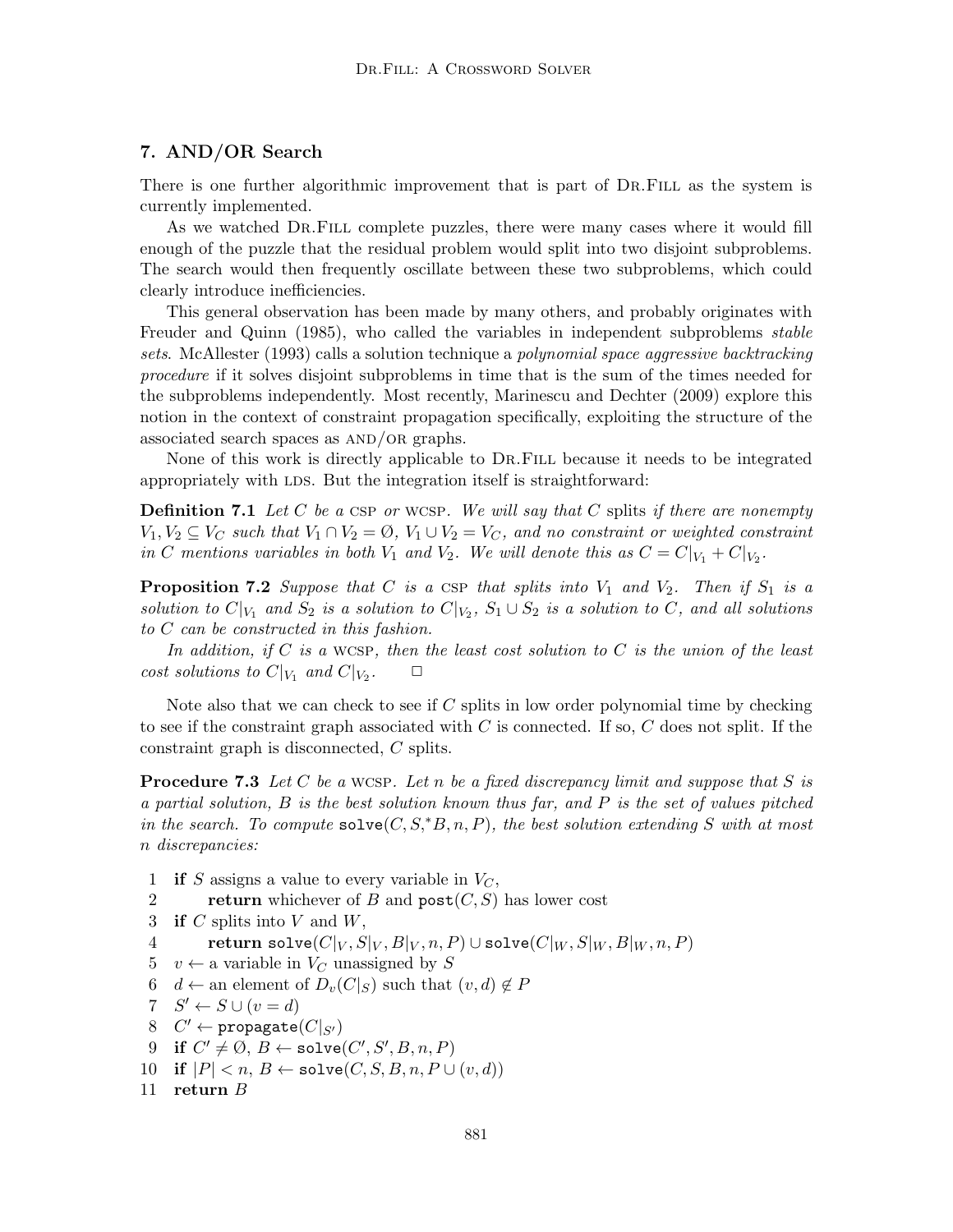|        |       |         |             | Feyer         |      |       |      |              |
|--------|-------|---------|-------------|---------------|------|-------|------|--------------|
| Puzzle | Words | Letters | Words wrong | Letters wrong | Time | Score | Time | <b>Score</b> |
|        | 78    | 185     |             |               |      | 1280  | 3    | 1230         |
| 2      | 94    | 237     |             |               |      | 1185  | 4    | 1615         |
| 3      | 118   | 301     |             |               | 2    | 1815  | 6    | 1930         |
| 4      | 78    | 187     |             |               | 2    | 1165  | 3    | 1355         |
| 5      | 94    | 245     |             |               |      | 1690  | 6    | 1565         |
| 6      | 122   | 289     |             |               |      | 2095  | 5    | 1995         |
|        | 144   | 373     |             | 13            | 2    | 2080  |      | 2515         |
| total  | 643   | 1817    | 27          | 28            |      | 11310 | 35   | 12205        |

Table 3: Results from the 2010 ACPT

Note that in line 4, we solve each of the split subproblems with a discrepancy limit of  $n$ . So if (for example) we currently have  $n = 3$  with one discrepancy having been used at the point that the split occurs, we will be allowed two additional discrepancies in solving each subproblem, perhaps allowing five discrepancies in total.

In spite of this, the node count will be reduced. If there are d variables remaining when the split is encountered, solving the unsplit problem with  $m$  remaining discrepancies might expand  $(1+d)^{1+m}$  nodes (Proposition 4.1), while solving the split problems will expand at most

$$
(1+d_1)^{1+m} + (1+d-d_1)^{1+m} \tag{17}
$$

nodes. A small amount of calculus and algebra<sup>14</sup> shows that  $(1+d_1)^{1+m} + (1+d-d_1)^{1+m} \le$  $(1+d)^{1+m}$  for  $m \geq 1$ , so that the split search will be faster even though more total discrepancies are permitted.

The change embodied in Procedure 7.3 significantly improves performance on later LDS iterations, and it is arguable that we should exploit this improvement by modifying DR.FILL's current strategy of terminating the search when an increase in the LDS limit does not produce an improved solution. Even without such modification, the increased speed of solution improves DR.FILL's ACPT score by 100 points (one minute faster on puzzles 3 and 6, and two minutes faster on puzzle 7), moving it up to a notional  $38<sup>th</sup>$  place in the 2010 event.

Detailed performance of this final version on the 2010 puzzles is shown in Table 3. For each puzzle, we give the number of words and letters to be filled, and the number of errors made by DR.FILL in each area. We also give the time required by DR.FILL to solve the program (in minutes taken), along with the time taken by Dan Feyer, the human winner of the contest. (Feyer made no errors on any of the seven puzzles.) As can be seen, DR.FILL had 27 incorrect words (out of 643, 95.8% correct) and 28 incorrect letters (out of 1817, 98.5% correct) over the course of the event.

<sup>14.</sup> Differentiating (17) shows that the worst case for the split is  $d_1 = 1$ , so we have to compare  $2^{1+m} + d^{1+m}$ and  $(d+1)^{1+m}$ . Multiplying out  $(d+1)^{1+m}$  produces  $d^{1+m} + (1+m)d^m + \cdots$ , and  $2^{1+m} < (1+m)d^m$ if  $d \geq 2$  and  $m \geq 1$ .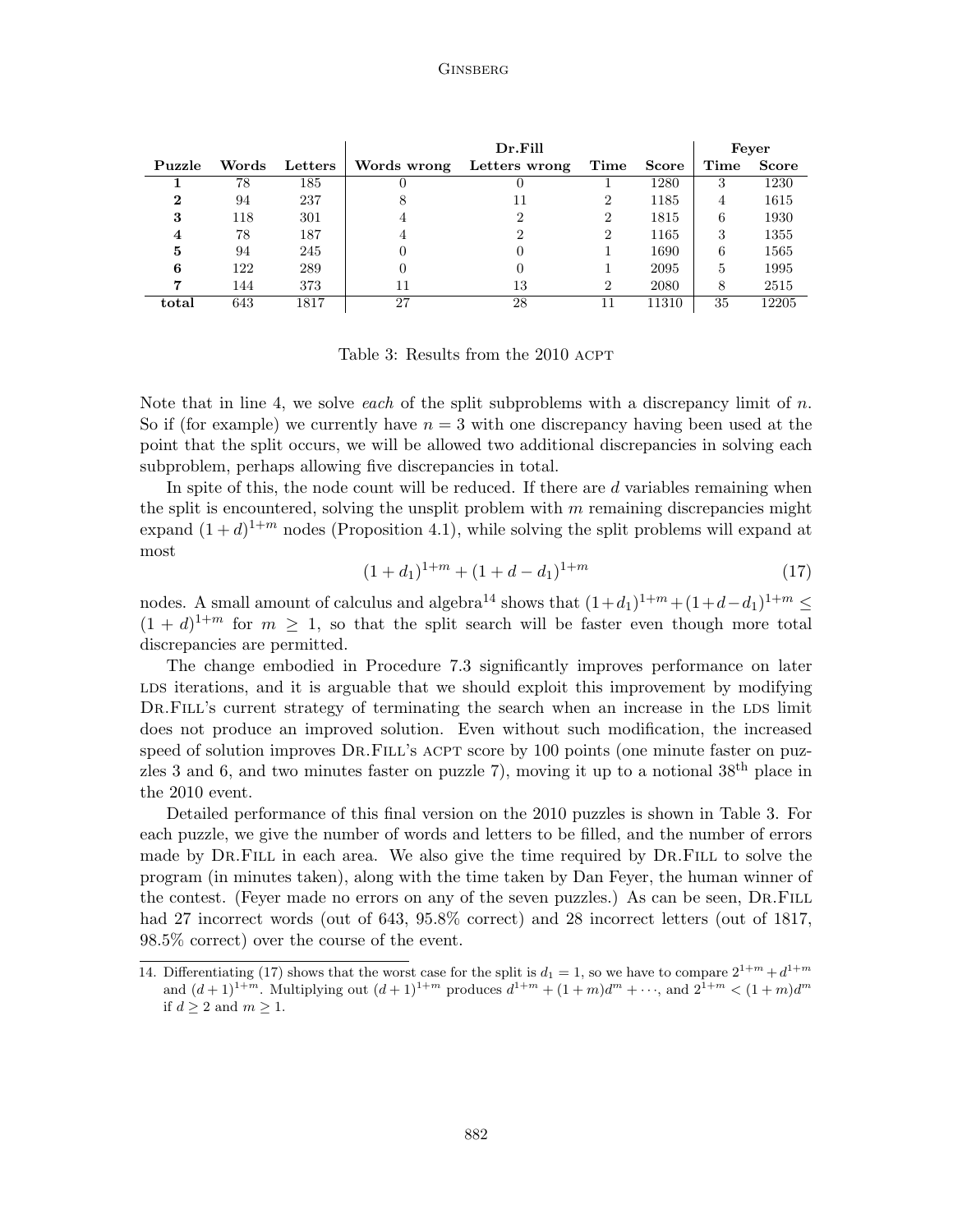## 8. Related and Future Work

There is a wide variety of work on wcsps in the academic literature, and we will not repeat any particular element of that work here. What distinguishes our contribution is the fact that we have been driven by results on a naturally occurring problem: that of solving crossword puzzles. This has led us to the following specific innovations relative to earlier work:

- The development of a value selection heuristic based on the projected cost of assigning a value both to the currently selected variable and to all variables with which this variable shares a constraint,
- The development of a variable selection heuristic that compares the difference between the projected cost impacts of the best and second-best values, and branches on the variable for which this difference is maximized,
- A modification of limited discrepancy search that appears to work well for weighted csps with large domain sizes,
- The recognition that branch-and-bound may not be an effective search technique in wcsps for which reasonably accurate heuristics exist, and
- The development and inclusion of an effective postprocessing algorithm for wcsps, and the recognition that such postprocessing is inconsistent with branch-and-bound pruning.

We do not know the extent to which these observations are general, and the extent to which they are a consequence of the properties of the crossword CSP itself. As discussed previously, crossword csps have a relatively small number of variables but almost unlimited domain sizes, and variables whose valuations incur significant cost should in general be filled late as opposed to early.

The two existing projects that most closely relate to DR.FILL are PROVERB (Littman et al., 2002), the crossword solver developed by Littman et. al in 1999, and Watson (Ferrucci et al., 2010), the Jeopardy-playing robot developed by IBM in 2011. All three systems (Watson, Proverb, and Dr.Fill) respond to natural language queries in a game-like setting. In all three cases, the programs seem to have very little idea what they are doing, primarily combining candidate answers from a variety of data sources and attempting to determine which answer is the best match for the query under consideration. This appears to mesh well with the generally accepted view (Manning & Schuetze, 1999) that natural language processing is far better accomplished using statistical methods than by a more classical "parse-and-understand" approach.

The domain differences between Jeopardy and crosswords make the problems challenging in different ways. In one sense, crosswords are more difficult because in Jeopardy, one is always welcome to simply decline to answer any particular question. In crosswords, the entire grid must be filled. On the other hand, the crossing words in a crossword restrict the answer in a way that is obviously unavailable to Jeopardy contestants. Search plays a key role in DR.FILL's performance in a way that WATSON cannot exploit. As a result, Dr.Fill can get by with relatively limited database and computational resources. The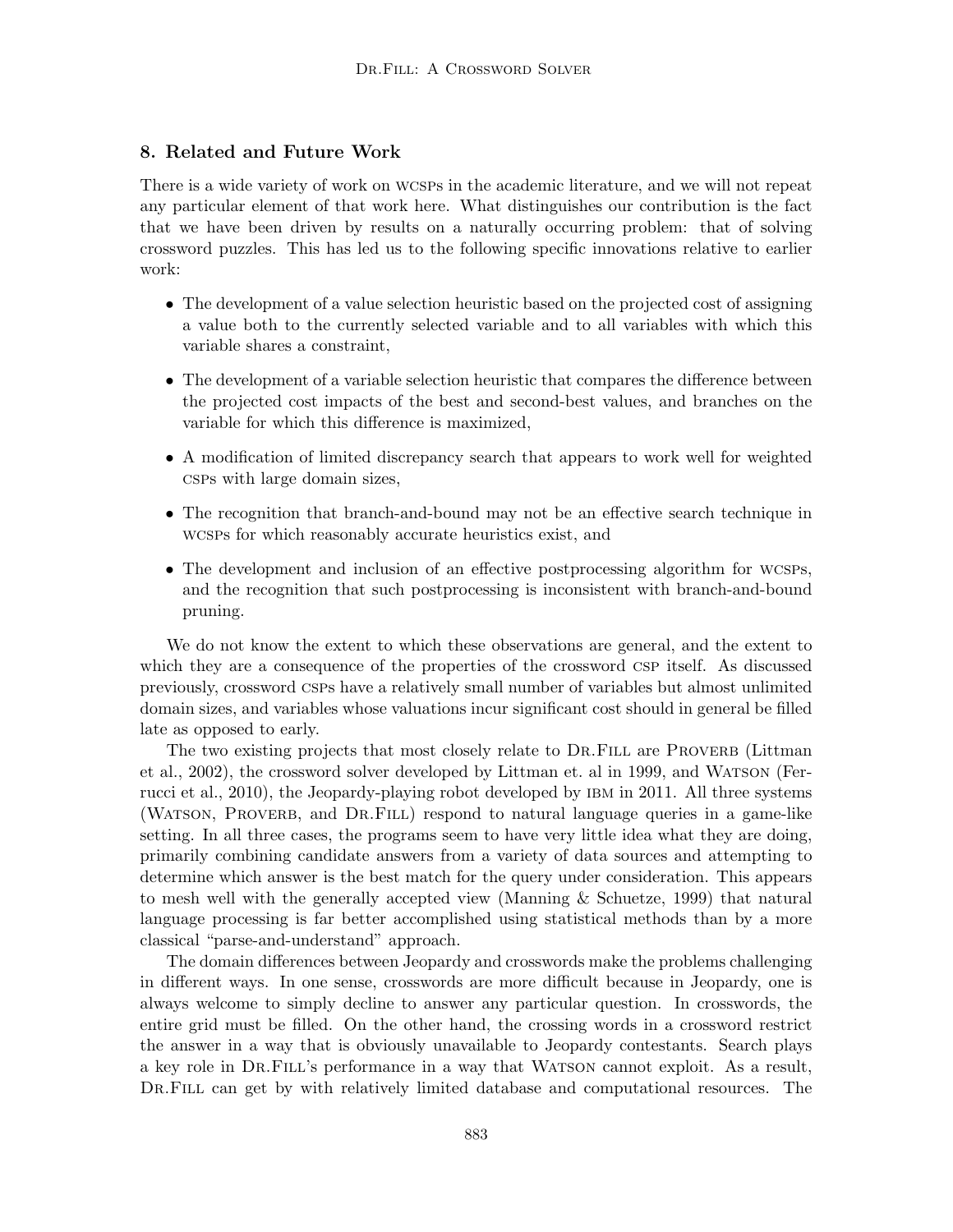program runs on a 2-core notebook with 8 GB of memory and uses a database that is just over 300 MBytes when compressed. Watson needs much more: 2880 cores and 16 TB of memory. WATSON, like DR.FILL, stores all of its knowledge in memory to improve access speeds – but WATSON relies on much more extensive knowledge than does DR.FILL.

The programs are probably comparably good at their respective cognitive tasks. DR.FILL outperforms all but the very best humans in crossword filling, both in terms of speed (where it is easily the fastest solver in the world) and in terms of accuracy. Watson, too, outperforms humans easily in terms of speed; its much-ballyhooed victory against human Jeopardy competitors was probably due far more to Watson's mastery of button pushing than to its question-answering ability. In terms of the underlying cognitive task, Watson appears to not yet be a match for the best Jeopardy players, who are in general capable of answering virtually all of the questions without error.

DR. FILL itself remains a work in progress. Until this point, we have found heuristic and search errors relatively easily by examining the performance of the program on a handful of crosswords and simply seeing what went wrong. As Dr.Fill's performance has improved, this has become more difficult. We have therefore developed automated tools that examine the errors made on a collection of puzzles, identify them as heuristic or search issues, and report the nature of the errors that caused mistakes in the largest sections of fill. The results of these tools will, we hope, guide us in improving Dr.Fill's performance still further.

#### Acknowledgments

I would like to thank my On Time Systems coworkers for useful technical advice and assistance, and would also like to thank the crossword solving and constructing communities, especially Will Shortz, for their warm support over the years. Daphne Koller, Rich Korf, Michael Littman, Thomas Schiex, Bart Selman, and this paper's anonymous reviewers provided me with invaluable comments on earlier drafts, making the paper itself substantially stronger as a result. The work described in this paper relates to certain pending and issued US patent applications, and the publication of these ideas is not intended to convey a license to use any patented information or processes. On Time Systems will in general grant royalty-free licenses for non-commercial purposes.

## References

- Bistarelli, S., Montanari, U., Rossi, F., Schiex, T., Verfaillie, G., & Fargier, H. (1999). Semiring-based CSPs and valued CSPs: Frameworks, properties, and comparison. Constraints, 4.
- Boussemart, F., Hemery, F., Lecoutre, C., & Sais, L. (2004). Boosting systematic search by weighting constraints. In *Proceedings of ECAI-2004*, pp. 146–150.
- Campbell, M., Hoane, A. J., & Hsu, F. (2002). Deep Blue. Artificial Intelligence, 134, 57–83.
- Cooper, M., de Givry, S., Sanchez, M., Schiex, T., Zytnicki, M., & Werner, T. (2010). Soft arc consistency revisited. Artificial Intelligence, 174, 449–478.
- Doyle, J. (1979). A truth maintenance system. Artificial Intelligence, 12, 231–272.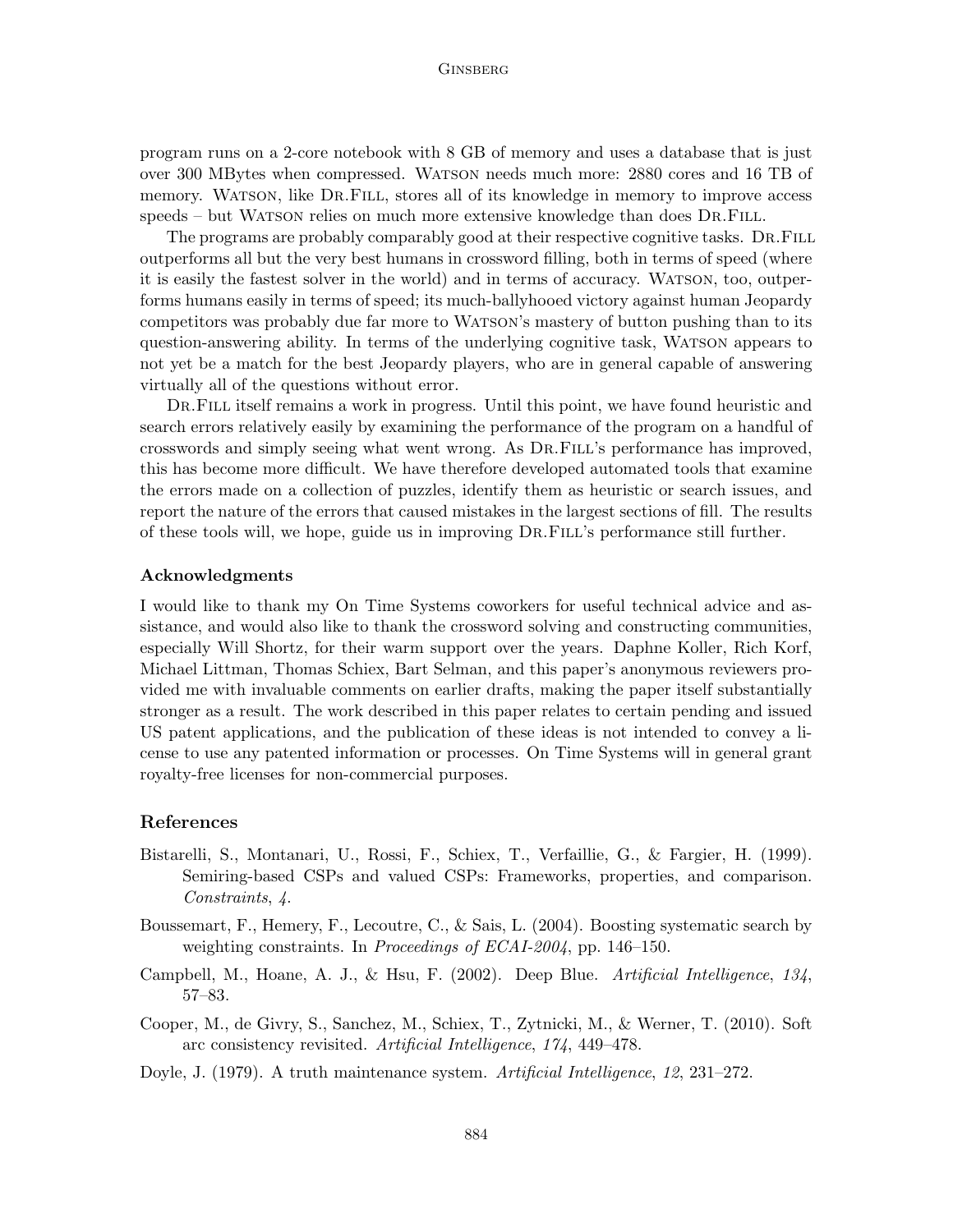- Ernandes, M., Angelini, G., & Gori, M. (2005). WebCrow: a WEB-based system for CROss-Word solving. In Proceedings of the Twentieth National Conference on Artificial Intelligence, pp. 1412–1417.
- Faltings, B., & Macho-Gonzalez, S. (2005). Open constraint programming. Artificial Intelligence, 161, 181–208.
- Fellbaum, C. (Ed.). (1998). WordNet: An Electronic Lexical Database. MIT Press, Cambridge, MA.
- Ferrucci, D., Brown, E., Chu-Carroll, J., Fan, J., Gondek, D., Kalyanpur, A. A., Lally, A., Murdock, J. W., Nyberg, E., Prager, J., Schlaefer, N., & Welty, C. (2010). Building Watson: An overview of the DeepQA poject. AI Magazine,  $31(3)$ , 59–79.
- Freuder, E. C., & Quinn, M. J. (1985). Taking advantage of stable sets of variables in constraint satisfaction problems. In Proceedings of the Ninth International Joint Conference on Artificial Intelligence, pp. 224–229.
- Ginsberg, M. L. (2001). GIB: Steps toward an expert-level bridge-playing program. Journal of Artificial Intelligence Research, 14, 313–368.
- Ginsberg, M. L., Frank, M., Halpin, M. P., & Torrance, M. C. (1990). Search lessons learned from crossword puzzles. In Proceedings of the Eighth National Conference on Artificial Intelligence, pp. 210–215.
- Givry, S. D., & Zytnicki, M. (2005). Existential arc consistency: Getting closer to full arc consistency in weighted CSPs. In Proceedings of the Nineteenth International Joint Conference on Artificial Intelligence, pp. 84–89.
- Harvey, W. D. (1995). Nonsystematic Backtracking Search. Ph.D. thesis, Stanford University, Stanford, CA.
- Harvey, W. D., & Ginsberg, M. L. (1995). Limited discrepancy search. In Proceedings of the Fourteenth International Joint Conference on Artificial Intelligence, pp. 607–613.
- Joslin, D. E., & Clements, D. P. (1999). Squeaky wheel optimization. Journal of Artificial Intelligence Research, 10, 353–373.
- Korf, R. E. (1996). Improved limited discrepancy search. In *Proceedings of the Thirteenth* National Conference on Artificial Intelligence, pp. 286–291.
- Larrosa, J., & Dechter, R. (2000). On the dual representation of non-binary semiring-based CSPs. In Proceedings SOFT-2000.
- Larrosa, J., & Schiex, T. (2004). Solving weighted CSP by maintaining arc consistency. Artificial Intelligence, 159, 1–26.
- Lecoutre, C., Saïs, L., Tabary, S., & Vidal, V.  $(2009)$ . Reasoning from last conflict(s) in constraint programming. Artificial Intelligence, 173, 1592–1614.
- Littman, M. L., Keim, G. A., & Shzaeer, N. (2002). A probabilistic approach to solving crossword puzzles. Artificial Intelligence, 134, 23–55.
- Mackworth, A. K. (1977). Consistency in networks of relations. Artificial Intelligence, 8, 99–118.